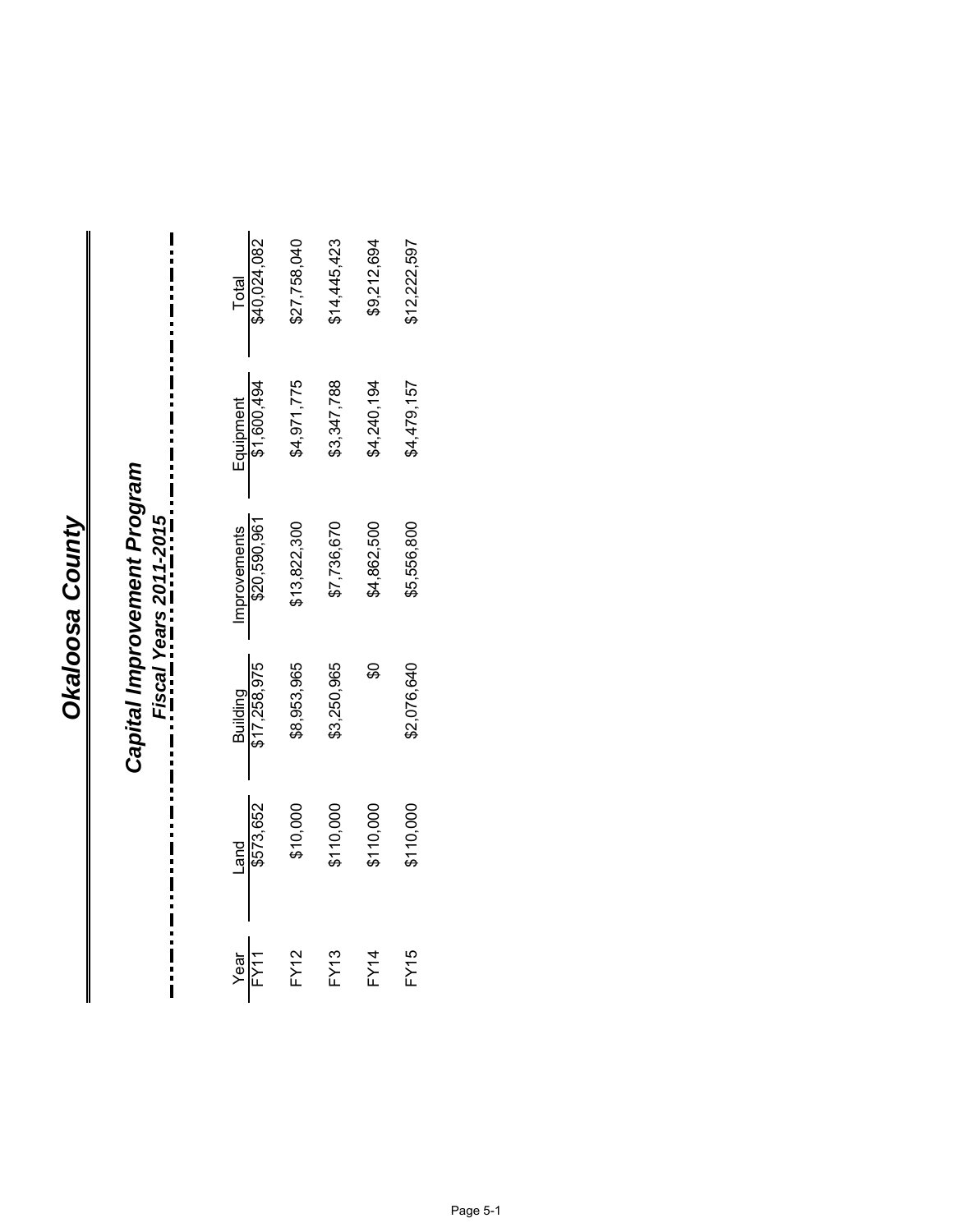## *Capital Improvement Program*

*Fiscal Years 2011-2015*

 $\frac{1}{1}$ 

**FY11**

:<br>:<br>:

| Total        | \$42,300       | \$845,357                        | \$                       | \$25,000                 | \$1,237,084                      | \$15,396,694                     | \$11,854,708                  | \$8,371,250                   | \$945,220               |                             | ္တ                                 | \$71,631                        | \$1,234,838                       | န္တ                                   | \$40,024,082 |
|--------------|----------------|----------------------------------|--------------------------|--------------------------|----------------------------------|----------------------------------|-------------------------------|-------------------------------|-------------------------|-----------------------------|------------------------------------|---------------------------------|-----------------------------------|---------------------------------------|--------------|
| Equipment    | \$42,300       | \$15,000                         |                          |                          | \$50,700                         | \$400,000                        |                               | \$905,500                     | \$28,125                |                             |                                    | \$71,631                        | \$87,238                          |                                       | \$1,600,494  |
| Improvements |                | \$830,357                        |                          | \$25,000                 | \$612,732                        | \$626,800                        | 1,854,708                     | \$4,815,750                   | \$678,014               |                             |                                    |                                 | \$1,147,600                       |                                       | \$20,590,961 |
| Building     |                |                                  |                          |                          |                                  | \$14,369,894                     |                               | \$2,650,000                   | \$239,081               |                             |                                    |                                 |                                   |                                       | \$17,258,975 |
| Land         |                |                                  |                          |                          | \$573,652                        |                                  |                               |                               |                         |                             |                                    |                                 |                                   |                                       | \$573,652    |
| Title        | General Fund   | County Transportation Trust Fund | Fine and Forfeiture Fund | Tourist Development Fund | Jnincorporated County Parks Fund | Capital Outlay Construction Fund | Road/Bridge Construction Fund | Water & Sewer Enterprise Fund | Airport Enterprise Fund | Solid Waste Enterprise Fund | nspections & Code Enforcement Fund | Emergency Medical Services Fund | Conference Center Enterprise Fund | Garage Services Internal Service Fund | Total        |
| Fund         | $\overline{5}$ |                                  |                          |                          | 5555877377878                    |                                  |                               |                               |                         |                             |                                    |                                 | 460                               | 502                                   |              |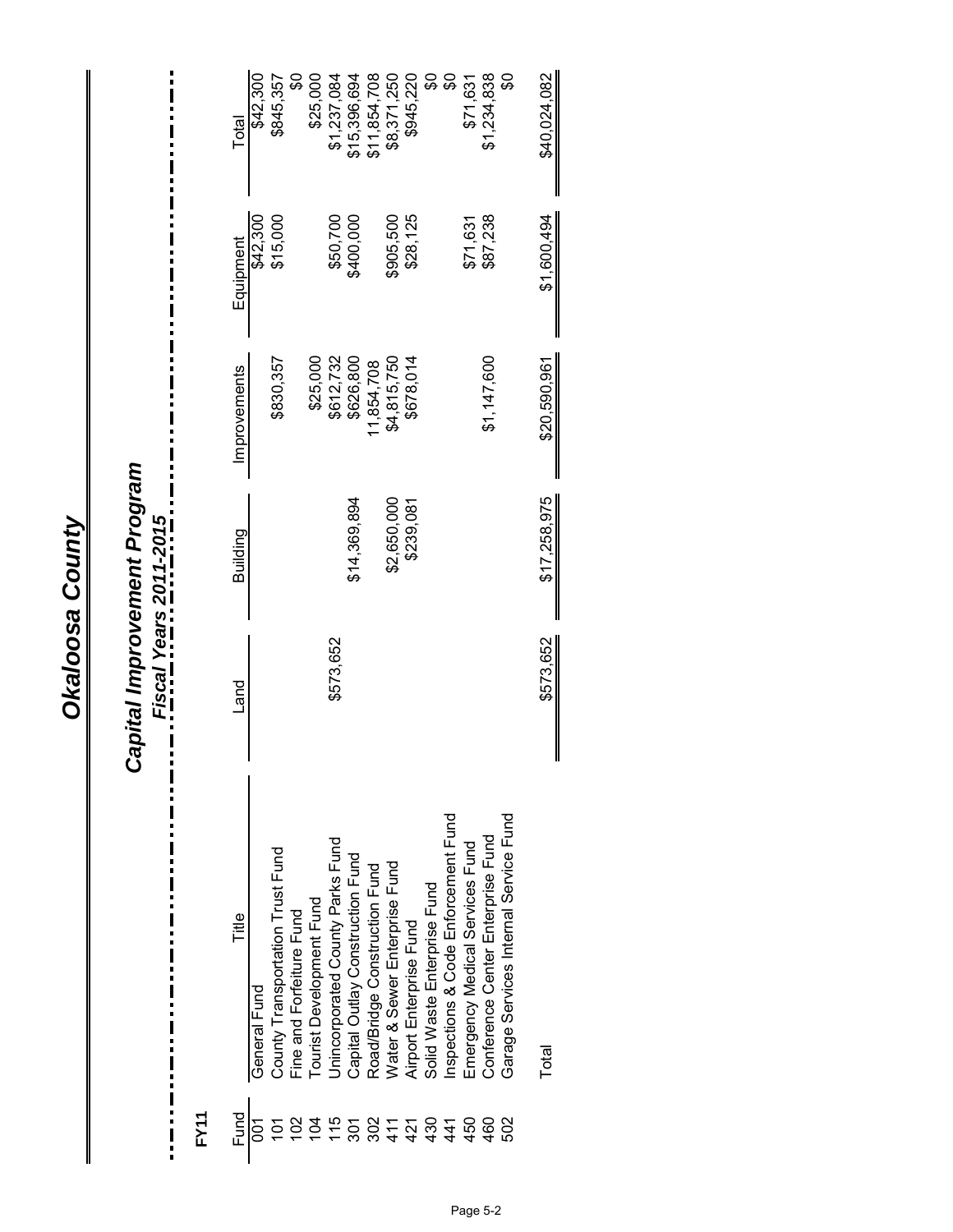## *Capital Improvement Program*

*Fiscal Years 2011-2015*

 $\ddot{\phantom{a}}$ 

**FY12**

 $\frac{1}{2}$ 

| Total        | \$1,302,775  | \$1,418,300                      | \$73,500                 | \$56,500                 | \$286.700                        | \$7,355,765                      | \$5,585,500                   | \$8,878,500                   | \$1,153,000             | \$482,000                   | \$95,000                           | \$406,000                       | \$472,500                         | \$192,000                             | \$27,758,040 |
|--------------|--------------|----------------------------------|--------------------------|--------------------------|----------------------------------|----------------------------------|-------------------------------|-------------------------------|-------------------------|-----------------------------|------------------------------------|---------------------------------|-----------------------------------|---------------------------------------|--------------|
| Equipment    | \$1,302,775  | \$718,300                        | \$73,500                 | \$31,500                 | \$11,700                         | \$368,000                        |                               | \$1,218,500                   |                         | \$482,000                   | \$95,000                           | \$406,000                       | \$72,500                          | \$192,000                             | \$4,971,775  |
| Improvements |              | \$700,000                        |                          | \$25,000                 | \$275,000                        | \$276,800                        | 5,585,500                     | \$6,560,000                   |                         |                             |                                    |                                 | \$400,000                         |                                       | \$13,822,300 |
| Building     |              |                                  |                          |                          |                                  | \$6,700,965                      |                               | \$1,100,000                   | \$1,153,000             |                             |                                    |                                 |                                   |                                       | \$8,953,965  |
| Land         |              |                                  |                          |                          |                                  | \$10,000                         |                               |                               |                         |                             |                                    |                                 |                                   |                                       | \$10,000     |
| Title        | General Fund | County Transportation Trust Fund | Fine and Forfeiture Fund | Tourist Development Fund | Jnincorporated County Parks Fund | Capital Outlay Construction Fund | Road/Bridge Construction Fund | Water & Sewer Enterprise Fund | Airport Enterprise Fund | Solid Waste Enterprise Fund | nspections & Code Enforcement Fund | Emergency Medical Services Fund | Conference Center Enterprise Fund | Garage Services Internal Service Fund | Total        |
| Fund         |              |                                  |                          |                          |                                  |                                  |                               |                               |                         | $7770877777070$             |                                    |                                 | 460                               | 502                                   |              |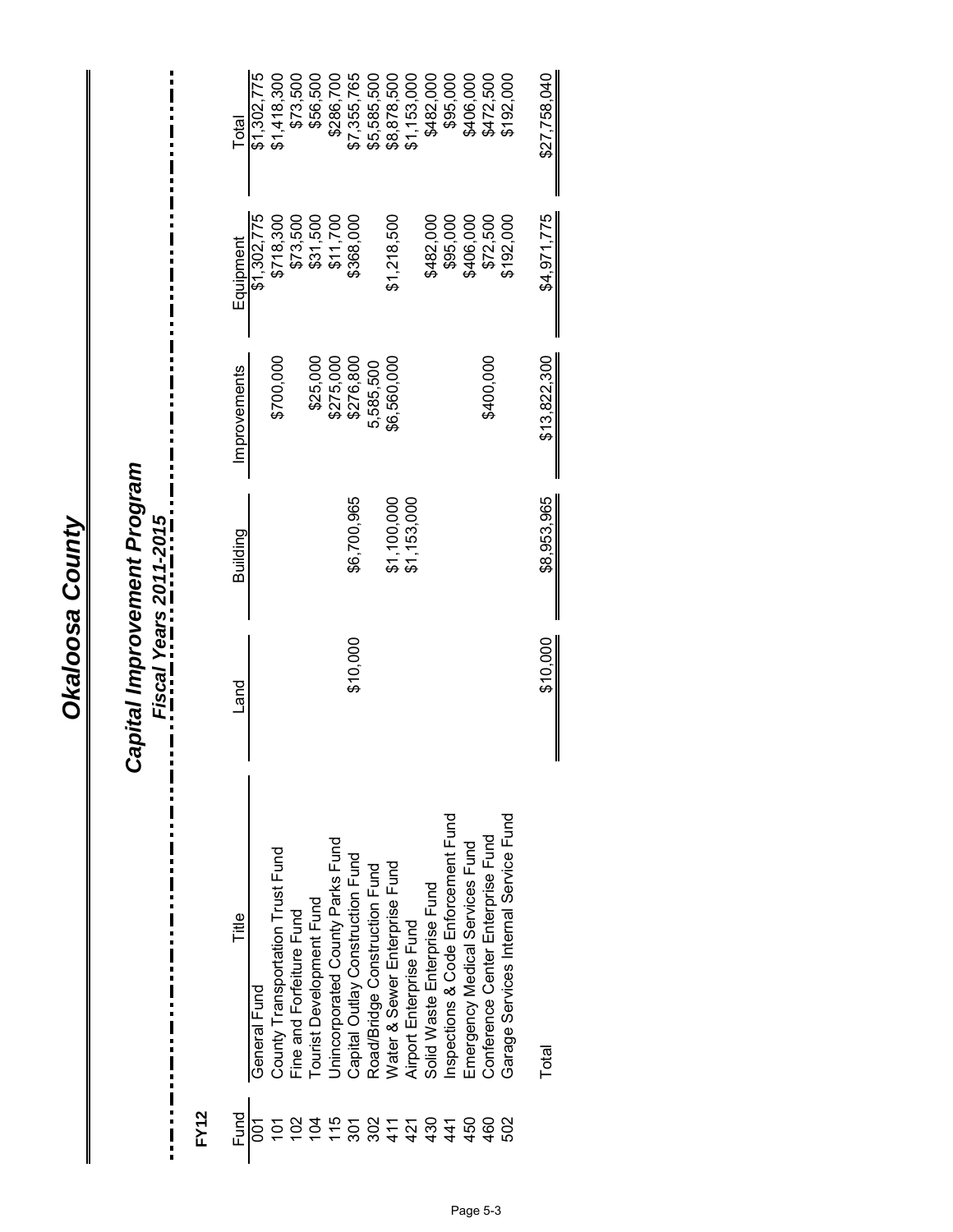## Capital Improvement Program<br>---- Fiscal Years 2011-2015<br>--- --- ------ ---*Capital Improvement Program*

*Fiscal Years 2011-2015*

 $\ddot{\phantom{a}}$ 

**FY13**

:<br>:<br>:

| Total        | \$534,588    | \$1,334,000                      | \$42,300                 | \$511,870                    | \$561,700                        | \$3,618,765                      | \$2,333,000                   | \$4,195,000                   | \$95,000                | \$445,000                   | \$48,750                            | \$590,500                       | \$70,000                          | \$64,950                              | \$14,445,423 |
|--------------|--------------|----------------------------------|--------------------------|------------------------------|----------------------------------|----------------------------------|-------------------------------|-------------------------------|-------------------------|-----------------------------|-------------------------------------|---------------------------------|-----------------------------------|---------------------------------------|--------------|
| Equipment    | \$534,588    | \$684,000                        | \$42,300                 | \$30,000                     | \$11,700                         | \$31,000                         |                               | \$915,000                     |                         | \$445,000                   | \$48,750                            | \$470,500                       | \$70,000                          | \$64,950                              | \$3,347,788  |
| Improvements |              | \$650,000                        |                          | \$481.870                    | \$450,000                        | \$326,800                        | 2,333,000                     | \$3,280,000                   | \$95,000                |                             |                                     | \$120,000                       |                                   |                                       | \$7,736,670  |
| Building     |              |                                  |                          |                              |                                  | \$3,250,965                      |                               |                               |                         |                             |                                     |                                 |                                   |                                       | \$3,250,965  |
| Land         |              |                                  |                          |                              | \$100,000                        | \$10,000                         |                               |                               |                         |                             |                                     |                                 |                                   |                                       | \$110,000    |
| Title        | General Fund | County Transportation Trust Fund | Fine and Forfeiture Fund | Tourist Development Fund     | Jnincorporated County Parks Fund | Capital Outlay Construction Fund | Road/Bridge Construction Fund | Water & Sewer Enterprise Fund | Airport Enterprise Fund | Solid Waste Enterprise Fund | Inspections & Code Enforcement Fund | Emergency Medical Services Fund | Conference Center Enterprise Fund | Garage Services Internal Service Fund | Total        |
| Fund         |              |                                  |                          | $7770717777070$ $2077071070$ |                                  |                                  |                               |                               |                         |                             |                                     |                                 | 460                               | 502                                   |              |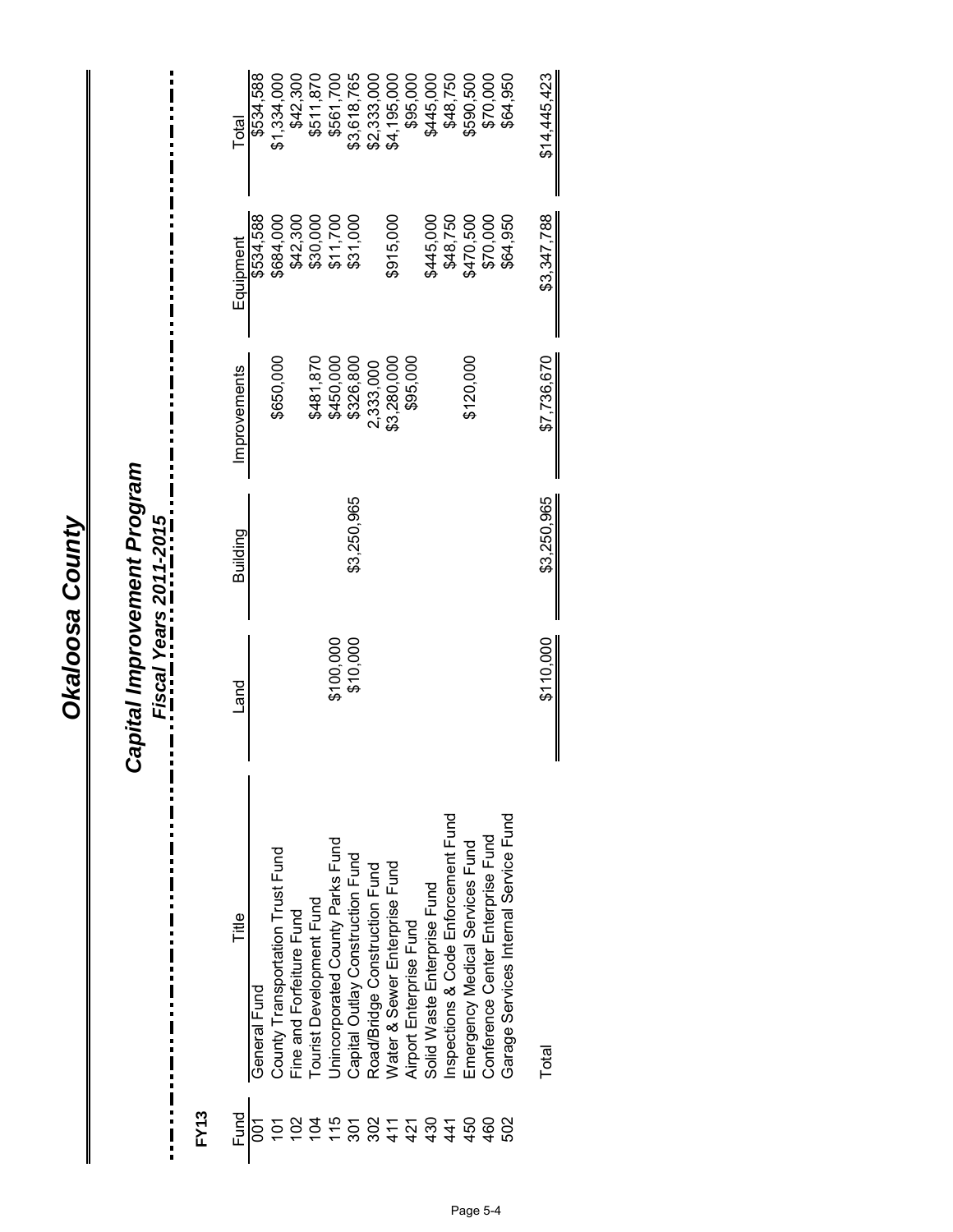## *Capital Improvement Program*

*Fiscal Years 2011-2015*

 $\frac{1}{1}$ 

**FY14**

 $\frac{1}{2}$ 

| Total        | \$896,994      | \$1,334,500                      | \$8,500                  | \$25,000                 | \$561,700                        | \$682,500                        | \$1,293,000                   | \$3,246,500                   | \$75,000                | \$170,000                   | \$60,000                           | \$418,000                       | \$375,000                         | \$66,000                              | \$9,212,694 |
|--------------|----------------|----------------------------------|--------------------------|--------------------------|----------------------------------|----------------------------------|-------------------------------|-------------------------------|-------------------------|-----------------------------|------------------------------------|---------------------------------|-----------------------------------|---------------------------------------|-------------|
| Equipment    | \$896,994      | \$684,500                        | \$8,500                  |                          | \$11,700                         | \$253,000                        |                               | \$1,671,500                   |                         | \$170,000                   | \$60,000                           | \$418,000                       |                                   | \$66,000                              | \$4,240,194 |
| Improvements |                | \$650,000                        |                          | \$25,000                 | \$450,000                        | \$419,500                        | ,293,000                      | \$1,575,000                   | \$75,000                |                             |                                    |                                 | \$375,000                         |                                       | \$4,862,500 |
| Building     |                |                                  |                          |                          |                                  |                                  |                               |                               |                         |                             |                                    |                                 |                                   |                                       | င္တ         |
| Land         |                |                                  |                          |                          | \$100,000                        | \$10,000                         |                               |                               |                         |                             |                                    |                                 |                                   |                                       | \$110.000   |
| Title<br>    | General Fund   | County Transportation Trust Fund | Fine and Forfeiture Fund | Tourist Development Fund | Unincorporated County Parks Fund | Capital Outlay Construction Fund | Road/Bridge Construction Fund | Water & Sewer Enterprise Fund | Airport Enterprise Fund | Solid Waste Enterprise Fund | nspections & Code Enforcement Fund | Emergency Medical Services Fund | Conference Center Enterprise Fund | Garage Services Internal Service Fund | Total       |
| Fund         | $\overline{5}$ |                                  |                          |                          |                                  |                                  |                               |                               |                         |                             |                                    |                                 | 460                               | 502                                   |             |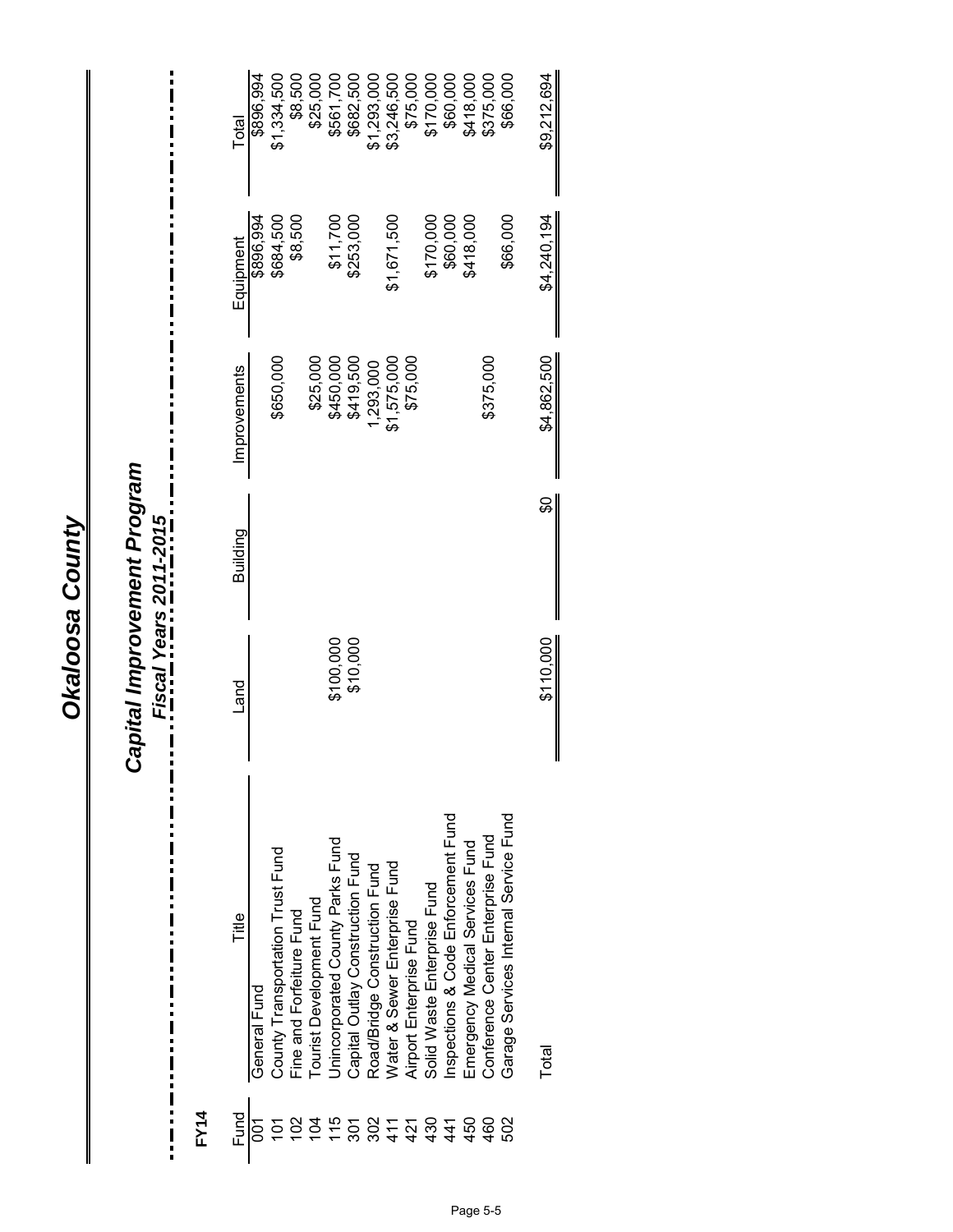## Capital Improvement Program<br>---- Fiscal Years 2011-2015<br>--- --- ------ ---*Capital Improvement Program*

*Fiscal Years 2011-2015*

 $\ddot{\phantom{a}}$ 

**FY15**

 $\frac{1}{2}$ 

| Total        | \$505,957    | \$1,470,500                      | \$52,500                 | \$25,000                 | \$561,700                        | \$597,800                        | \$760,000                     | \$4,879,000                   | \$2,076,640             | \$515,500                   | \$65,000                           | \$518,000                       | \$135,000                         | \$60,000                              | \$12,222,597 |
|--------------|--------------|----------------------------------|--------------------------|--------------------------|----------------------------------|----------------------------------|-------------------------------|-------------------------------|-------------------------|-----------------------------|------------------------------------|---------------------------------|-----------------------------------|---------------------------------------|--------------|
| Equipment    | \$505,957    | \$1,220,500                      | \$52,500                 | <u>မ</u>                 | \$11,700                         | \$261,000                        |                               | \$1,204,000                   |                         | \$515,500                   | \$65,000                           | \$518,000                       | \$65,000                          | \$60,000                              | \$4,479,157  |
| Improvements |              | \$250,000                        |                          | \$25,000                 | \$450,000                        | \$326,800                        | 760,000                       | \$3,675,000                   |                         |                             |                                    |                                 | \$70,000                          |                                       | \$5,556,800  |
| Building     |              |                                  |                          |                          |                                  |                                  |                               |                               | \$2,076,640             |                             |                                    |                                 |                                   |                                       | \$2,076,640  |
| <b>Land</b>  |              |                                  |                          |                          | \$100,000                        | \$10,000                         |                               |                               |                         |                             |                                    |                                 |                                   |                                       | \$110,000    |
| Title        | General Fund | County Transportation Trust Fund | Fine and Forfeiture Fund | Tourist Development Fund | Jnincorporated County Parks Fund | Capital Outlay Construction Fund | Road/Bridge Construction Fund | Water & Sewer Enterprise Fund | Airport Enterprise Fund | Solid Waste Enterprise Fund | nspections & Code Enforcement Fund | Emergency Medical Services Fund | Conference Center Enterprise Fund | Garage Services Internal Service Fund | Total        |
| Fund         | δJ           |                                  |                          |                          |                                  |                                  | $7770777777070$               |                               |                         |                             |                                    |                                 | 460                               | 502                                   |              |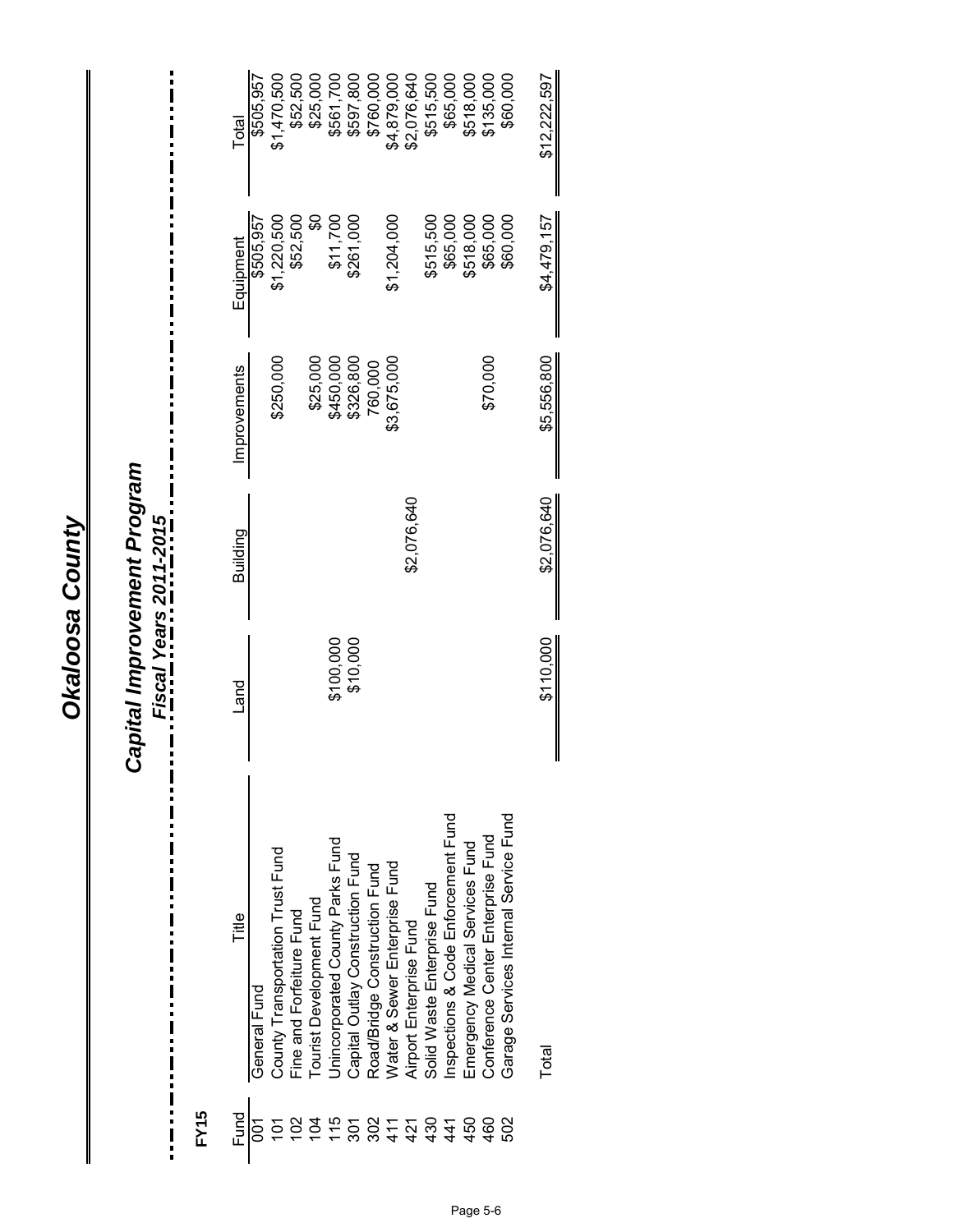|                        | FY15       |                 | \$25,000                   | \$320,422          | \$43,400               |                         | \$25,000             |                      |                   |                  | \$37,000     | \$10,000               |                   | \$38,835         | \$6,300      | \$10,000    | \$1,060,000     | \$150,500                  | \$250,000             | \$52,500    | \$25,000           | \$561,700                   | \$597,800                   | \$760,000                | \$4,879,000   | \$2,076,640     | \$290,500   | \$225,000 | \$65,000              | \$518,000                  | \$135,000         | \$60,000  | \$12,222,597 |
|------------------------|------------|-----------------|----------------------------|--------------------|------------------------|-------------------------|----------------------|----------------------|-------------------|------------------|--------------|------------------------|-------------------|------------------|--------------|-------------|-----------------|----------------------------|-----------------------|-------------|--------------------|-----------------------------|-----------------------------|--------------------------|---------------|-----------------|-------------|-----------|-----------------------|----------------------------|-------------------|-----------|--------------|
|                        | FY14       | \$18,000        | \$10,000                   | \$328,339          | \$94,300               |                         |                      | \$60,000             | \$85,000          | \$20,000         | \$220,000    | \$18,000               |                   | \$37,055         | \$6,300      | \$25,000    | \$635,000       | \$24,500                   | \$650,000             | \$8,500     | \$25,000           | \$561,700                   | \$682,500                   | \$1,293,000              | \$3,246,500   | \$75,000        | \$70,000    | \$100,000 | \$60,000              | \$418,000                  | \$375,000         | \$66,000  | \$9,212,694  |
|                        | FY13       |                 | \$31,250                   | \$307,468          | \$70,300               |                         | \$25,000             |                      | \$27,000          | \$5,000          | \$22,000     | \$6,000                |                   | \$34,270         | \$6,300      | \$10,000    | \$576,000       | \$98,000                   | \$650,000             | \$42,300    | \$511,870          | \$561,700                   | \$3,618,765                 | \$2,333,000              | \$4,195,000   | \$95,000        | \$85,000    | \$360,000 | \$48,750              | \$470,500                  | \$190,000         | \$64,950  | \$14,445,423 |
| Fiscal Years 2011-2015 | FY12       | \$19,500        | \$10,000                   | \$264,875          | \$383,300              | \$30,000                | \$5,000              | \$455,000            | \$27,000          | \$20,000         | \$34,000     | \$10,000               | \$6,500           | \$31,300         | \$6,300      | \$22,000    | \$623,900       | \$72,400                   | \$700,000             | \$73,500    | \$56,500           | \$286,700                   | \$7,355,765                 | \$5,585,500              | \$8,878,500   | \$1,153,000     | \$12,000    | \$470,000 | \$95,000              | \$406,000                  | \$472,500         | \$192,000 | \$27,758,040 |
|                        | FY1        |                 |                            |                    |                        |                         | \$15,000             |                      |                   |                  |              |                        |                   |                  | \$27,300     |             | \$194,176       | \$15,000                   | \$636,181             |             | \$25,000           | \$1,237,084                 | \$15,396,694                | \$11,854,708             | \$8,371,250   | \$945,220       |             |           |                       | \$71,631                   | \$1,234,838       |           | \$40,024,082 |
|                        |            |                 |                            |                    |                        |                         |                      |                      |                   |                  |              |                        |                   |                  |              |             |                 |                            |                       |             |                    |                             |                             |                          |               |                 |             |           |                       |                            |                   |           |              |
|                        | Department | Human Resources | <b>Planning Department</b> | nformation Systems | Facilities Maintenance | Administrative Services | Emergency Management | County Warning Point | 9-1-1 Coordinator | Code Enforcement | Beach Safety | Agriculture Extentions | Veterans Services | Mosquito Control | County Parks | Engineering | Road Department | Traffic Signal Maintenance | Stormwater Management | Corrections | ourist Development | Jnincorporated County Parks | Capital Outlay Construction | Road/Bridge Construction | Water & Sewer | <b>Airports</b> | Solid Waste | Recycling | nspections Department | Emergency Medical Services | Conference Center | Fleet     | Total        |

## Capital Improvement Program *Capital Improvement Program*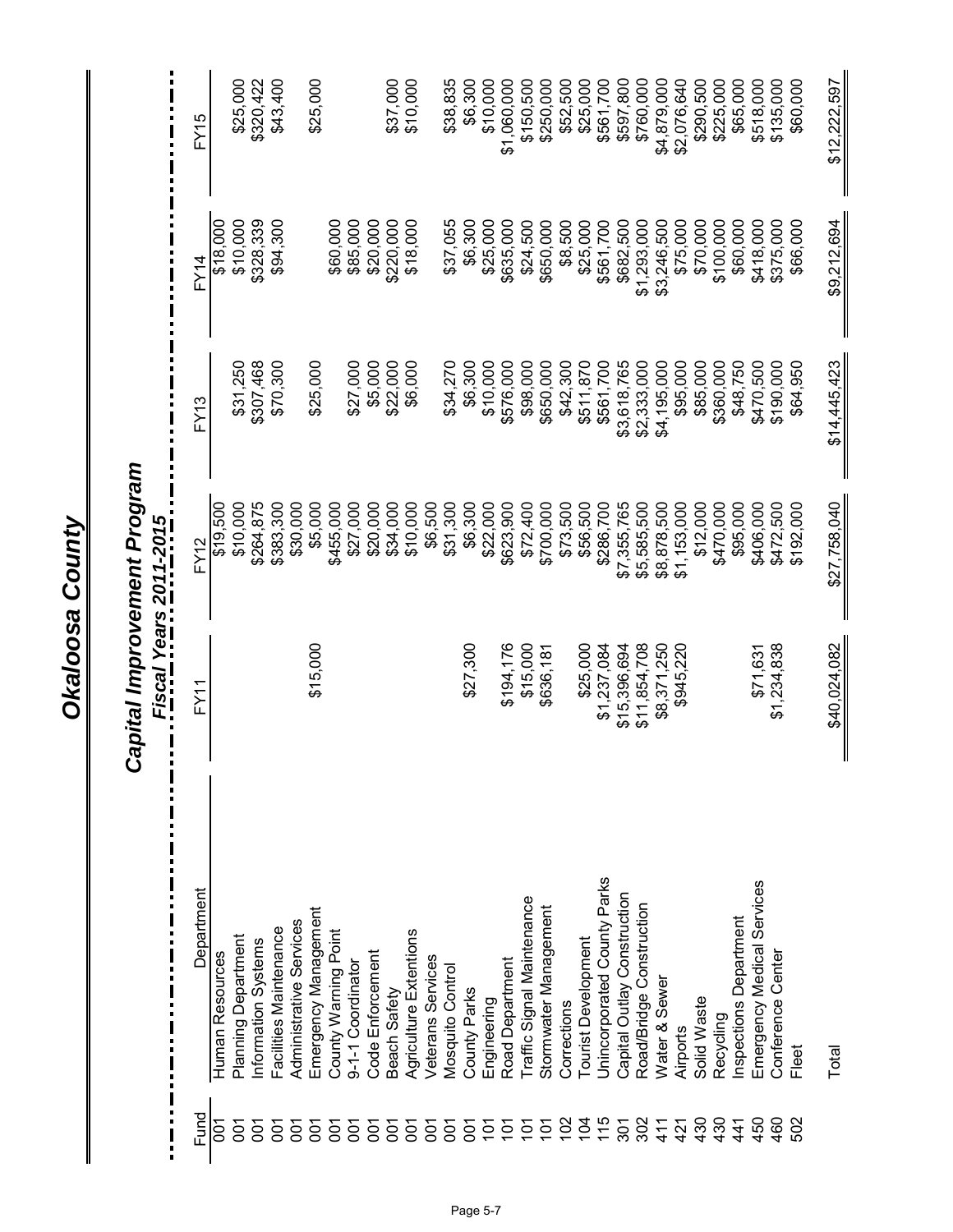| ۱           |  |
|-------------|--|
| ă           |  |
| r<br>C<br>ï |  |
|             |  |
|             |  |
|             |  |
|             |  |
|             |  |

#### Replace 2007 Chevy Malibu Mileage 34,712 FY14 001 \$18,000 Vehicle E Replace 2007 Chevy Malibu Mileage 34,712 Narrative Philoden Amount Project Name Cat Name Cat Name Cat Name Cat Name Cat Name Cat Name Cat Name Cat Name Cat Name C Replacement FY12 001 \$19,500 Copy Machine & Color Printer Combo E Replacement Capital Improvement Program *Capital Improvement Program* Fiscal Years 2011-2015 *Fiscal Years 2011-2015*  $\frac{1}{2}$  $\frac{1}{2}$ Project Name<br>Copy Machine & Color Printer Combo  $\frac{1}{1}$ ...........<br>......... \$18,000 Vehicle Amount<br>\$19,500  $\frac{1}{1}$ **HUMAN RESOURCES HUMAN RESOURCES**  $\frac{1}{\sqrt{2}}$ 001  $\ddot{\phantom{a}}$ I  $\prod_{i=1}^{n}$  $FY14$  $\frac{FY}{FY12}$

 $\frac{1}{1}$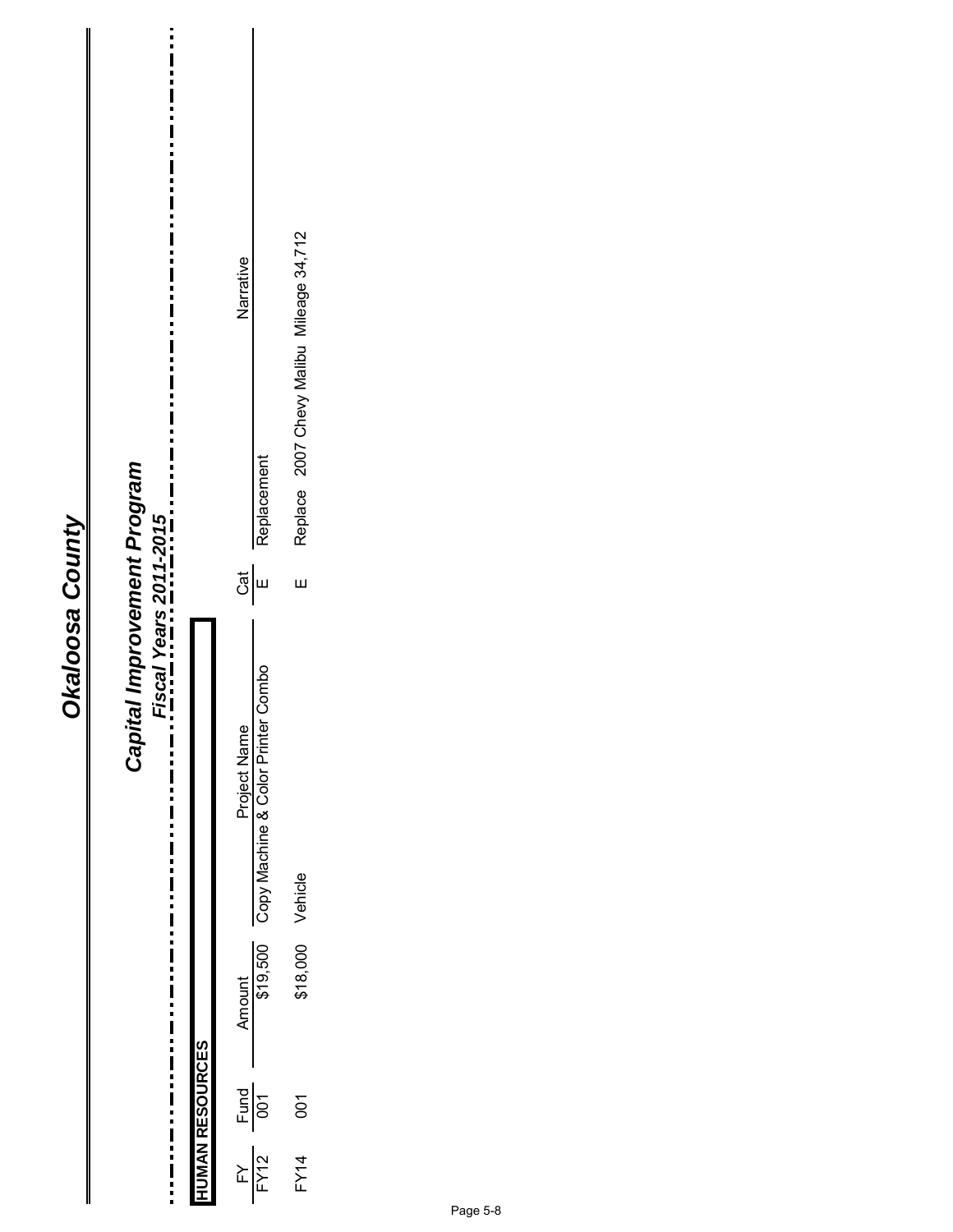| Fiscal Years 2011-2015<br>Okaloosa County<br>Capii<br>Project Name<br>Photocopier<br>Vehicle<br>KIP Printer/Plotter/Scanner<br>Photocopier<br>Photocopier<br>Vehicle<br>\$10,000<br>\$25,000<br>\$10,000<br>\$2,500<br>\$20,000<br>\$8,750<br><b>Amount</b><br>$\frac{Fund}{100}$<br>ទី ទី ទី<br>$\overline{0}$<br>$\overline{5}$<br>$\frac{FY}{FY12}$ | tal Improvement Program |          | Narrative<br>$\frac{1}{2}$ | Replace 2002 Toshiba E-Studio 810 copier (BCC #14442) | Replace 2005 Toshiba Studio 350 (50/50 split w/4400) (BCC #16492)<br>ш | Replace North office Scanning System; 75% paid by Inspection.<br>Replace 2000 Chevrolet - Vehicle #00C8794<br>ш<br>Ш | Replace 2005 Sharp AR-BC320 copier (BCC #16485)<br>Щ | Replace 2002 Chevy Tahoe - Vehicle #02B14700.<br>Ш |  |
|--------------------------------------------------------------------------------------------------------------------------------------------------------------------------------------------------------------------------------------------------------------------------------------------------------------------------------------------------------|-------------------------|----------|----------------------------|-------------------------------------------------------|------------------------------------------------------------------------|----------------------------------------------------------------------------------------------------------------------|------------------------------------------------------|----------------------------------------------------|--|
|                                                                                                                                                                                                                                                                                                                                                        |                         | PLANNING |                            |                                                       |                                                                        | $\begin{array}{c} \mathsf{F} \mathsf{Y} 3 \\ \mathsf{F} \mathsf{Y} 13 \\ \mathsf{F} \mathsf{Y} 13 \end{array}$       | FY14                                                 | FY15                                               |  |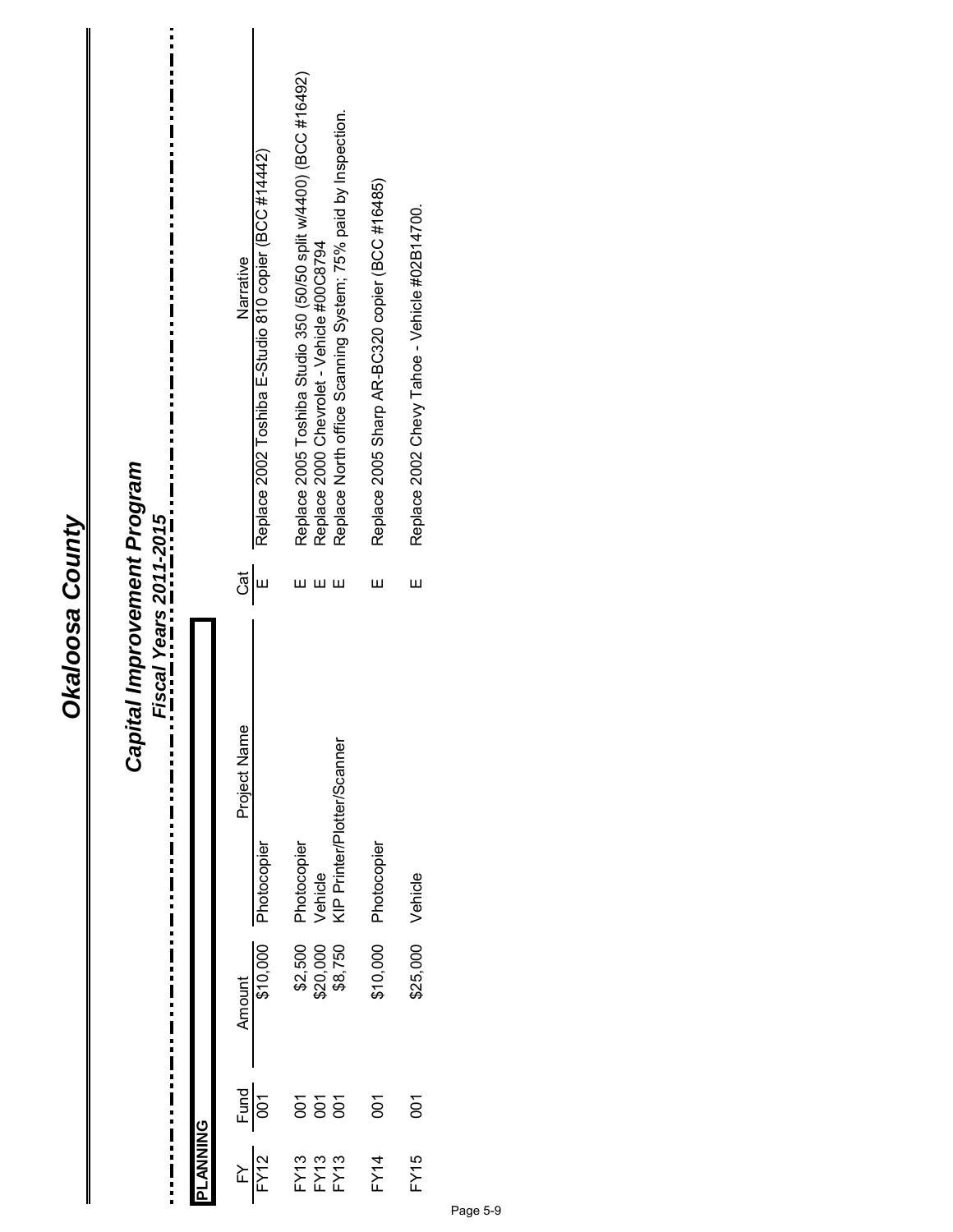| tal Improvement Program<br><u>Fiscal Years 2011-2015</u><br><b>Capit.</b><br>П<br>π<br>Ľ<br>B<br>Ľ |                    | Narrative<br>Cāt<br>Project Name<br>Amount | SAN Server Upgrades<br>Ш<br>Server<br>\$74,750<br>\$87,100 | SAN Network Hardware<br>ш<br>Network | SAN Miscellaneous Computer Hardware<br>Hardware<br>\$38,025 | GIS Replace Plotter<br>Plotter<br>\$15,000 | GIS Replace Workstations<br>шшшш<br>Workstations<br>\$25,000 | GIS Replace 2 Servers<br>Servers<br>\$25,000 | SAN Server Upgrades<br>Server<br>\$82,225 | SAN Network Hardware<br>шшшш<br>Hardware<br>\$95,810 | SAN Computer Hardware<br>Hardware<br>\$49,433 | GIS Database Upgrade<br>Database<br>\$80,000 | SAN Server Upgrades<br>Server<br>\$90,448 | SAN Network Hardware<br>Hardware<br>\$105,391 | SAN Computer Hardware<br>шшшшш<br>Hardware<br>\$22,500 | <b>SAN Furniture</b><br>Furniture<br>\$10,000 | GIS SAN Upgrade<br><b>SAN</b><br>\$100,000 | GIS Survey Grade GPS Replacement<br>GPS<br>\$75,000 | SAN Server Upgrades<br>Server<br>\$99,492 | SAN Network Hardware<br>Hardware<br>\$115,930 | SAN Computer Hardware<br>шшшшш<br>Hardware<br>\$22,500 | <b>SAN Furniture</b><br>Furniture<br>\$7,500 |
|----------------------------------------------------------------------------------------------------|--------------------|--------------------------------------------|------------------------------------------------------------|--------------------------------------|-------------------------------------------------------------|--------------------------------------------|--------------------------------------------------------------|----------------------------------------------|-------------------------------------------|------------------------------------------------------|-----------------------------------------------|----------------------------------------------|-------------------------------------------|-----------------------------------------------|--------------------------------------------------------|-----------------------------------------------|--------------------------------------------|-----------------------------------------------------|-------------------------------------------|-----------------------------------------------|--------------------------------------------------------|----------------------------------------------|
|                                                                                                    | NFORMATION SYSTEMS | Fund                                       | $\overline{5}$                                             | 5<br>001                             | ā                                                           | $\overline{5}$                             |                                                              | $\overline{5}$ $\overline{5}$                |                                           |                                                      |                                               |                                              |                                           | ទី ទី                                         | $\overline{5}$                                         | $\overline{5}$ $\overline{5}$                 |                                            | ē                                                   | δ                                         | $rac{5}{8}$                                   |                                                        | δ                                            |
| H                                                                                                  |                    | ≿                                          | <b>FY12</b>                                                | FY12                                 |                                                             |                                            | FY22<br>FX22<br>FX22                                         |                                              |                                           | FY13<br>FY13<br>FY13<br>FY13                         |                                               |                                              | Page 5-10                                 |                                               | FFFFFF<br>といいこと<br>44444                               |                                               |                                            |                                                     |                                           |                                               | FYTS<br>FYTS<br>FYTS<br>FYTS                           | FY15                                         |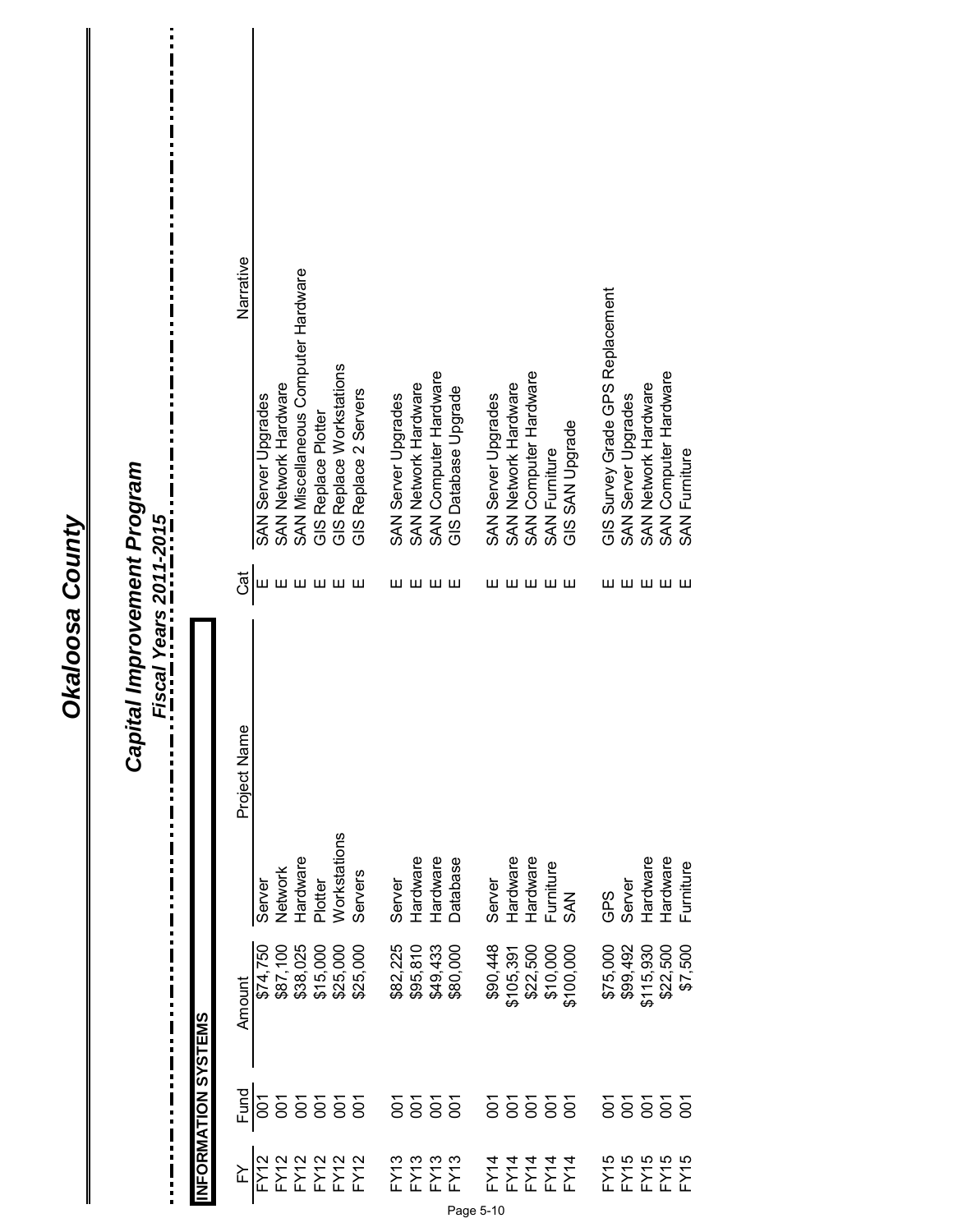|                                   | FACILITY MAINTENANCE |                      |                         |        |                                            |
|-----------------------------------|----------------------|----------------------|-------------------------|--------|--------------------------------------------|
| ≿                                 | Fund                 | Amount               | Project Name            | ි<br>ර | Narrative                                  |
| FY12                              | 50<br>00             | \$7,500              | awnmowe-                | ш      | Riding Lawnmower Replacement - South       |
|                                   |                      |                      | ce Machine/Storage Bin  |        | Replace Ice machine                        |
|                                   |                      |                      | Vehicle                 |        | 3/4 Ton Service Truck - Replace 99G7566    |
|                                   |                      |                      | Vehicle                 |        | SUV - Replace 97B5729                      |
|                                   |                      |                      | Vehicle                 |        | 3/4 Ton Utility Body P/U - Replace 99G6456 |
|                                   |                      |                      | Vehicle                 | шшшшш  | 3/4 Ton X-Cab P/U - Replace 98C6473        |
|                                   |                      |                      | Vehicle                 |        | 1 Ton Crew Cap P/U - Replace 99C7565       |
|                                   | 8888                 | \$240,000            | Chiller                 |        | Replace 185 ton Chiller (Jail)             |
| FY13                              |                      | \$7,500              | awnmowe-                |        | Riding Lawnmower Replacement - South       |
|                                   |                      |                      | Ice Machine/Storage Bin |        | Replace Ice machine                        |
|                                   | 8888                 | \$6,800<br>\$27,000  | Vehicle                 | шшшш   | 3/4 Ton X-Cab P/U - Replace 97C5742        |
| FY13<br>EY13<br>FY13<br>Page 5-11 |                      | \$29,000             | Vehicle                 |        | 3/4 ton Service Truck - Replace 99G6452    |
|                                   | $\overline{5}$       | \$7,500              | Lawnmower               |        | Riding Lawnmower Replacement - South       |
|                                   |                      | \$6,800              | Ice Machine/Storage Bin |        | Replace Ice machine                        |
|                                   | 8888                 |                      | Vehicle                 | шшшшш  | 1Ton Service Truck - Replace 01G13571      |
|                                   |                      | \$30,000<br>\$27,000 | Vehicle                 |        | 3/4 Ton X-Cab P/U - Replace 98C6474        |
| F<br>エコエコ<br>コココココ                |                      | \$23,000             | Vehicle                 |        | 1/2 Ton LWB P/U - Replace 98C6459          |
| FY45                              | δ                    | \$7,600              | Lawnmower               |        | Riding Lawnmower Replacement - South       |
| FY15<br>FY15                      | $\frac{5}{9}$        | \$6,800              | Ice Machine/Storage Bin | шшш    | Replace Ice machine                        |
|                                   |                      | \$29,000             | Vehicle                 |        | 3/4 Ton LWB Ext Cab P/U - Replace 96C5686  |

 $\mathbf{\mathbf{\mathsf{I}}}\mathbf{\mathsf{I}}$ 

Okaloosa County

 $\mathbf{I}$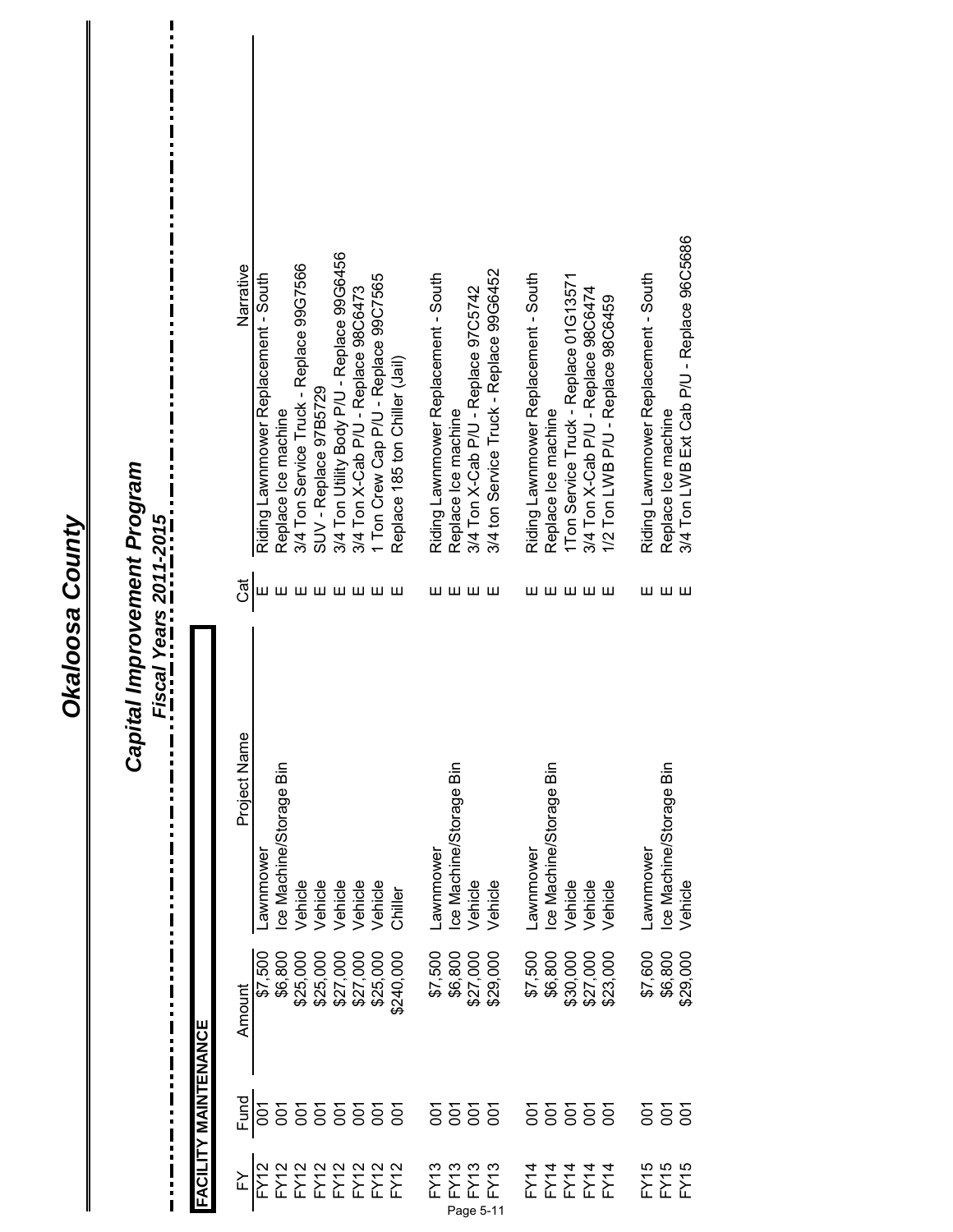| ø<br>Į |
|--------|
|        |
|        |
|        |
|        |
|        |
|        |
|        |
|        |

#### Replace 2006 Courier Van (68,879 mileage)<br>Replace unit acquired from boneyard for BCC N Office FY12 001 000 Copier, Scanner, Fax E Replace unit acquired from boneyard From  $\mathbb{F}$  Designed from  $\mathbb{F}$  DO1 000 000 000  $\mathbb{F}$ Copier, Scanner, Fax E ax FY12 001 \$20,000 Vehicle E Replace 2006 Courier Van (68,879 mileage) Narrative Philoden Amount Project Name Cat Name Cat Name Cat Name Cat Name Cat Name Cat Name Cat Name Cat Name Cat Name C Capital Improvement Program *Capital Improvement Program Fiscal Years 2011-2015*  $\frac{1}{2}$ ய ய Project Name Copier, Scanner, Fax i i Ι  $\ddot{\phantom{a}}$ Vehicle Amount<br>\$20,000<br>\$10,000  $\blacksquare$ **ADMINISTRATIVE SERVICES ADMINISTRATIVE SERVICES**  $\frac{1}{1}$  $\frac{100}{100}$ I  $\prod_{i=1}^{n}$ **FY12**<br>FY12  $\mathbb F$

 $\ddot{ }$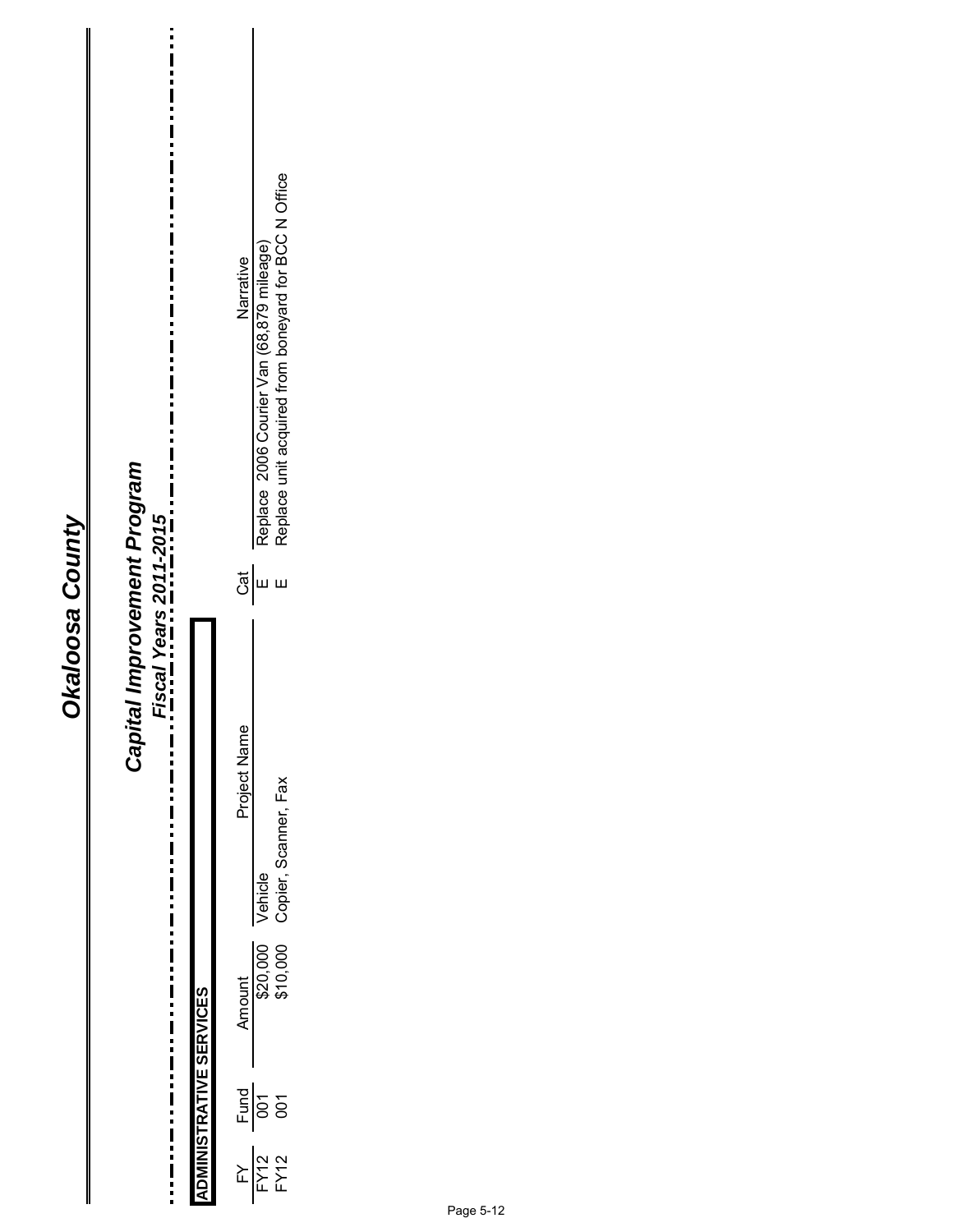#### Narrative<br>Purchase tactical interop ACU-T unit and associated cables (EMPA) FY11 001  $\,$  000  $\,$  T actical Interoperable Unit E  $\,$   $\,$   $\,$  E  $\,$   $\,$   $\,$  E  $\,$   $\,$   $\,$  E  $\,$   $\,$   $\,$  E  $\,$   $\,$   $\,$  E  $\,$   $\,$   $\,$  E  $\,$   $\,$   $\,$  E  $\,$   $\,$   $\,$  E  $\,$   $\,$  E  $\,$   $\,$  E  $\,$   $\$ Replace Emergency Management Division Chief's vehicle (4249) FY13 001 \$25,000 4-Wheel Drive Pickup Truck E Replace Emergency Management Division Chief's vehicle (4249) Replace Emergency Management Coordinator's vehicle (6044) FY15 001 \$25,000 4-Wheel Drive Pickup Truck E Replace Emergency Management Coordinator's vehicle (6044) Purchase 50 viaRadio receivers for government facilities FY12 001 \$5,000 viaRadio Reciever Purchase E Purchase 50 viaRadio receivers for government facilities Philoden Amount Project Name Cat Name Cat Name Cat Name Cat Name Cat Name Cat Name Cat Name Cat Name Cat Name C Capital Improvement Program *Capital Improvement Program* ...\_. Fiscal Years 2011-2015. *Fiscal Years 2011-2015*  $\frac{1}{\sqrt{2}}$  $\mathbf{\overline{\mu}}$ Ш Ш Project Name<br>Tactical Interoperable Unit \$5,000 viaRadio Reciever Purchase 4-Wheel Drive Pickup Truck \$25,000 4-Wheel Drive Pickup Truck  $\ddot{}}$ Amount -<br>\$15,000 \$25,000 EMERGENCY MANAGEMENT **EMERGENCY MANAGEMENT**  $\frac{1}{\sqrt{2}}$ 001 001  $\overline{5}$ **FY15 FY12**  $FY13$  $FY11$  $\mathbb F\mathsf Y$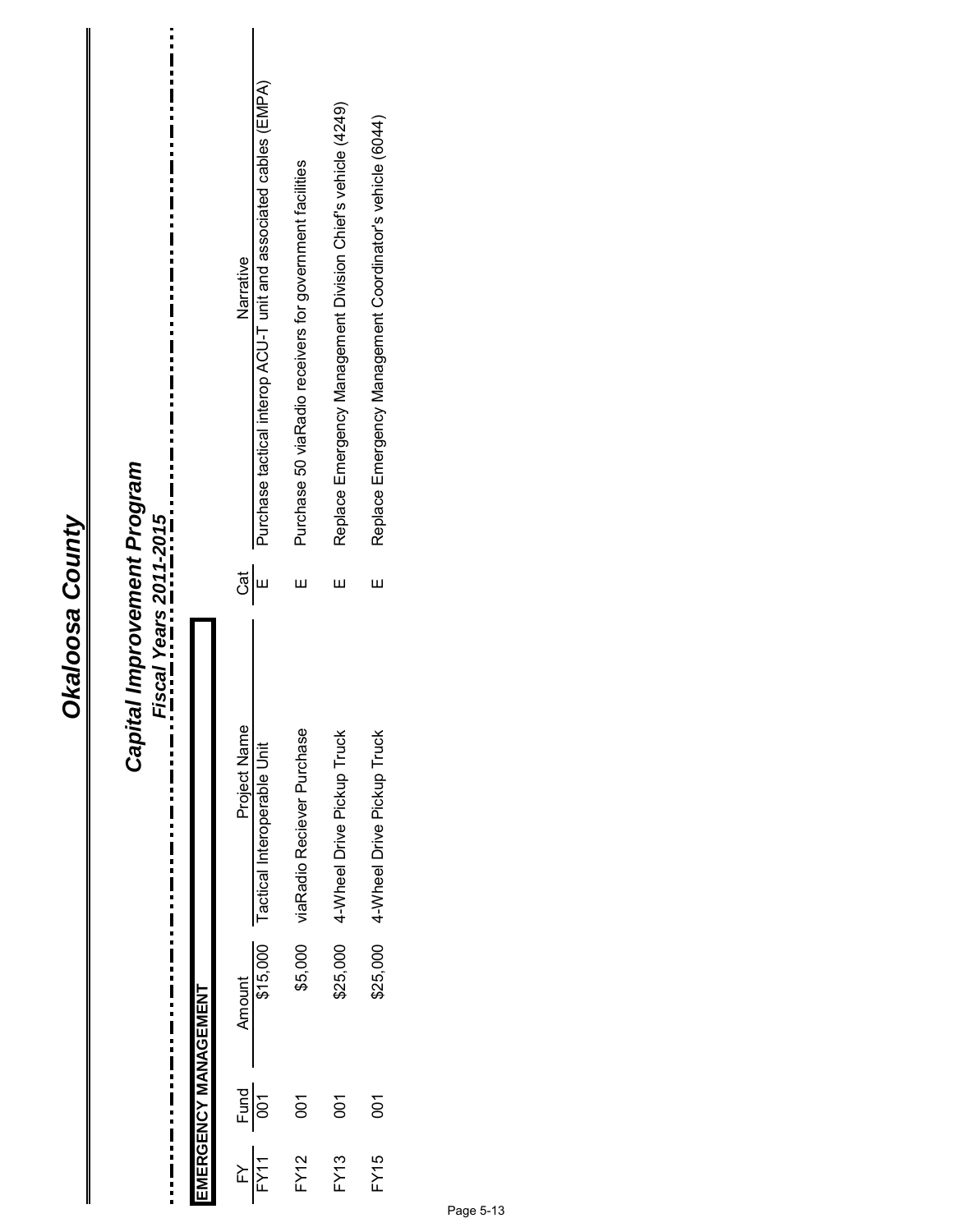| ٥                     |  |
|-----------------------|--|
| Á<br>ต<br>ผ<br>ŗ<br>r |  |
|                       |  |
|                       |  |

| <br> <br>$\frac{1}{1}$<br>tal Improvement Program<br><b>Fiscal Years 2011-2015</b><br>Capit | COUNTY WARNING POINT | To replace existing servers (4) purchased in FY10<br>Replace 4 control stations/3 repeater modification<br>Mobile/AVL addition (software and licenses only)<br>Narrative<br>ි $\overline{\overline{5}}$<br>Ш<br>Ш<br>Project Name<br>\$60,000 CAD Server Replacement<br>CAD Enhancement<br>VHF Narrow Band<br>Amount<br>\$430,000<br>\$25,000 |
|---------------------------------------------------------------------------------------------|----------------------|-----------------------------------------------------------------------------------------------------------------------------------------------------------------------------------------------------------------------------------------------------------------------------------------------------------------------------------------------|
|                                                                                             |                      | $rac{Fund}{100}$<br>$\overline{6}$<br>$\overline{5}$                                                                                                                                                                                                                                                                                          |
|                                                                                             |                      | $\frac{FY}{FY12}$<br>FY14                                                                                                                                                                                                                                                                                                                     |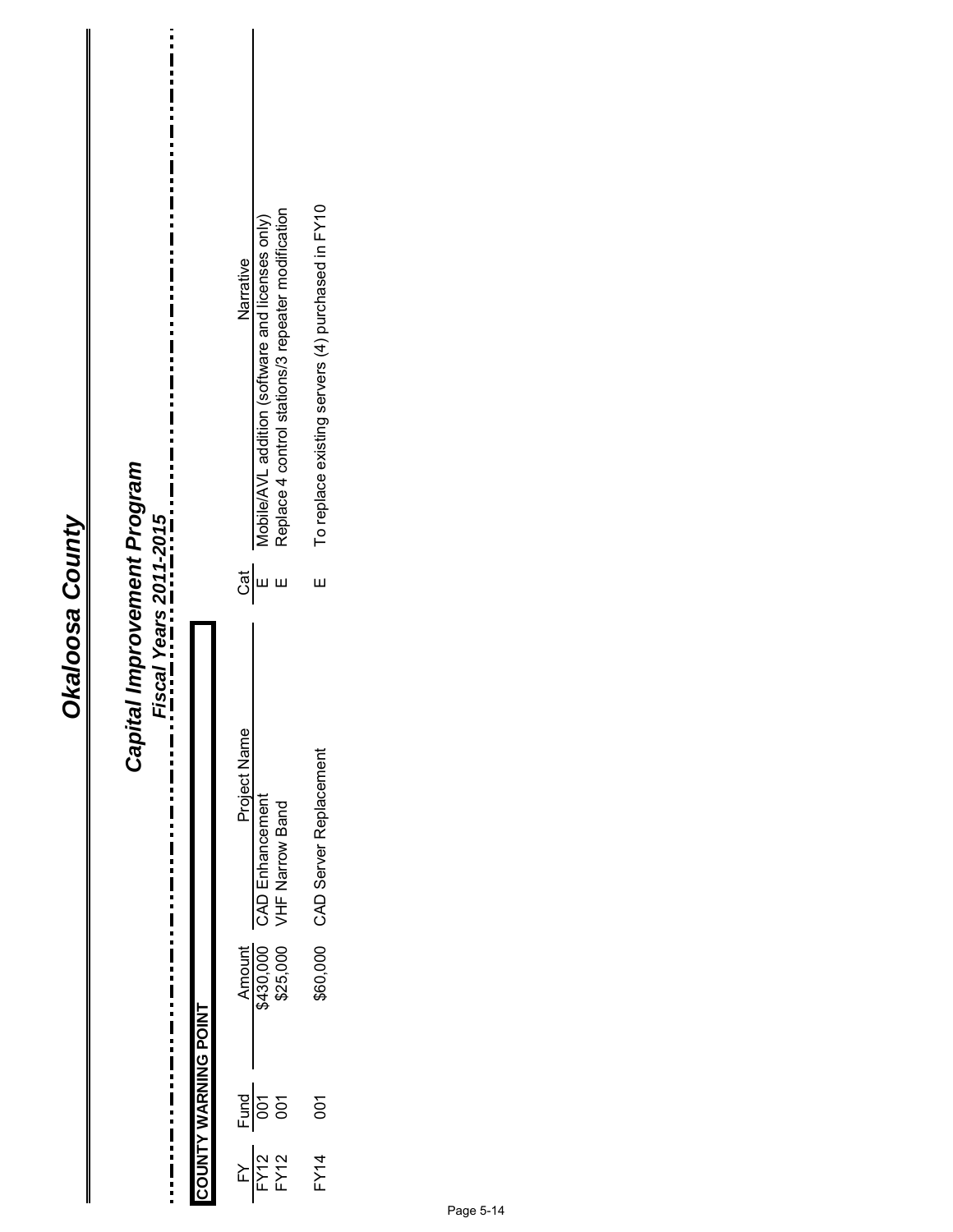| ī      |
|--------|
|        |
|        |
| í      |
|        |
| í<br>Ú |
| ŗ<br>٦ |
|        |
|        |
|        |
|        |
|        |

#### $\frac{1}{1}$ Replace 9-1-1 Coord 2003 Veh (14784); funded fm 911 Addressing Fees<br>mil 51,989 Replace 9-1-1 Coord 2003 Veh (14784); funded fm 911 Addressing Fees Narrative<br>Replace 9-1-1 Addressing 1999 Veh(7574); funded fm Addressing Fees Replace 9-1-1 Addressing 1999 Veh(7574); funded fm Addressing Fees Philoden Amount Project Name Cat Name Cat Name Cat Name Cat Name Cat Name Cat Name Cat Name Cat Name Cat Name C Replacement for primary recorder FY14 001 \$85,000 Recorder E Replacement for primary recorder Capital Improvement Program *Capital Improvement Program* mil 121,190 mil 121,190 *Fiscal Years 2011-2015* Cat Ш Ш Ш Vehicle E Vehicle E Project Name  $\frac{1}{1}$ Recorder Vehicle Vehicle \$85,000 Amount<br>\$27,000 \$27,000  $\frac{1}{1}$   $\frac{1}{1}$   $\frac{1}{1}$   $\frac{1}{1}$   $\frac{1}{1}$ 911 COORDINATOR **911 COORDINATOR** Fund 001  $\overline{5}$  $\overline{0}$ FY12 001 FY13 001 i  $\frac{1}{2}$ **FY12 FY13 FY14**  $\mathbb F\mathsf Y$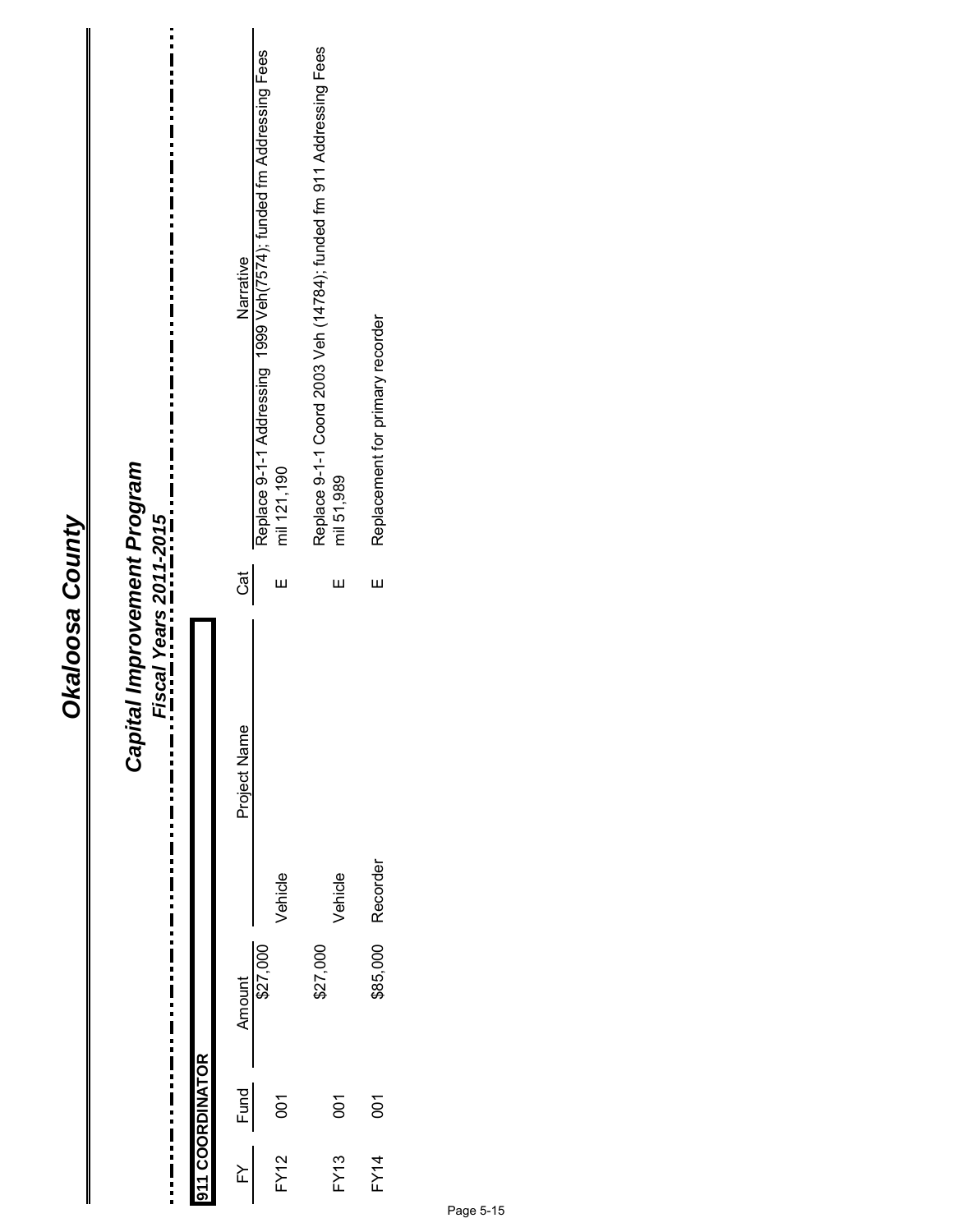| Replace 2004 Toshiba Studio 350Photocopier (BCC#16032)<br>Replace 2004 Chevrolet - Vehicle #04C15605<br>Replace 2005 Chevrolet Vehicle #05C15957<br>Narrative<br>tal Improvement Program<br>Fiscal Years 2011-2015<br>င္ယြို မ<br>Ш<br>Ш<br>Capit<br>Project Name<br>: :  <br>! :  <br>\$5,000 Photocopier<br>:<br>!<br>!<br>\$20,000 Vehicle<br>\$20,000 Vehicle<br>Amount<br>CODE ENFORCEMENT<br>::<br>!<br>!<br>$\frac{FY}{FY12}$ Fund<br>$\overline{5}$<br>$\tilde{8}$<br><b>FY13</b><br><b>FY14</b> |
|----------------------------------------------------------------------------------------------------------------------------------------------------------------------------------------------------------------------------------------------------------------------------------------------------------------------------------------------------------------------------------------------------------------------------------------------------------------------------------------------------------|
|----------------------------------------------------------------------------------------------------------------------------------------------------------------------------------------------------------------------------------------------------------------------------------------------------------------------------------------------------------------------------------------------------------------------------------------------------------------------------------------------------------|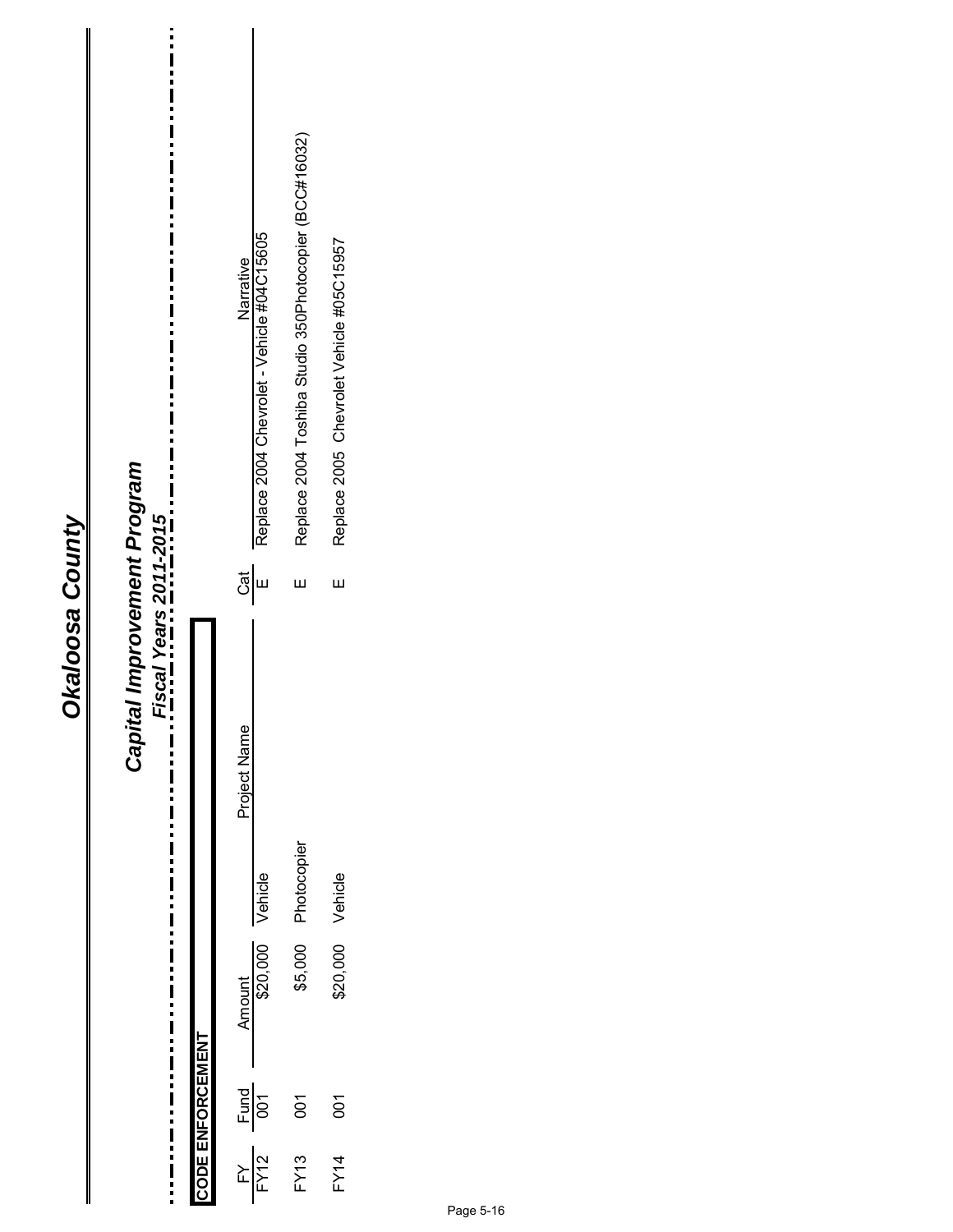| tal Improvement Program<br>Fiscal Years 2011-2015    |              | Narrative<br><u>්ල්</u>                         | Replace 2006 Yamaha VX 110 Deluxe (06Z16906 - purchased 2006) | Replace 2007 Yamaha R450 (07Z17349 - purchased 2007)                      | Replace 2007 Yamaha R450 (07Z17061 - purchased 2007) | Replace 2008 Yamaha VX 110 (purchased 2008)      | Replace 2008 Yamaha R450 (purchased 2008)<br>ш | 27-30' heavy surf rescue - swift water rescue/search and recovery boat | Replace 2009 Yamaha R700 (purchased 2009)<br>ш | Replace 2009 Yamaha Fourtrax Rancher 420 (purchased 2009)<br>ш |
|------------------------------------------------------|--------------|-------------------------------------------------|---------------------------------------------------------------|---------------------------------------------------------------------------|------------------------------------------------------|--------------------------------------------------|------------------------------------------------|------------------------------------------------------------------------|------------------------------------------------|----------------------------------------------------------------|
| Capit<br>-<br>-<br>-<br>-<br>:<br>i<br>$\frac{1}{1}$ |              | Project Name<br>Amount<br>$\frac{Fund}{001}$    | New Rescue Jetski<br>\$10,000                                 | New Yamaha Rhino<br>\$12,000<br>\$12,000<br>$\overline{5}$ $\overline{5}$ | New Yamaha Rhino                                     | New Rescue Jet Ski<br>\$10,000<br>$\overline{5}$ | New Yamaha Rhino<br>\$12,000<br>$\overline{5}$ | Surf Patrol / Rescue Boat<br>\$200,000<br>5<br>So                      | New Yamaha Rhino<br>\$13,000<br>5o             | New Yamaha ATV<br>\$7,000<br>δ                                 |
| $\frac{1}{2}$                                        | BEACH SAFETY | $\frac{\text{FY}}{\text{FY12}}$<br>FY12<br>FY12 |                                                               |                                                                           |                                                      |                                                  | FY13<br>FY13                                   |                                                                        | FY14<br>FX14<br>FX14                           |                                                                |

**Okaloosa County** 

FY15 001 \$13,000 New Yamaha Rhino E Replace 2010 Yamaha R700 (purchased 2010) FY15 001 \$13,000 New Yamaha Rhino E Replace 2010 Yamaha R700 (purchased 2010)

New Yamaha Rhino<br>New Yamaha Rhino<br>New Rescue Jetski

\$13,000<br>\$13,000<br>\$11,000

FY15<br>FY15 **FY15** 

FY15  $\,$  New Rescue Jetski E Replace 2010 Yew Rescue Jetski E Replace 2010 Yew Rescue Jetski Purchased 2010  $\,$ 

யயய

Replace 2010 Yamaha R700 (purchased 2010)<br>Replace 2010 Yamaha R700 (purchased 2010)<br>Replace 2010 Yamaha VX 110 Deluxe ( purchased 2010)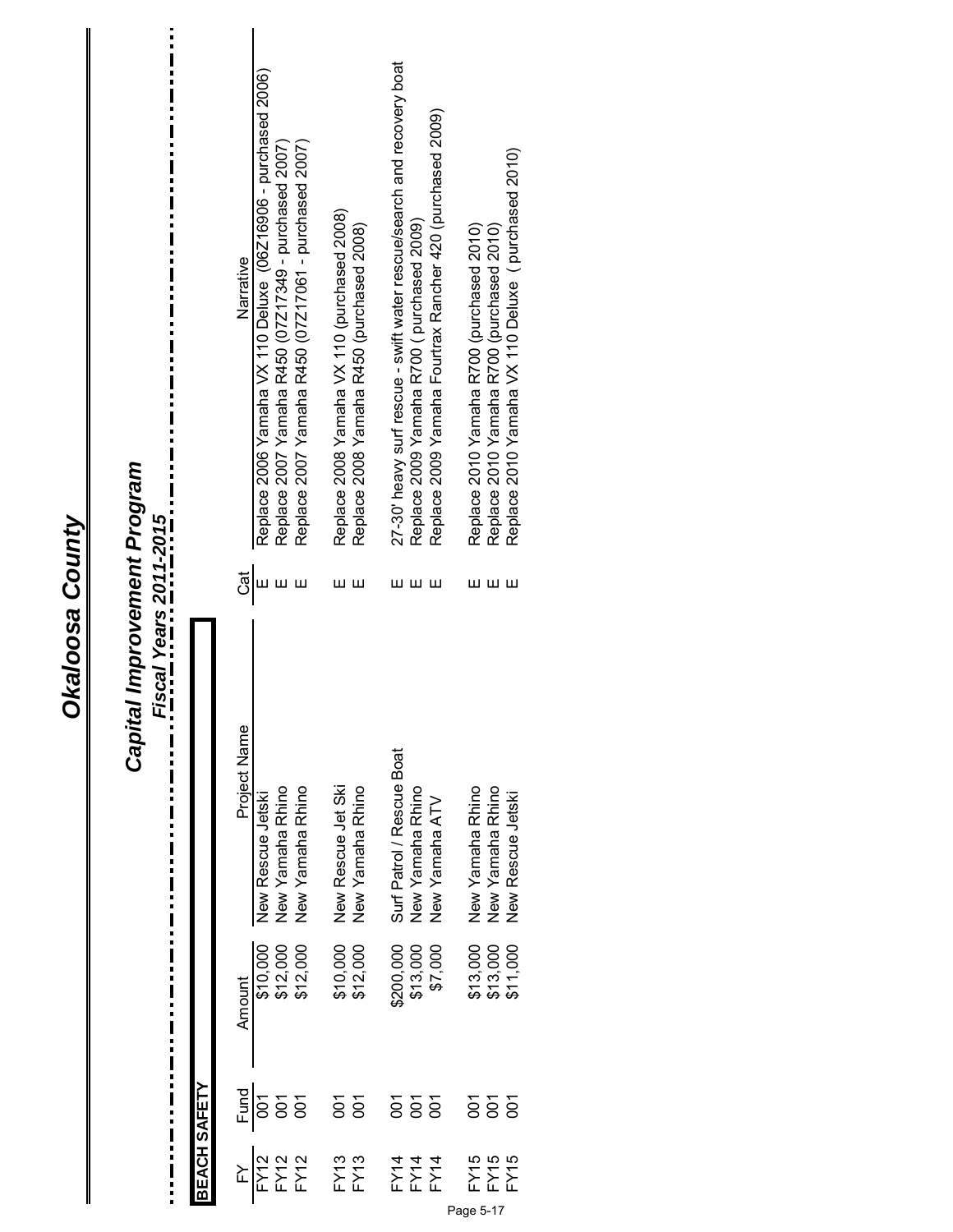#### FY13 001 \$6,000 Poster Printer E Poster printer for program marketing. Available to other departments as Poster printer for program marketing. Available to other departments as 15 passenger van to support 4-H and office functions. Replace existing FY14 001 \$18,000 4-H/Office Van E 15 passenger van to support 4-H and office functions. Replace existing Replace and upgrade existing video conferencing equipment. FY15 001 \$10,000 Video Conferencing Equipment E Replace and upgrade existing video conferencing equipment. Narrative Philoden Amount Project Name Cat Name Cat Name Cat Name Cat Name Cat Name Cat Name Cat Name Cat Name Cat Name C Replacement of office copier FY12 001 \$10,000 Color Copier E Replacement of office copier Capital Improvement Program *Capital Improvement Program* ...\_.Fiscal Years 2011-2015... *Fiscal Years 2011-2015*  $\frac{1}{\sqrt{5}}$ Ш  $\bar{\Xi}$ Ш \$10,000 Video Conferencing Equipment Project Name  $\frac{1}{2}$ \$18,000 4-H/Office Van Poster Printer Color Copier Amount -<br>\$10,000 \$6,000 **AGRICULTURE EXTENSION AGRICULTURE EXTENSION**  $\frac{1}{\sqrt{2}}$ 001 001 001 **FY15 FY13**  $FY14$  $FY12$  $\mathbb F\mathsf Y$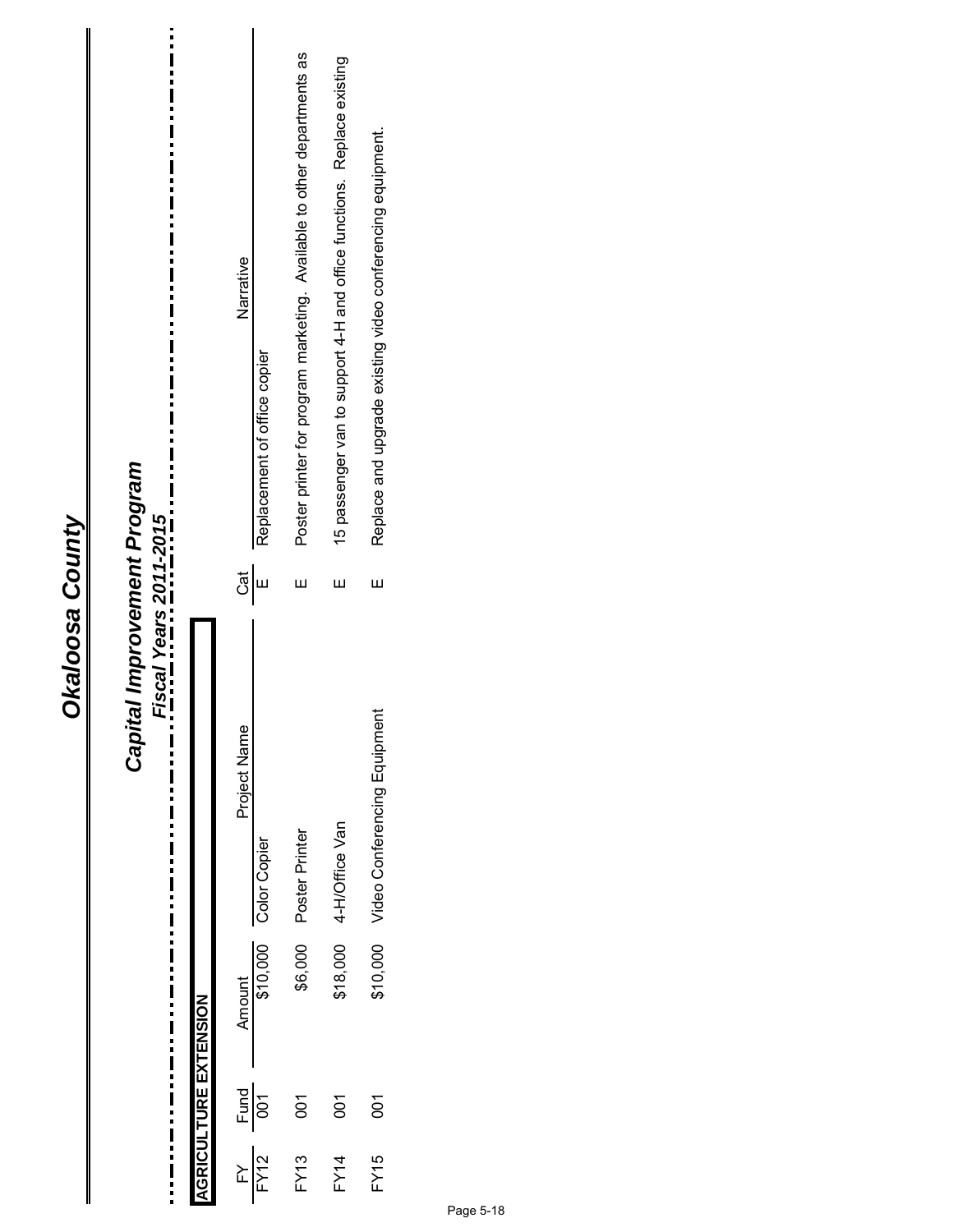#### Narrative Philoden Amount Project Name Cat Name Cat Name Cat Name Cat Name Cat Name Cat Name Cat Name Cat Name Cat Name C Replace 10 years old FY12 001 \$6,500 Copier E Replace 10 years old Capital Improvement Program *Capital Improvement Program*  $\ddot{\dot{\mathbf{i}}}$ Fiscal Years 2011-2015 *Fiscal Years 2011-2015*  $\frac{1}{\sqrt{3}}$ Project Name  $\frac{1}{2}$ Ī Amount<br>\$6,500 Copier  $\frac{1}{2}$  ,  $\frac{1}{2}$  ,  $\frac{1}{2}$  ,  $\frac{1}{2}$  ,  $\frac{1}{2}$ **VETERANS SERVICE VETERANS SERVICE**  $\frac{Fund}{001}$  $\frac{FY}{FY12}$

i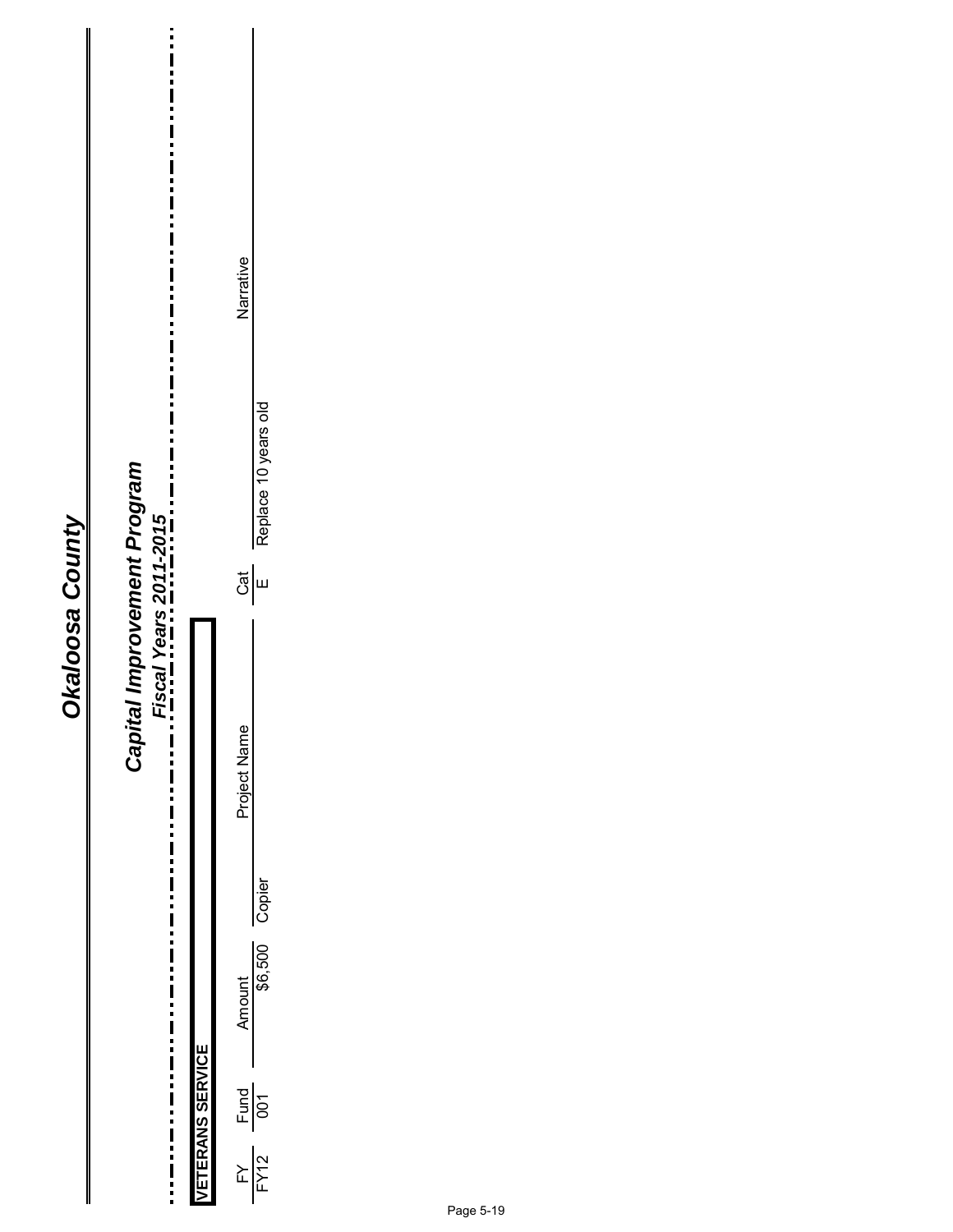| n<br>Q<br>ต<br>ผ |
|------------------|
|                  |
|                  |
|                  |
|                  |
|                  |
|                  |
|                  |
|                  |

# Capital Improvement Program<br>...\_. Fiscal Years 2011-2015.\_\_..\_ *Capital Improvement Program*

*Fiscal Years 2011-2015*

i

|                         | Narrative       | Cab & Chassis midsize truck, replace 97C5755                                                                                                                                                                                                                                                  | Londaire Spray Engine w/pump and monitor 4, replace 13424 | Cab & Chassis, midsize truck, replace 99C7588 | Londaire Spray Engine w/pump and monitor 4, replace 12690 | Cab & Chassis, midsize truck, replace 99C6448 | Londaire Spray Engine W/ monitor 4, replace 12691 | Cab & Chassis, midsize truck, replace 00C6448 | Londaire Spray Engine w/ pump and monitor 4, replace 12692 |
|-------------------------|-----------------|-----------------------------------------------------------------------------------------------------------------------------------------------------------------------------------------------------------------------------------------------------------------------------------------------|-----------------------------------------------------------|-----------------------------------------------|-----------------------------------------------------------|-----------------------------------------------|---------------------------------------------------|-----------------------------------------------|------------------------------------------------------------|
|                         | င္ယြူ           |                                                                                                                                                                                                                                                                                               |                                                           |                                               |                                                           | ш                                             | ш                                                 | ш                                             | ш                                                          |
|                         | Name<br>Project | Vehicle                                                                                                                                                                                                                                                                                       | Equipment                                                 | Vehicle                                       | Equipment                                                 | Vehicle                                       | Equipment                                         | Vehicle                                       | Equipment                                                  |
|                         |                 |                                                                                                                                                                                                                                                                                               |                                                           |                                               |                                                           |                                               |                                                   |                                               |                                                            |
|                         | <b>Amount</b>   | \$18,700<br>\$12,600                                                                                                                                                                                                                                                                          |                                                           | \$20,570<br>\$13,700                          |                                                           | \$22,655<br>\$14,400                          |                                                   | \$23,335<br>\$15,500                          |                                                            |
| <b>10SQUITO CONTROL</b> |                 | $\frac{1}{2}$ and $\frac{1}{2}$ and $\frac{1}{2}$ and $\frac{1}{2}$ and $\frac{1}{2}$ and $\frac{1}{2}$ and $\frac{1}{2}$ and $\frac{1}{2}$ and $\frac{1}{2}$ and $\frac{1}{2}$ and $\frac{1}{2}$ and $\frac{1}{2}$ and $\frac{1}{2}$ and $\frac{1}{2}$ and $\frac{1}{2}$ and $\frac{1}{2}$ a |                                                           | $\overline{5}$ $\overline{5}$                 |                                                           | $\overline{5}$ $\overline{5}$                 |                                                   | ន៍ទី                                          |                                                            |
|                         |                 | $\frac{FN}{FN2}$                                                                                                                                                                                                                                                                              |                                                           | <b>FY13</b><br>FY13                           |                                                           | FY14<br>FY14                                  |                                                   | FY15<br>FY15                                  |                                                            |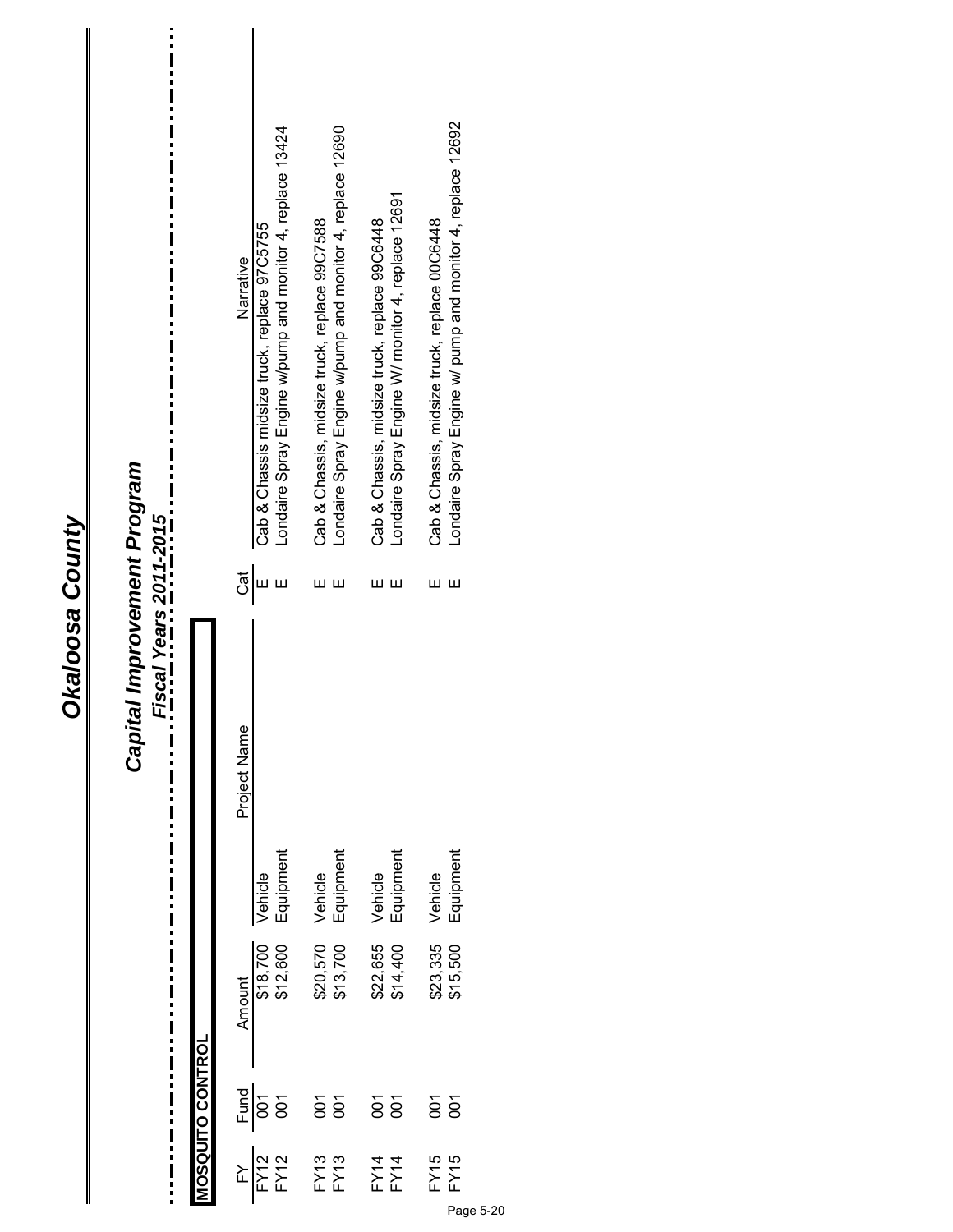| d<br>Q<br>r<br>C |  |
|------------------|--|
|                  |  |
|                  |  |
|                  |  |
|                  |  |
|                  |  |
|                  |  |

# Capital Improvement Program<br>Fiscal Years 2011-2015<br>--------------------------------*Capital Improvement Program*

*Fiscal Years 2011-2015*

L Ĩ.

i

|              | Narrative              | Replace two mowers (\$18,000 total; split with CP)<br>င္ယြို $\frac{1}{2}$ | Replace 1998 GEHL skid steer loader (\$60,000 total; split with CP)<br>Ш | Replace two mowers (\$18,000 total; split with CP)<br>Ш | Replace two mowers (\$18,000 total; split with CP)<br>ш | Replace two mowers (\$18,000 total; split with CP)<br>ш | Replace two mowers (\$18,000 total; split with CP)<br>Ш |  |
|--------------|------------------------|----------------------------------------------------------------------------|--------------------------------------------------------------------------|---------------------------------------------------------|---------------------------------------------------------|---------------------------------------------------------|---------------------------------------------------------|--|
|              | Project Name<br>Amount | Hustler Z Mowers<br>\$6,300                                                | Skid steer loader<br>\$21,000                                            | Hustler Z Mowers<br>\$6,300                             | Hustler Z Mowers<br>\$6,300                             | Hustler Z Mowers<br>\$6,300                             | Hustler Z Mowers<br>\$6,300                             |  |
| COUNTY PARKS |                        | $rac{1}{\sqrt{2}}$<br>$rac{1}{\sqrt{2}}$<br>$\frac{FY}{FY11}$              |                                                                          | $\overline{5}$<br>FY12                                  | 50<br>FY <sub>13</sub>                                  | δJ<br><b>FY14</b>                                       | δ<br>FY15                                               |  |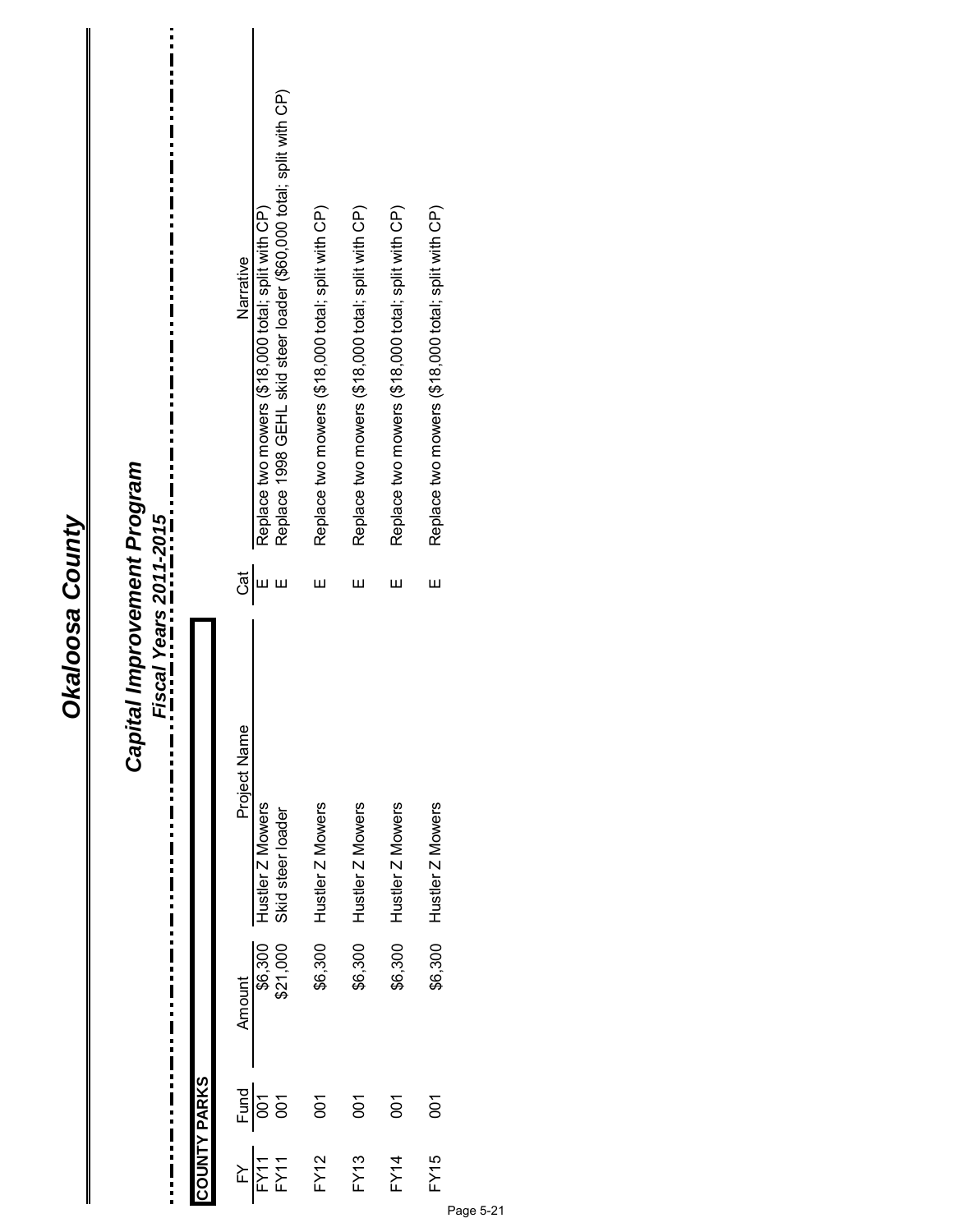| ۵                     |  |
|-----------------------|--|
| Á<br>ต<br>ผ<br>ŗ<br>r |  |
|                       |  |
|                       |  |

 $\frac{1}{2}$ 

 $\mathbf{I}$ 

| Capital Improvement Program | Fiscal Years 2011-2015<br>i<br>I<br>i<br>İ<br>i |             | Narrative<br>ູ້ອື່<br>Project Name | Replacement of survey equipment | Replacement of office copier<br>Ш | Replacement of GPS survey equipment<br>Ш | Replacement of large format copier/plotter<br>Ш |  |
|-----------------------------|-------------------------------------------------|-------------|------------------------------------|---------------------------------|-----------------------------------|------------------------------------------|-------------------------------------------------|--|
|                             | $\frac{1}{1}$                                   |             |                                    | Survey Equipment                | Office Copier                     | \$25,000 Survey Equipment                | \$10,000 Large Format Copier                    |  |
|                             | <br> <br>$\frac{1}{1}$                          |             | Amount                             | \$22,000                        | \$10,000                          |                                          |                                                 |  |
|                             |                                                 |             |                                    |                                 | 101                               | $\overline{101}$                         | $\overline{101}$                                |  |
|                             |                                                 | ENGINEERING | $\frac{FY}{FY12}$ Fund             |                                 | FY13                              | <b>FY14</b>                              | FY15                                            |  |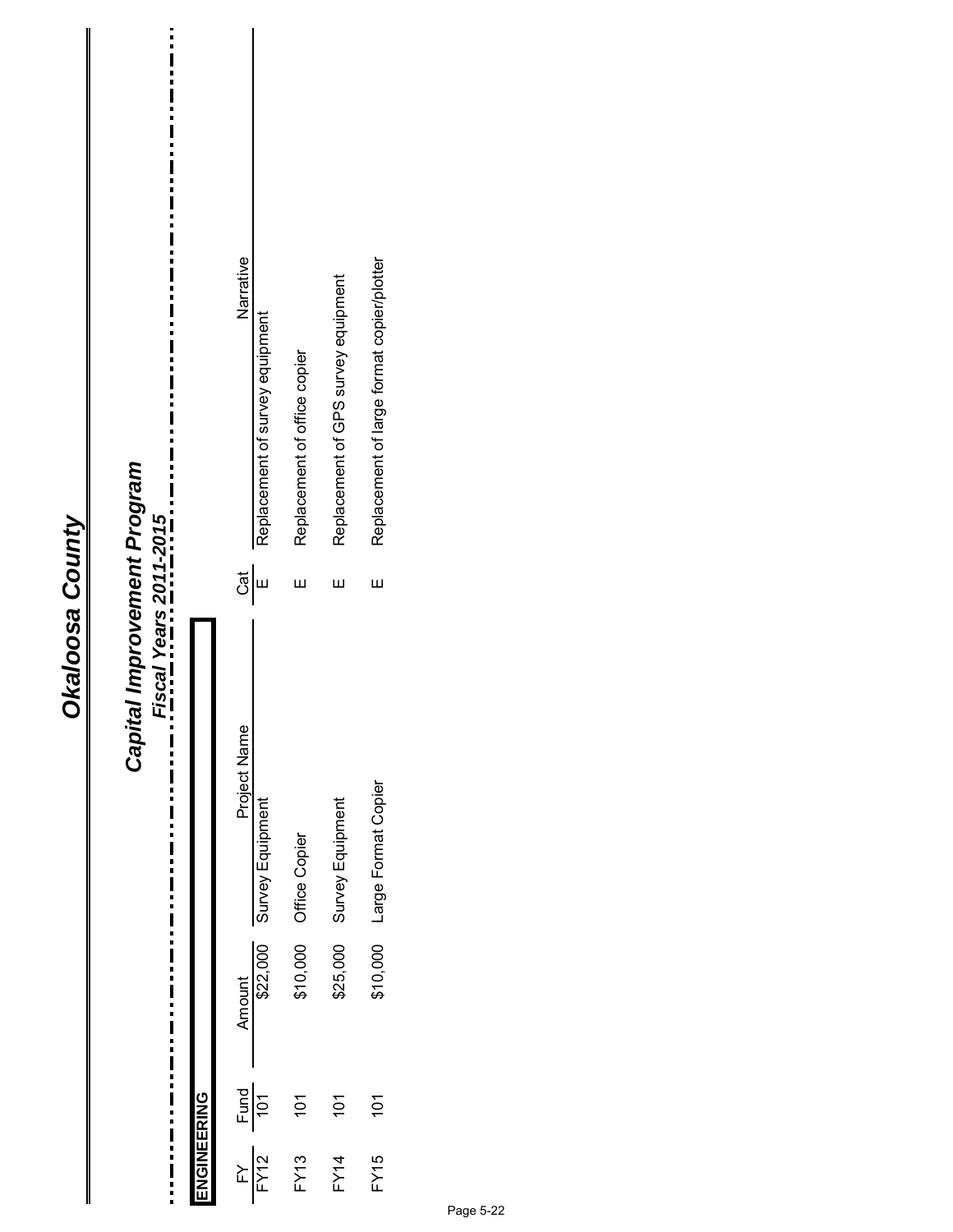|                                                                                                              |                 | Narrative<br>Convert 2 bridges from wood to concrete | Replace - 04Z16023<br>Replace - 05Q15931<br>Replace - 05Z16024<br>Replace - 05X16041<br>Replace - 14602<br>Replace<br>Replace<br>Replace<br>Replace<br>Replace<br>Replace<br>Replace<br>Replace                                                                                                                                                                                                                                                                                                                                                                                                                                                      |                                                            |
|--------------------------------------------------------------------------------------------------------------|-----------------|------------------------------------------------------|------------------------------------------------------------------------------------------------------------------------------------------------------------------------------------------------------------------------------------------------------------------------------------------------------------------------------------------------------------------------------------------------------------------------------------------------------------------------------------------------------------------------------------------------------------------------------------------------------------------------------------------------------|------------------------------------------------------------|
|                                                                                                              |                 | Cat                                                  | wwwwwwwwww<br>wwwwwwwww<br>шшшшш                                                                                                                                                                                                                                                                                                                                                                                                                                                                                                                                                                                                                     |                                                            |
| Capital Improvement Program<br><b>Fiscal Years 2011-2015</b><br>Ľ<br>П<br>П<br>П<br>$\blacksquare$<br>П<br>П |                 | Project Name<br><b>Bridge Conversion</b>             | Crew Cab Truck, One Ton, 4 x 4<br>Excavator, Track Back Hoe<br>Light Dump Truck (Flatbed)<br>Light Dump Truck (Flatbed)<br>One Ton Crew Cab Pickup<br>One Ton Crew Cab Pickup<br>One Ton Crew Cab Pickup<br>One Ton Crew Cab Pickup<br>Ice Machine, North Road<br>Landroller, 3 in 1 seeder<br>Root Rake Attachment<br>Pile Driver, Power Unit<br>1/2 Ton Crew Pickup<br>1/2 Ton Crew Pickup<br>1/2 Ton Crew Pickup<br>Heavy Dump Truck<br>Pickup Truck 4 x 4<br>Pickup Truck 4 x 4<br>Pickup Truck 4 x 4<br>Pickup Truck 4 x 4<br>Combination Hoe<br>Pneumatic Roller<br>Compressor<br>Hay Blower<br><b>Boom Axe</b><br>Back Hoe<br>Copier<br>Dozer | Light Duump Truck (Flatbed)<br>Light Duump Truck (Flatbed) |
| $\ddot{\phantom{a}}$<br>$\ddot{\phantom{a}}$<br>i<br>$\blacksquare$                                          |                 | \$194, 176<br>Amount                                 | \$198,000<br>\$78,000<br>\$25,000<br>\$19,000<br>\$19,000<br>\$25,000<br>\$114,000<br>\$110,400<br>\$72,000<br>\$20,000<br>\$20,000<br>\$4,000<br>\$24,000<br>\$24,000<br>\$29,400<br>\$59,000<br>\$59,000<br>\$72,000<br>\$16,000<br>\$24,000<br>\$8,500<br>\$28,000<br>\$25,000<br>\$25,000<br>\$19,000<br>\$90,000<br>\$99,600<br>\$5,000                                                                                                                                                                                                                                                                                                         | \$62,500<br>\$62,500                                       |
| !<br>:<br>П<br>П                                                                                             | ROAD DEPARTMENT | Fund<br>$\overline{101}$                             | $\overline{5}$<br>101<br>101<br>101<br>101<br>101<br>101<br>$\overline{101}$<br>101<br>$\overline{5}$<br>$\overline{5}$<br>101<br>$\overline{5}$<br>101<br>$\overline{5}$<br>$\overline{5}$<br>101<br>$\overline{5}$<br>101<br>$\frac{5}{2}$<br>$\frac{5}{1}$<br>$\frac{2}{5}$<br>$\tilde{\mathrm{c}}$<br>$\frac{2}{10}$<br>$\overline{5}$<br>$\tilde{\mathrm{c}}$<br>$\tilde{\mathrm{e}}$<br>$\tilde{\mathcal{Q}}$                                                                                                                                                                                                                                  | $\overline{5}$<br>$\tilde{\mathrm{c}}$                     |
| !<br>!<br>!!<br>!<br>!                                                                                       |                 | $\overline{FY1}$<br>≿                                | FY12<br>FY12<br>FY12<br>FY12<br>FY12<br>FY12<br>FY12<br>FY12<br>FY12<br>FY12<br>FY12<br>FY14<br>FY12<br>FY14<br>FY14<br>FY12<br><b>FY13</b><br><b>FY13</b><br><b>FY13</b><br>FY13<br>FY13<br><b>FY13</b><br>FY13<br><b>FY13</b><br><b>FY13</b><br>FY13<br>FY13<br>FY13<br>Page 5-23                                                                                                                                                                                                                                                                                                                                                                  | FY14<br>FY4                                                |

 $\mathbf{I}$ 

Okaloosa County

 $\mathbf{I}$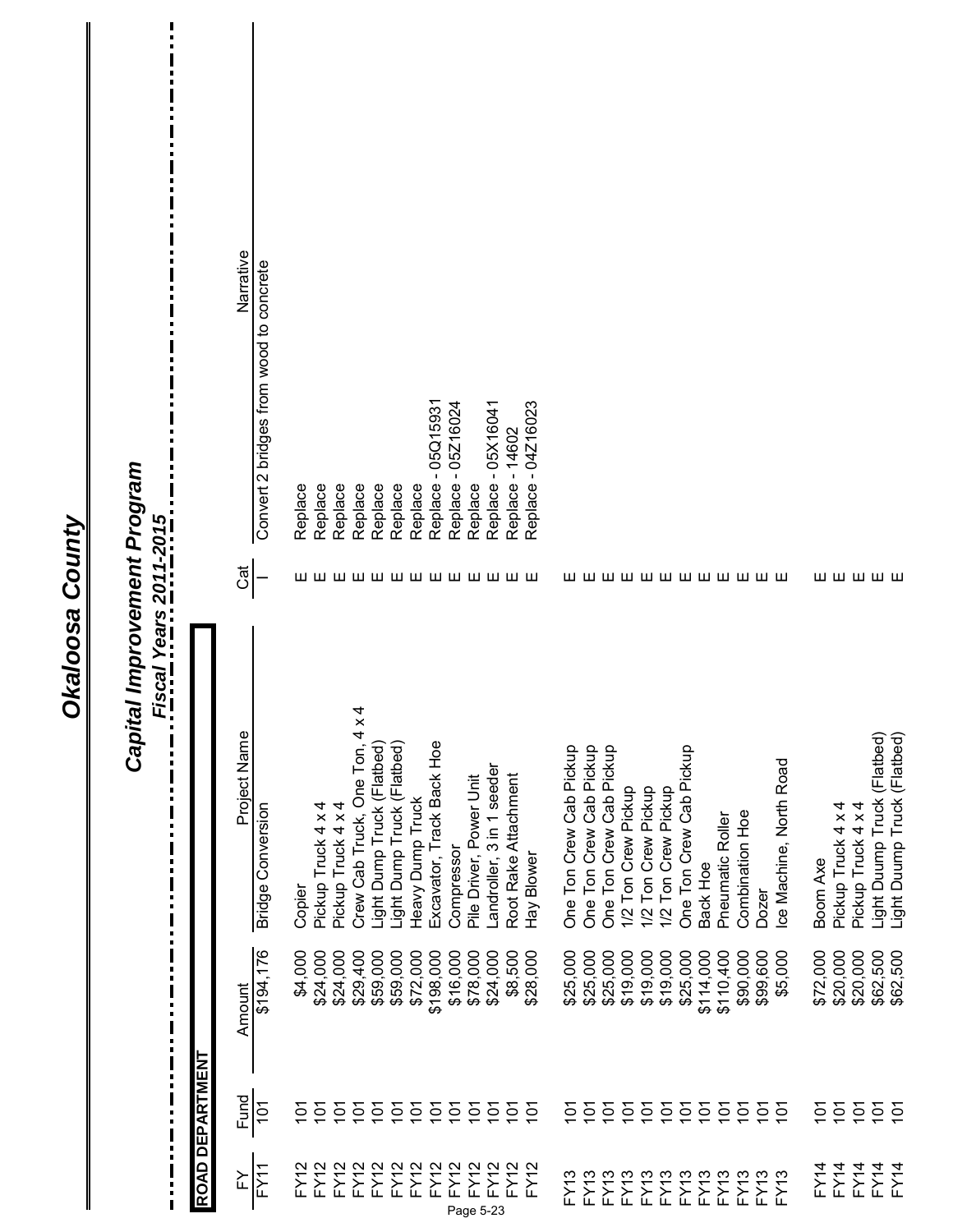$\frac{1}{2}$ 

|                              |                  |           | <br> <br>               | Capital Improvement Program<br>Fiscal Years 2011-2015 |  |
|------------------------------|------------------|-----------|-------------------------|-------------------------------------------------------|--|
|                              | ROAD DEPARTMENT  |           |                         |                                                       |  |
| ≿                            | Fund             | Amount    | Project Name            | Narrative                                             |  |
| FY14                         | $\overline{5}$   | \$50,000  | Roller, Rubber Tire     | ரு <br>மயயயய                                          |  |
| FY14                         | $\frac{2}{10}$   | \$150,000 | Loader                  |                                                       |  |
|                              | $\overline{5}$   | \$126,000 | Dozer (850)             |                                                       |  |
| FY 14<br>FY 14<br>FY 14      | $\overline{5}$   | \$30,000  | Van                     |                                                       |  |
|                              | $\overline{101}$ | \$42,000  | <b>Broom Sweeper</b>    |                                                       |  |
| FY/5                         | δ                | \$60,000  | Dump w/ 14yd Body       |                                                       |  |
|                              | Ξ                | \$25,000  | One Ton Crew Cab Pickup |                                                       |  |
| FY15<br>FY15                 | δ                | \$25,000  | One Ton Crew Cab Pickup |                                                       |  |
| <b>FY15</b>                  | $\bar{\Xi}$      | \$25,000  | One Ton Crew Cab Pickup |                                                       |  |
| FY5                          | $\overline{5}$   | \$19,000  | 1/2 Ton Crew Pickup     |                                                       |  |
| FY5<br>Page 5-24             | $\overline{5}$   | \$19,000  | 1/2 Ton Crew Pickup     |                                                       |  |
| FY5                          | $\overline{5}$   | \$19,000  | 1/2 Ton Crew Pickup     |                                                       |  |
|                              | $\overline{5}$   | \$25,000  | One Ton Crew Cab Pickup |                                                       |  |
|                              | $\overline{5}$   | \$25,000  | One Ton Crew Cab Pickup |                                                       |  |
|                              | $\overline{5}$   | \$250,000 | Scraper                 |                                                       |  |
|                              | $\overline{5}$   | \$70,000  | Back Hoe                |                                                       |  |
| FXFXFXFXFXF<br>FXFXFXFXFXFXF | $\overline{5}$   | \$160,000 | Loader                  |                                                       |  |
|                              | $\overline{5}$   | \$95,000  | Back Hoe                |                                                       |  |
|                              | $\overline{5}$   | \$55,000  | Pneumatic Roller        |                                                       |  |
|                              | $\overline{5}$   | \$75,000  | Combination Hoe         |                                                       |  |
|                              | $\bar{\Xi}$      | \$83,000  | Dozer                   |                                                       |  |
| FY5                          | $\bar{\Xi}$      | \$30,000  | Rubber Track BobCat     |                                                       |  |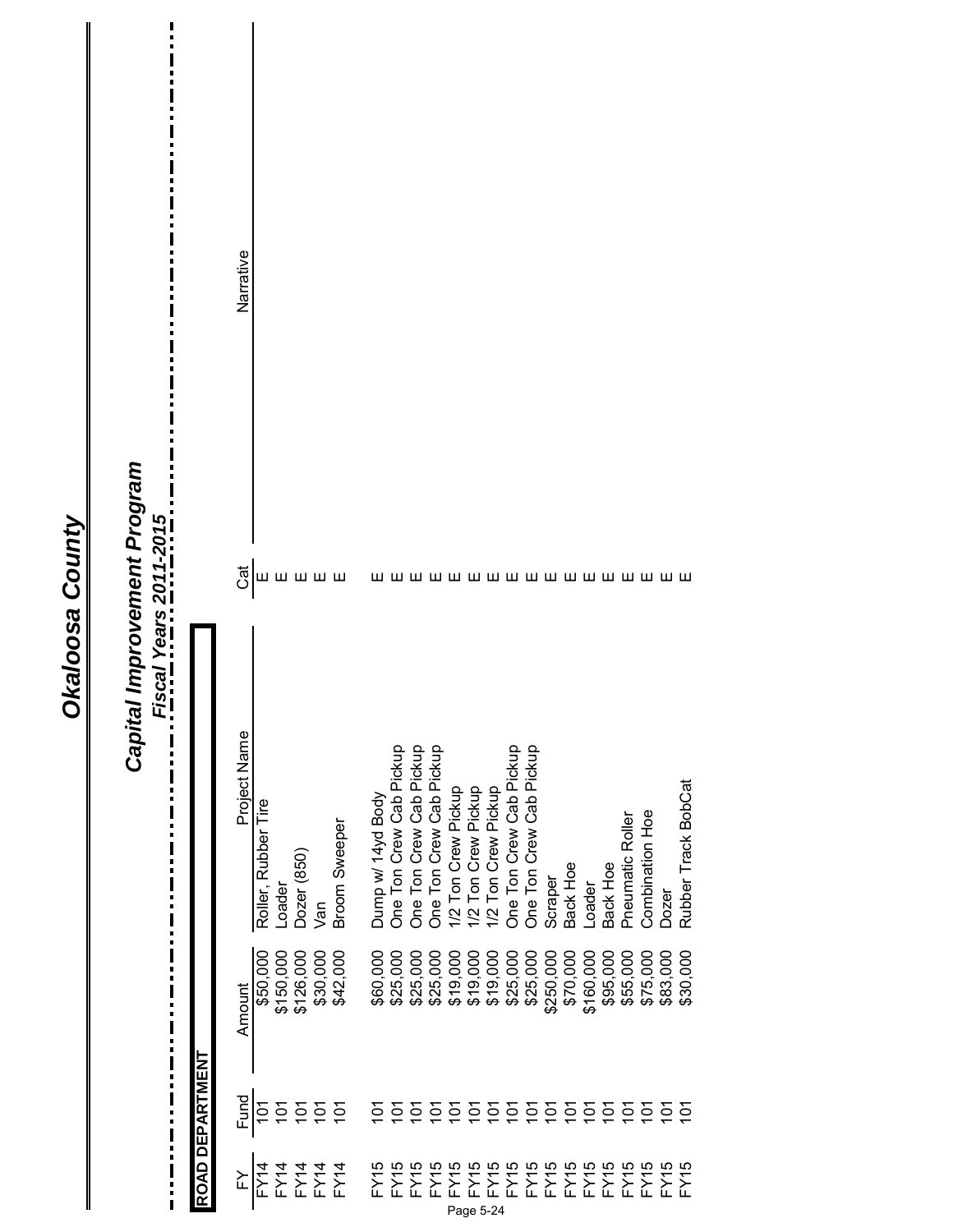| tal Improvement Program<br>$\frac{1}{1}$<br>Fiscal Years 2011-2015<br>Capit<br> <br> <br> <br> <br> <br>Ī<br>$\frac{1}{1}$ |                     | Replace - Field traffic control cabinet - @ 7,500 ea.<br>Narrative<br>$\frac{1}{2}$<br>Project Name<br>Infrastructure<br>\$15,000<br>Amount | 72,000 03a14783 SUV<br>52,300 05C15952 (P/U)x Cab<br>Replace<br>Replace<br>шшшш<br>1/2 ton Pickup/Ext cab<br>Fusion (Fiber) Splicer<br>Comm server<br>4x4 Mid SUV<br>\$26,400<br>\$20,000<br>\$18,000<br>\$8,000 | 92,690 01G14036 (Bucket trk)<br>Replace<br>шш<br><b>Bucket Truck</b><br>File server<br>\$90,000<br>\$8,000 | 29,000 05c16267<br>Replace<br>шш<br>1/2 ton Pickup/Ext Cab<br>Video server<br>\$16,500<br>\$8,000 | 122,000 95G4867 (Bucket trk)<br>Replace<br>Replace<br>Replace<br>ШШШШ<br>Optical Time Deflection Recorder-Fiber<br>Electrical Power Meter Logger<br>1/2 ton Pickup/Ext Cab<br><b>Bucket Truck</b><br>\$120,000<br>\$7,000<br>\$16,500<br>\$7,000 |
|----------------------------------------------------------------------------------------------------------------------------|---------------------|---------------------------------------------------------------------------------------------------------------------------------------------|------------------------------------------------------------------------------------------------------------------------------------------------------------------------------------------------------------------|------------------------------------------------------------------------------------------------------------|---------------------------------------------------------------------------------------------------|--------------------------------------------------------------------------------------------------------------------------------------------------------------------------------------------------------------------------------------------------|
| $\frac{1}{1}$                                                                                                              | TRAENTENGUS OILLERA | <b>Fund</b><br>101                                                                                                                          | $\frac{1}{2}$<br>101<br>$\overline{5}$<br>$\overline{5}$                                                                                                                                                         | $\frac{1}{2}$<br>$\overline{5}$                                                                            | $\frac{1}{2}$<br>$\overline{101}$                                                                 | $\overline{101}$<br>$\overline{5}$<br>$\overline{5}$<br>$\tilde{\Theta}$                                                                                                                                                                         |
|                                                                                                                            |                     | FY11<br>≿                                                                                                                                   | FY12<br>FY12<br>FY12<br>FY12                                                                                                                                                                                     | <b>FY13</b><br><b>FY13</b>                                                                                 | FY14<br>FY14                                                                                      | FY15<br>FY15<br>FY15<br>FY15                                                                                                                                                                                                                     |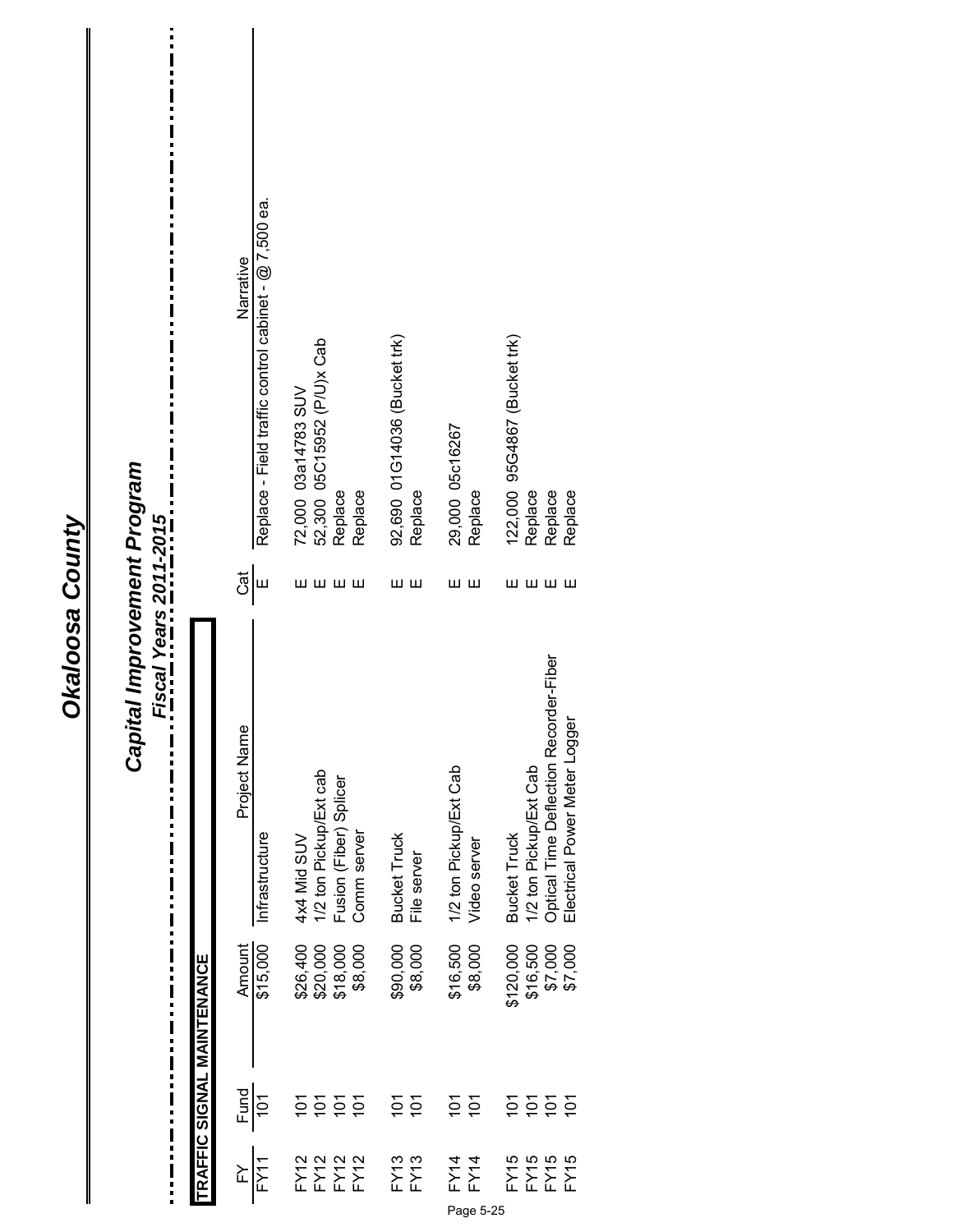| Port Dixie - Phase II<br>Gap Creek - Phase<br>Port Dixie - Phase<br>Dorchester Place<br>Mar Walt Drive<br>CR-2<br>\$300,000<br>\$250,000<br>\$250,000<br>\$400,000<br>\$400,000<br>\$50,000<br>\$92,750<br>\$400,000<br><b>\$40,400</b><br>\$310,000<br>\$120,000<br>\$23,031 | Project Name<br>Foxwood Estates - Phase III<br>Foxwood Estates - Phase II<br>Foxwood Estates - Phase<br>Future Improvements<br>Gap Creek - Phase II<br>New Construction | đ | From Mar Walt to Golf Course (Coop w/ the City of FWB)<br>Regional improvement based on drainage study<br>Narrative<br>Regional Improvement - phased approach<br>Regional Improvement - phased approach<br>Regional improvement - phased approach<br>Regional Improvement - phased approach<br>Regional Improvement - phased approach<br>Regional Improvement - phased approach<br>Culvert wash out near Creston Barrow<br>Emergency repairs county-<br>Materials for new construction<br>Expansion of retention pond |  |
|-------------------------------------------------------------------------------------------------------------------------------------------------------------------------------------------------------------------------------------------------------------------------------|-------------------------------------------------------------------------------------------------------------------------------------------------------------------------|---|-----------------------------------------------------------------------------------------------------------------------------------------------------------------------------------------------------------------------------------------------------------------------------------------------------------------------------------------------------------------------------------------------------------------------------------------------------------------------------------------------------------------------|--|
| \$250,000                                                                                                                                                                                                                                                                     | Port Dixie - Phase III                                                                                                                                                  |   | Regional Improvement - phased approach                                                                                                                                                                                                                                                                                                                                                                                                                                                                                |  |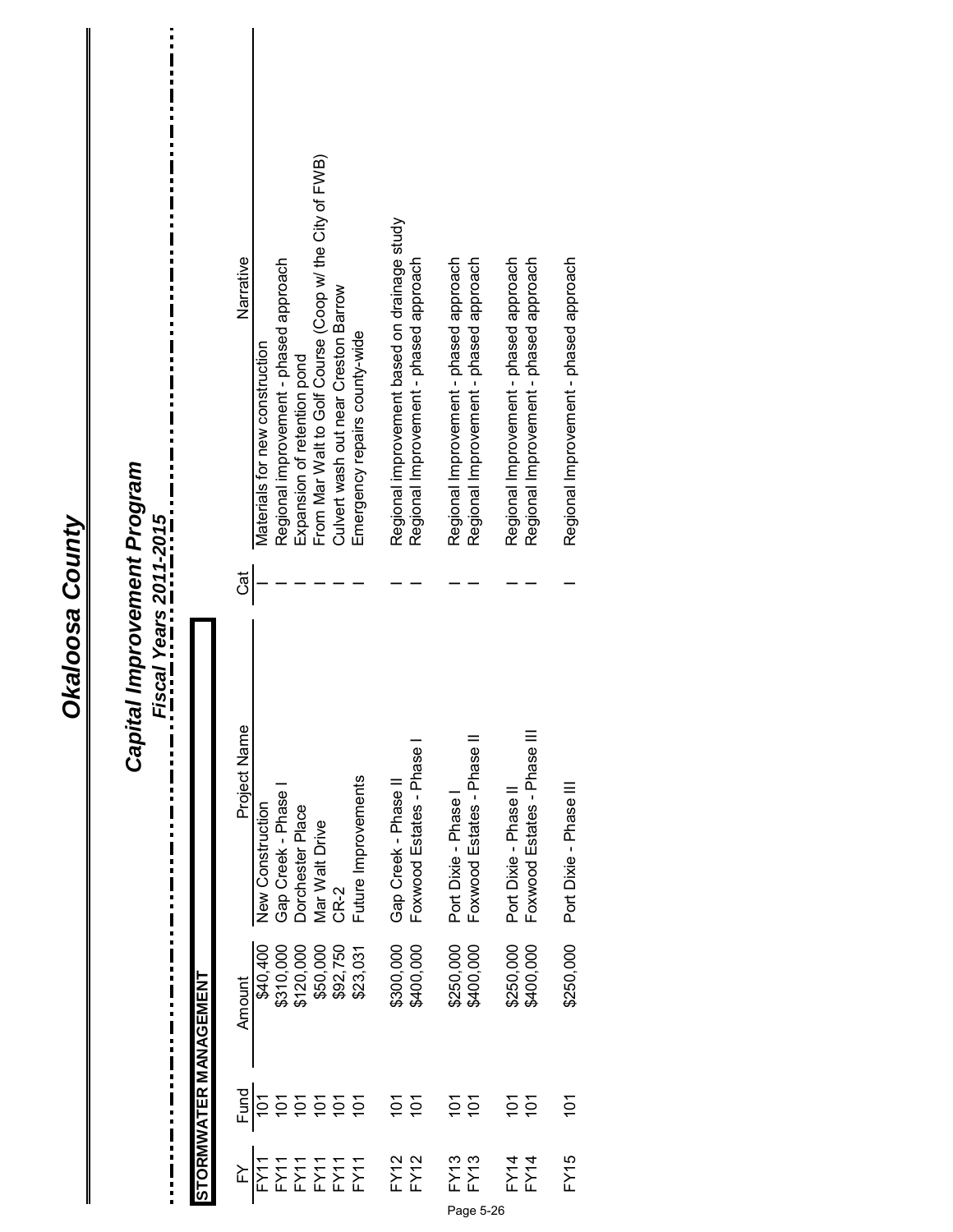|                                      | <b>CORRECTIONS DEPARTMENT</b> |          | Capital Improvement Program<br>Fiscal Years 2011-2015<br>!<br>;<br><br><br><br><br><br><br><br><br>B<br>E<br>I |       | ׅ֧֦֧֦֧֦֧֦֧֦֧֦֧֦֧֦֧֦֧֦֧֦֧֦֧֦֧֦֧֦֧֦֧֦֧֕֝֓֕֝<br>֧֧֧֧֧ׅ֧֧֦֧֦֧֧֧֦֧֦֧֦֧֦֧֧֧֧֦֧֦֧֦֧֦֧֧֚֚֘֩֩֩֘֘֩֩֩֓֘֘֘֩֓֘֘֩֩֬֘֘֘֘֘֩֬֘֩<br>֧֪֪֪֪֪֪֪֪֪֪֪֪֪֖֩ |  |
|--------------------------------------|-------------------------------|----------|----------------------------------------------------------------------------------------------------------------|-------|------------------------------------------------------------------------------------------------------------------------------------|--|
| ≧                                    | Fund                          | Amount   | Project Name                                                                                                   | Cat   | Narrative                                                                                                                          |  |
| FY12                                 | 102                           | \$20,000 | Washer - jail laundry                                                                                          |       | New 150 pound capacity                                                                                                             |  |
|                                      | 102                           | \$6,000  | Water Heater                                                                                                   |       | New                                                                                                                                |  |
|                                      | 102                           | \$7,500  | Dryer                                                                                                          |       | New 120 lb capacity                                                                                                                |  |
|                                      | 282                           | \$15,000 | Kettle                                                                                                         |       | Replacement                                                                                                                        |  |
|                                      |                               | \$12,000 | Food Warmer                                                                                                    |       | Replacement                                                                                                                        |  |
| FY12<br>FY12<br>FY12<br>FY12         |                               | \$7,500  | Ice machine                                                                                                    | шшшшш | Replacement                                                                                                                        |  |
|                                      | 102                           | \$5,500  | Copier                                                                                                         |       | Replacement (Admin)                                                                                                                |  |
|                                      | $\approx$                     | \$2,300  | Vehicle                                                                                                        |       | Replacement                                                                                                                        |  |
| FY13<br>FY13<br>FY13<br>FY13<br>FY13 | 102                           | \$5,500  | Copier                                                                                                         | шш    | Replacement (ACR)                                                                                                                  |  |
|                                      |                               | \$8,000  | File Server                                                                                                    |       | Replacement                                                                                                                        |  |
|                                      | 2222                          | \$10,000 | Convection Ovens (2)                                                                                           | шшшш  | Replacements                                                                                                                       |  |
|                                      |                               | \$8,500  | Ice machine                                                                                                    |       | Replacement                                                                                                                        |  |
|                                      |                               | \$8,000  | Food Serving line                                                                                              |       | Replacement                                                                                                                        |  |
| FY14                                 | 102                           | \$8,500  | Dish Washer                                                                                                    | Ш     | Replacement                                                                                                                        |  |
|                                      | 102                           | \$25,000 | Vehicle                                                                                                        |       | Replacement                                                                                                                        |  |
| FY15<br>FY15                         | 102                           | \$12,000 | Driers <sub>(3)</sub>                                                                                          |       | Replacement                                                                                                                        |  |
| FY15                                 | 102                           | \$5,500  | Copier                                                                                                         | шшшш  | Replacement (Medical)                                                                                                              |  |
| FY15                                 | 102                           | \$10,000 | Convection Ovens (2)                                                                                           |       | Replacement                                                                                                                        |  |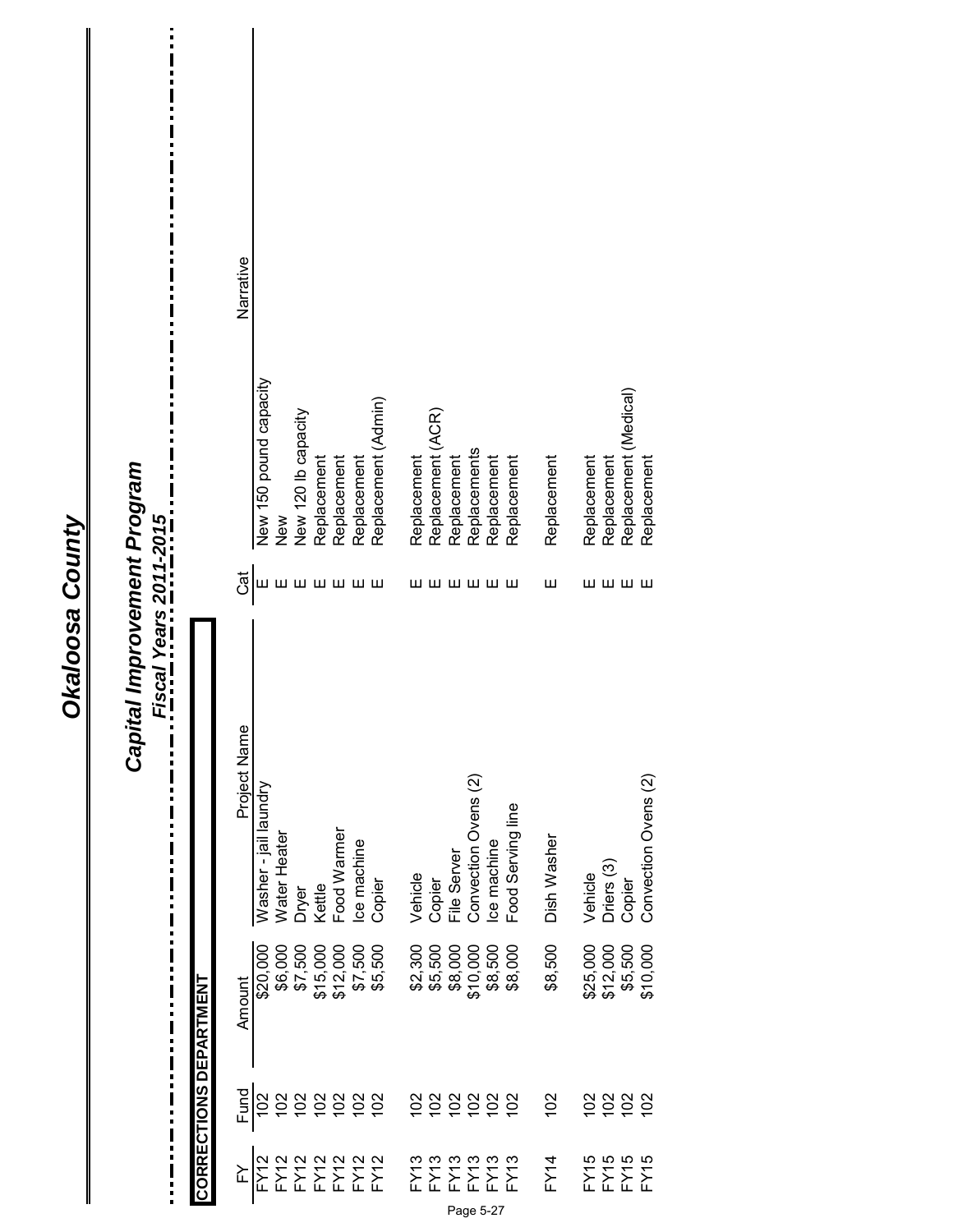| <b>Dkaloosa County</b> | Capital Improvement Program<br>$\begin{array}{c} \n\blacksquare \\ \blacksquare \\ \blacksquare\n\end{array}$<br>Fiscal Years 2011-2015<br>п |                            | Artificial Reef support for the fishing industry of Okaloosa County<br>Narrative<br>Ğ<br>Project Name<br><b>Artificial Reef</b><br>\$25,000<br>Amount | Replace 4-Wheel Ford Explorer used for delivery, beach monitoring, pick-<br>Ш<br>Replace TDC 4-Wheel Truck-2003<br>\$31,500<br>104 | Artificial Reef support for the fishing industry of Okaloosa County<br><b>Artificial Reef</b><br>\$25,000<br>104 | Replace 4-Wheel Ford Expedition used for delivery, beach monitoring, pick-<br>Artificial Reef support for the fishing industry of Okaloosa County<br>Refurbish beach accessways # 1; 2; 3 on Okaloosa Island<br>ш<br>Re-hab 1st, 2nd, 3rd Beach Accessways<br>Replace TDC 4-Wheel Truck-2006<br>Artificial Reef<br>\$30,000<br>\$25,000<br>\$456,870<br><u>ទ្ទ ទ្ទ</u> | Artificial Reef support for the fishing industry of Okaloosa County<br><b>Artificial Reef</b><br>\$25,000<br>104 | Artificial Reef support for the fishing industry of Okaloosa County<br>Artificial Reef<br>\$25,000<br>104 |
|------------------------|----------------------------------------------------------------------------------------------------------------------------------------------|----------------------------|-------------------------------------------------------------------------------------------------------------------------------------------------------|------------------------------------------------------------------------------------------------------------------------------------|------------------------------------------------------------------------------------------------------------------|------------------------------------------------------------------------------------------------------------------------------------------------------------------------------------------------------------------------------------------------------------------------------------------------------------------------------------------------------------------------|------------------------------------------------------------------------------------------------------------------|-----------------------------------------------------------------------------------------------------------|
|                        |                                                                                                                                              | <b>TOURIST DEVELOPMENT</b> | <b>Fund</b><br>104                                                                                                                                    |                                                                                                                                    |                                                                                                                  |                                                                                                                                                                                                                                                                                                                                                                        |                                                                                                                  |                                                                                                           |
|                        |                                                                                                                                              |                            | FY11<br>≿                                                                                                                                             |                                                                                                                                    | <b>FY12</b><br>FY12                                                                                              | FY13<br>FY13<br>FY13                                                                                                                                                                                                                                                                                                                                                   | FY14                                                                                                             | FY15<br>Page 5-28                                                                                         |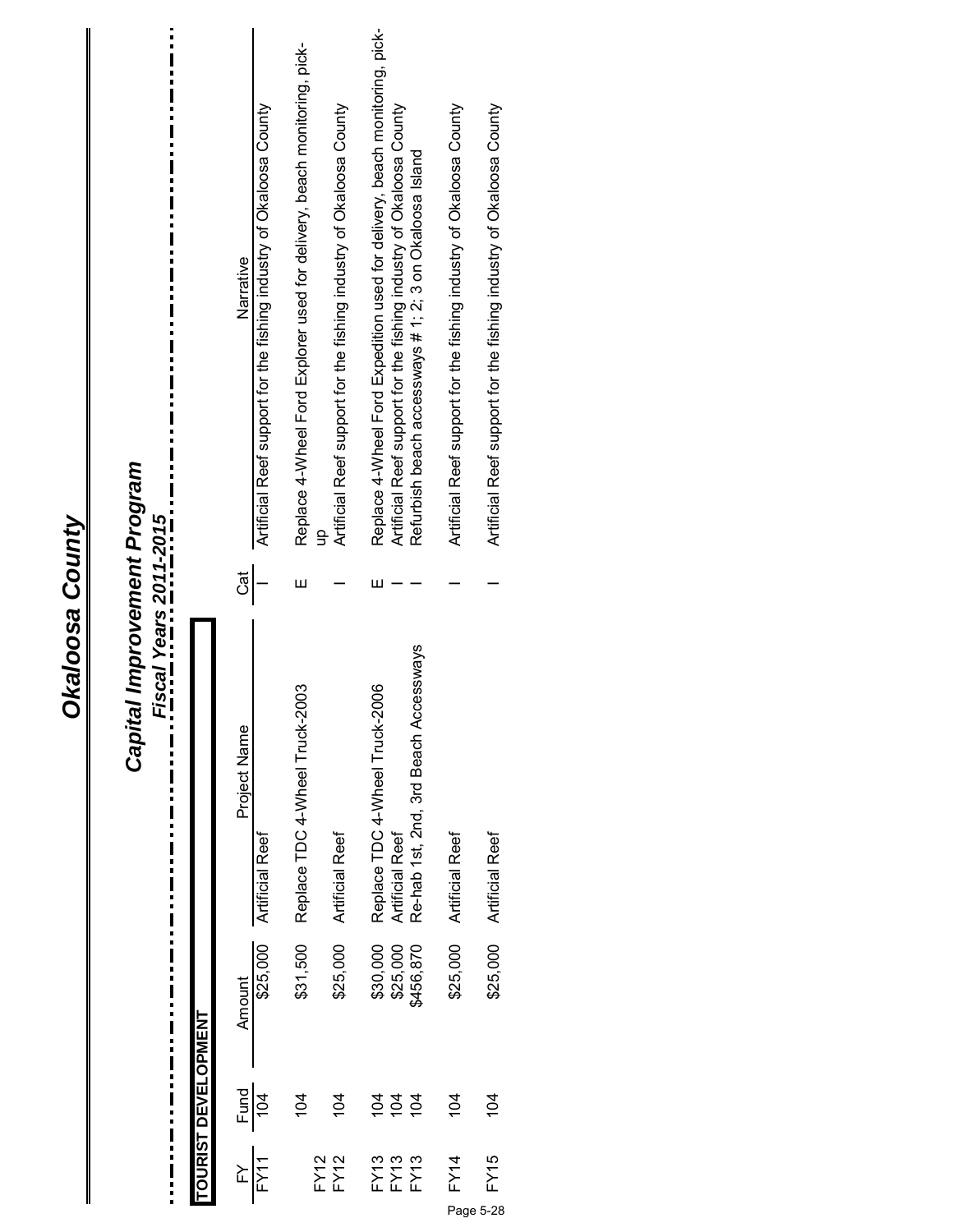Okaloosa County

 $\mathbf{I}$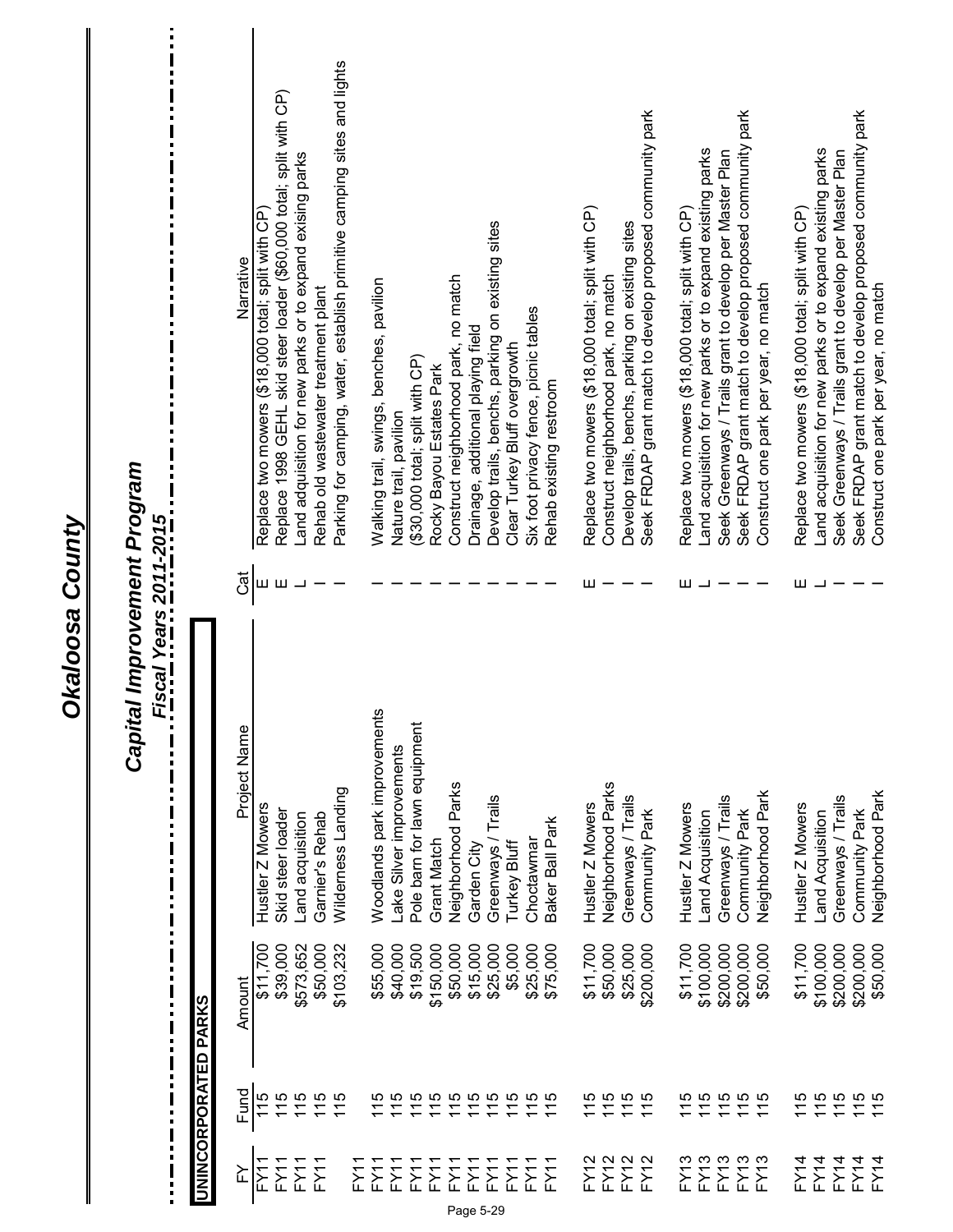# *Capital Improvement Program*

*Fiscal Years 2011-2015*

 $\vdots$ 

i  $\ddot{i}$ 

—<br>—<br>—<br>—<br><br><br><br><br><br><br><br>

 $\blacksquare$ 

 $\mathbf{i}$ 

i

 $\ddot{\phantom{a}}$ i

|                           | Narrative<br>ිම්<br>Project Name | Replace two mowers (\$18,000 total; split with CP)<br>lustler Z Mowers | Land acquisition for new parks or to expand existing parks<br>and Acquisition | Seek Greenways / Trails grant to develop per Master Plan<br>Greenways / Trails<br>$\frac{$11,700}{$100,000}$<br>\$100,000 | Seek FRDAP grant match to develop proposed community park<br>Community Park<br>\$200,000 | Construct one park per year, no match<br><b>Jeighborhood Park</b><br>\$50,000 |
|---------------------------|----------------------------------|------------------------------------------------------------------------|-------------------------------------------------------------------------------|---------------------------------------------------------------------------------------------------------------------------|------------------------------------------------------------------------------------------|-------------------------------------------------------------------------------|
|                           |                                  |                                                                        |                                                                               |                                                                                                                           |                                                                                          |                                                                               |
| <b>INCORPORATED PARKS</b> | <b>Amount</b>                    |                                                                        |                                                                               |                                                                                                                           |                                                                                          |                                                                               |
|                           |                                  |                                                                        | $\frac{3}{15}$<br>$\frac{15}{15}$                                             | 115                                                                                                                       | 115                                                                                      | 115                                                                           |
|                           |                                  |                                                                        |                                                                               |                                                                                                                           |                                                                                          |                                                                               |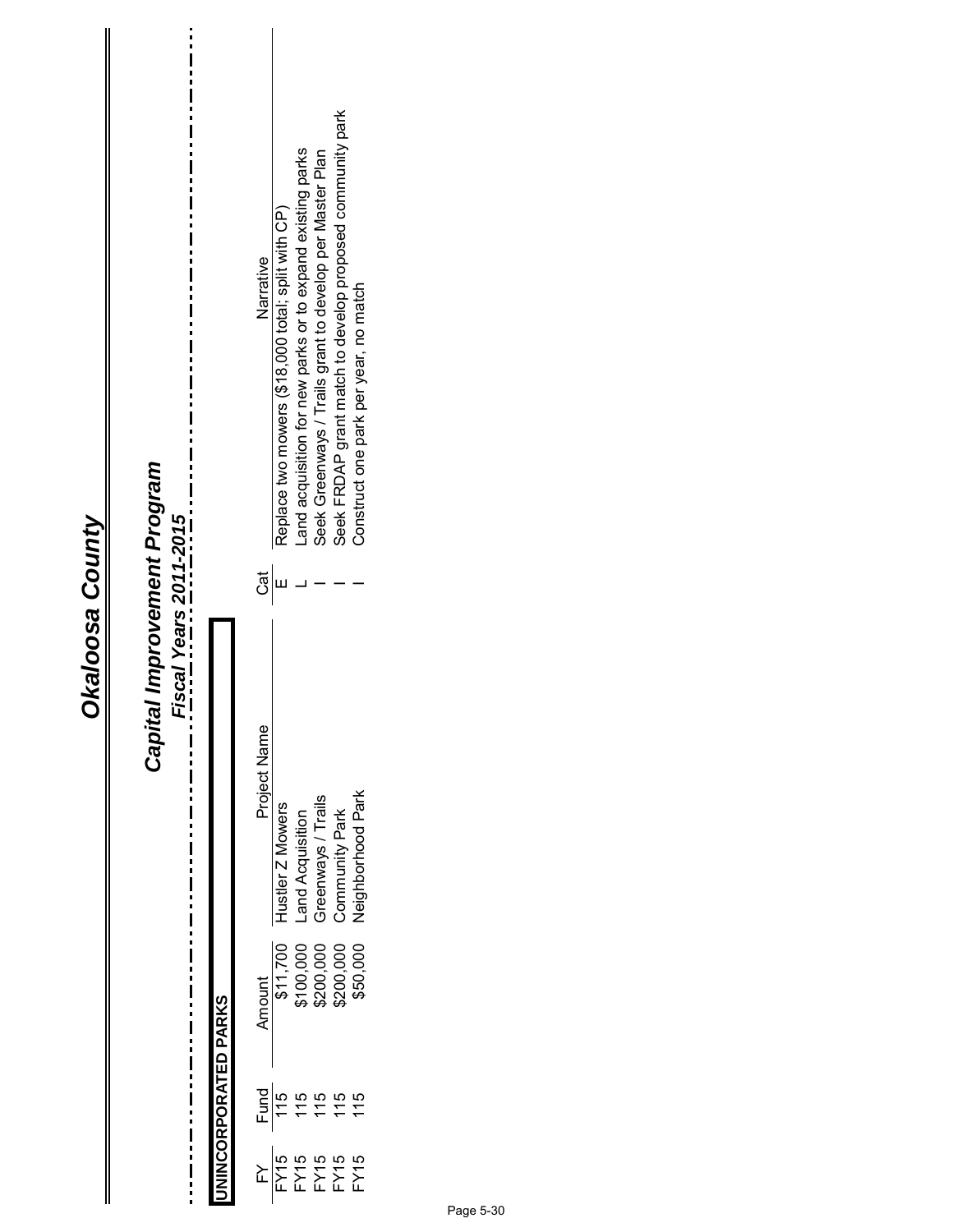|                                                       |                               | Narrative    | Okaloosa Island building modifications for lifeguards | Sustainable improvements | A/E design fee & construction administration | Move management            | Utility connection fees    | FF&E                       | Material testing and threshold inspections | Owner contingency             | GMP                        | Sales tax savings          | Audio/video/telecom/data equipment & wiring | Retrofit cell doors (7)    | Security and ADA upgrades | Landscaping          | Refurbish    | <b>Artificial Reef</b> | Install new signs and pilings | Artificial Reef grant match with FWC | New Boat Ramp costs site to be determined | Design & build                       | Monitoring Public Reef Deployment 2 Near Shore Sites | Replacements         | A&E for 256-bed jail construction | Upgrade/replace control panels, air compressors, etc. relating to detention<br>equipment over Central Control | Main Jail, B Pod, Admin areas per agreement with City of Cv. | Mandatory Compeletion Jauary 2013 | First half of estimated cost to begin jail construction, funding<br>source to be determined | Corridor / r-o-w purchases per Greenways & Trails Plan | Refurbish    | Install new signs and pilings | Ordinance signs |
|-------------------------------------------------------|-------------------------------|--------------|-------------------------------------------------------|--------------------------|----------------------------------------------|----------------------------|----------------------------|----------------------------|--------------------------------------------|-------------------------------|----------------------------|----------------------------|---------------------------------------------|----------------------------|---------------------------|----------------------|--------------|------------------------|-------------------------------|--------------------------------------|-------------------------------------------|--------------------------------------|------------------------------------------------------|----------------------|-----------------------------------|---------------------------------------------------------------------------------------------------------------|--------------------------------------------------------------|-----------------------------------|---------------------------------------------------------------------------------------------|--------------------------------------------------------|--------------|-------------------------------|-----------------|
|                                                       |                               | Čāt          | $\boldsymbol{\varpi}$                                 | ≃                        | മ                                            | ≃                          | മ                          | മമമമ                       |                                            |                               |                            | ≃                          | ш                                           |                            |                           |                      |              |                        |                               |                                      |                                           |                                      |                                                      |                      | ШФШ                               |                                                                                                               |                                                              |                                   | $\boldsymbol{\omega}$                                                                       |                                                        |              |                               |                 |
| Capital Improvement Program<br>Fiscal Years 2011-2015 |                               | Project Name | Beach Safety Building                                 | Lighting & HVAC          | Courthouse Annex Extension                   | Courthouse Annex Extension | Courthouse Annex Extension | Courthouse Annex Extension | Courthouse Annex Extension                 | Extension<br>Courthouse Annex | Courthouse Annex Extension | Courthouse Annex Extension | Courthouse Annex Extension                  | Corrections Retrofit Doors | Shalimar Annex            | Two Beach Accessways | Accessway #3 | Okaloosa County        | No Wake Zone                  | Okaloosa County                      | Okaloosa County                           | llewe<br>Longwood / Poquito Bayou se | Okaloosa County                                      | Sally port gates (2) | A&E to support jail construction  | Control panels, air compressors, etc.                                                                         | Fire supression system per agreement                         | with Crestvire Fire Dept          | Jail Construction                                                                           | Greenways/Trails                                       | Accessway #2 | No Wake Zone                  | Okaloosa County |
|                                                       | <b>CAPITAL OUTLAY PROGRAM</b> | Amount       | \$10,000                                              | \$55,000                 | \$359,800                                    | \$85,000                   | \$75,000                   | \$950,000                  | \$50,000                                   | \$840,000                     | \$12,345,094               | (\$400,000                 | \$400,000                                   | \$21,000                   | \$500,000                 | \$6,000              | \$7,300      | \$30,000               | \$3,000                       | \$4,500                              | \$60,000                                  | \$15,000                             | \$30,000                                             | \$28,000             | \$450,000                         | \$340,000                                                                                                     | \$150,000                                                    |                                   | \$6,250,965                                                                                 | \$10,000                                               | \$7,300      | \$20,000                      | \$5,000         |
|                                                       |                               | Fund         | $\overline{301}$                                      | $\overline{301}$         | $\overline{5}$                               | 301                        | వ్ల                        | 507                        | వ్లె                                       | 301                           | 301                        | 50                         | $\frac{5}{2}$                               | $\tilde{5}$                | 301                       | $\tilde{5}$          | 50           | $\tilde{5}$            | $\overline{5}$                | 507                                  | వ్ల                                       | $\tilde{5}$                          | $\tilde{8}$                                          | 501                  | 301                               | 301                                                                                                           | $\overline{5}$                                               |                                   | 301                                                                                         | $\overline{301}$                                       | 301          | $\overline{301}$              | $\tilde{8}$     |
|                                                       |                               | ≧            | FY1                                                   | FY11                     | FY11                                         | FY11                       | FY11                       | FY11                       | FY11                                       | FY11                          | FY11                       | FY11                       | FY11                                        | FY11                       | FY11                      | FY11                 | FY11         | FY11                   | FY11                          | FY11                                 | FY11                                      | FY11                                 | ΪŹ.                                                  | FY12                 | <b>FY12</b>                       | FY12                                                                                                          | <b>FY12</b>                                                  |                                   | <b>FY12</b>                                                                                 | FY12                                                   | FY12         | FY12                          | FY12            |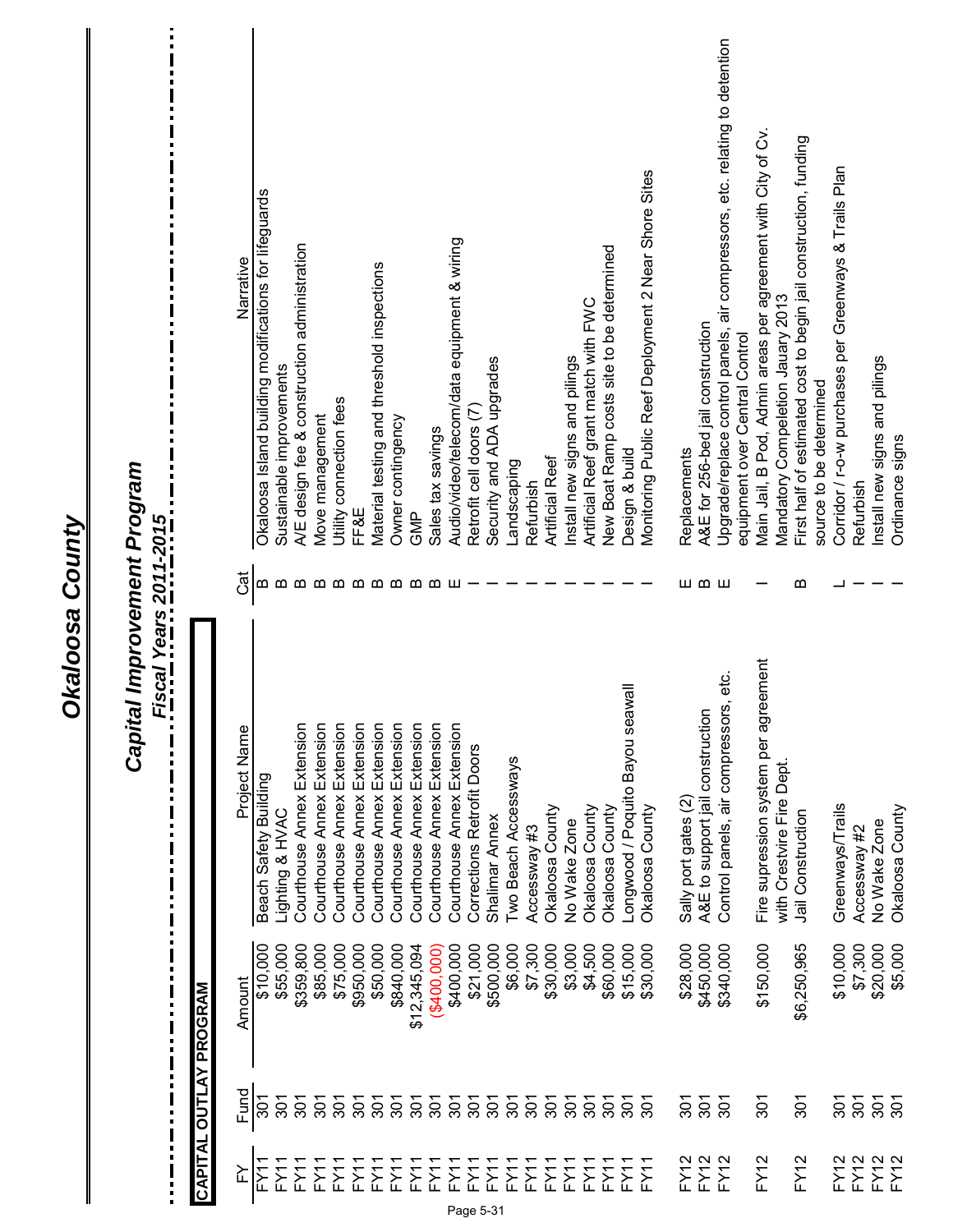| :<br>i<br>!<br>!<br>!<br>!<br>$\blacksquare$<br>$\frac{1}{2}$ $\frac{1}{2}$ $\frac{1}{2}$ $\frac{1}{2}$ $\frac{1}{2}$ $\frac{1}{2}$ $\frac{1}{2}$ $\frac{1}{2}$ $\frac{1}{2}$ $\frac{1}{2}$ $\frac{1}{2}$ $\frac{1}{2}$ $\frac{1}{2}$ $\frac{1}{2}$ $\frac{1}{2}$ $\frac{1}{2}$ $\frac{1}{2}$ $\frac{1}{2}$ $\frac{1}{2}$ $\frac{1}{2}$ $\frac{1}{2}$ $\frac{1}{2}$<br>i<br>tal Improvement Program |               | Narrative    | <b>Artificial Reef</b> | Artificial Reef grant match with FWC | New Boat Ramp costs site to be determined | Replacement         | Second half of estimated cost to begin jail construction, funding source to<br>be determined | 65 Additional employees and officers first year | First year operating costs            | Added equipment/supplies to operate new facility | Corridor / r-o-w purchases per Greenways & Trails Plan | Refurbish         | Install new signs and pilings | Ordinance signs | <b>Artificial Reef</b> | Artificial Reef grant match with FWC | New Boat Ramp costs site to be determined | Seek FRDAP grant match to develop proposed community park | Upgrade/replace pneumatic door mechanisms in C Pod | Seal coating applied on FY03. Resurfacing needed | Replacements         | Corridor / r-o-w purchases per Greenways & Trails Plan | Wedding pavilion | Install new signs and pilings | Ordinance signs | <b>Artificial Reef</b> | Artificial Reef grant match with FWC | Seek FRDAP grant match to develop proposed community park<br>New Boat Ramp costs site to be determined | Upgrade/replace pneumatic door mechanisms in E Pods | Corridor / r-o-w purchases per Greenways & Trails Plan<br>Replace antiquated dumb waiter at jail          |
|-----------------------------------------------------------------------------------------------------------------------------------------------------------------------------------------------------------------------------------------------------------------------------------------------------------------------------------------------------------------------------------------------------|---------------|--------------|------------------------|--------------------------------------|-------------------------------------------|---------------------|----------------------------------------------------------------------------------------------|-------------------------------------------------|---------------------------------------|--------------------------------------------------|--------------------------------------------------------|-------------------|-------------------------------|-----------------|------------------------|--------------------------------------|-------------------------------------------|-----------------------------------------------------------|----------------------------------------------------|--------------------------------------------------|----------------------|--------------------------------------------------------|------------------|-------------------------------|-----------------|------------------------|--------------------------------------|--------------------------------------------------------------------------------------------------------|-----------------------------------------------------|-----------------------------------------------------------------------------------------------------------|
|                                                                                                                                                                                                                                                                                                                                                                                                     |               | Cat          |                        |                                      |                                           | யம                  |                                                                                              |                                                 |                                       |                                                  |                                                        |                   |                               |                 |                        |                                      |                                           |                                                           | ш                                                  |                                                  | ш                    |                                                        |                  |                               |                 |                        |                                      |                                                                                                        |                                                     | $\begin{array}{ccc} \textstyle\blacksquare & \textstyle\blacksquare & \textstyle\blacksquare \end{array}$ |
| Capit<br>i<br>π<br>Ξ<br>$\blacksquare$<br>$\blacksquare$<br>П<br>i<br>p<br>p<br>$\mathbf I$<br>$\blacksquare$<br>i                                                                                                                                                                                                                                                                                  |               | Project Name | Okaloosa County        | Okaloosa County                      | Okaloosa County                           | Front Entrance gate | Jail Construction                                                                            | Staff new facility - \$3,250,000                | 000<br>Added operating costs - \$420, | Equipment/Supplies - \$175,000                   | Greenways/Trails                                       | Accessway#7       | No Wake Zone                  | Okaloosa County | Okaloosa County        | Okaloosa County                      | Okaloosa County                           | Community Park                                            | Corrections - Detention Equipment                  | Re-surface jail parking lot                      | Sally port gates (2) | Greenways/Trails                                       | Beasley Park     | No Wake Zone                  | Okaloosa County | Okaloosa County        | Okaloosa County                      | Okaloosa County<br>Community Park                                                                      | Corrections - Detention Equipment                   | Greenways/Trails<br>Dumb Waiter                                                                           |
| i                                                                                                                                                                                                                                                                                                                                                                                                   | PROGRAM       | Amount       | \$30,000               | \$4,500                              | \$60,000                                  | \$31,000            | \$3,250,965                                                                                  |                                                 |                                       |                                                  | \$10,000                                               | \$7,300           | \$20,000                      | \$5,000         | \$30,000               | \$4,500                              | \$60,000                                  | \$200,000                                                 | \$225,000                                          | \$40,000                                         | \$28,000             | \$10,000                                               | \$60,000         | \$20,000                      | \$5,000         | \$30,000               | \$4,500<br>\$60,000                  | \$200,000                                                                                              | \$225,000                                           | \$36,000<br>\$10,000                                                                                      |
|                                                                                                                                                                                                                                                                                                                                                                                                     | <b>OUTLAY</b> | Fund         | 301                    | $\overline{301}$                     | 301                                       | 301                 | 301                                                                                          |                                                 |                                       |                                                  | వ్ల                                                    | ప్లె              | 301                           | $\frac{5}{2}$   | $\frac{5}{2}$          | <u>န</u>                             | $\tilde{5}$                               | $\tilde{5}$                                               | వ్గ                                                | $\overline{5}$                                   | $\frac{5}{2}$        | $\overline{5}$                                         | $\frac{5}{20}$   | 301                           | 301             | 301                    | $\overline{5}$<br>$\frac{5}{2}$      | $\tilde{8}$                                                                                            | $\overline{301}$                                    | $\overline{5}$<br>$\overline{5}$                                                                          |
| $\frac{1}{2}$                                                                                                                                                                                                                                                                                                                                                                                       | CAPITAL       | ≿            | FY <sub>12</sub>       | FY12                                 | FY12                                      |                     | FY13<br>FY13                                                                                 |                                                 |                                       |                                                  | FY13                                                   | FY13<br>Page 5-32 | FY13                          | FY13            | FY13                   | FY13                                 | FY13                                      | FY13                                                      | FY14                                               | FY14                                             | FY14                 | FY14                                                   | FY14             | FY14                          | <b>FY14</b>     | FY14                   | FY14<br>FY14                         | FY14                                                                                                   | FY15                                                | FY <sub>15</sub><br>FY15                                                                                  |

Okaloosa County

 $\mathbf{I}$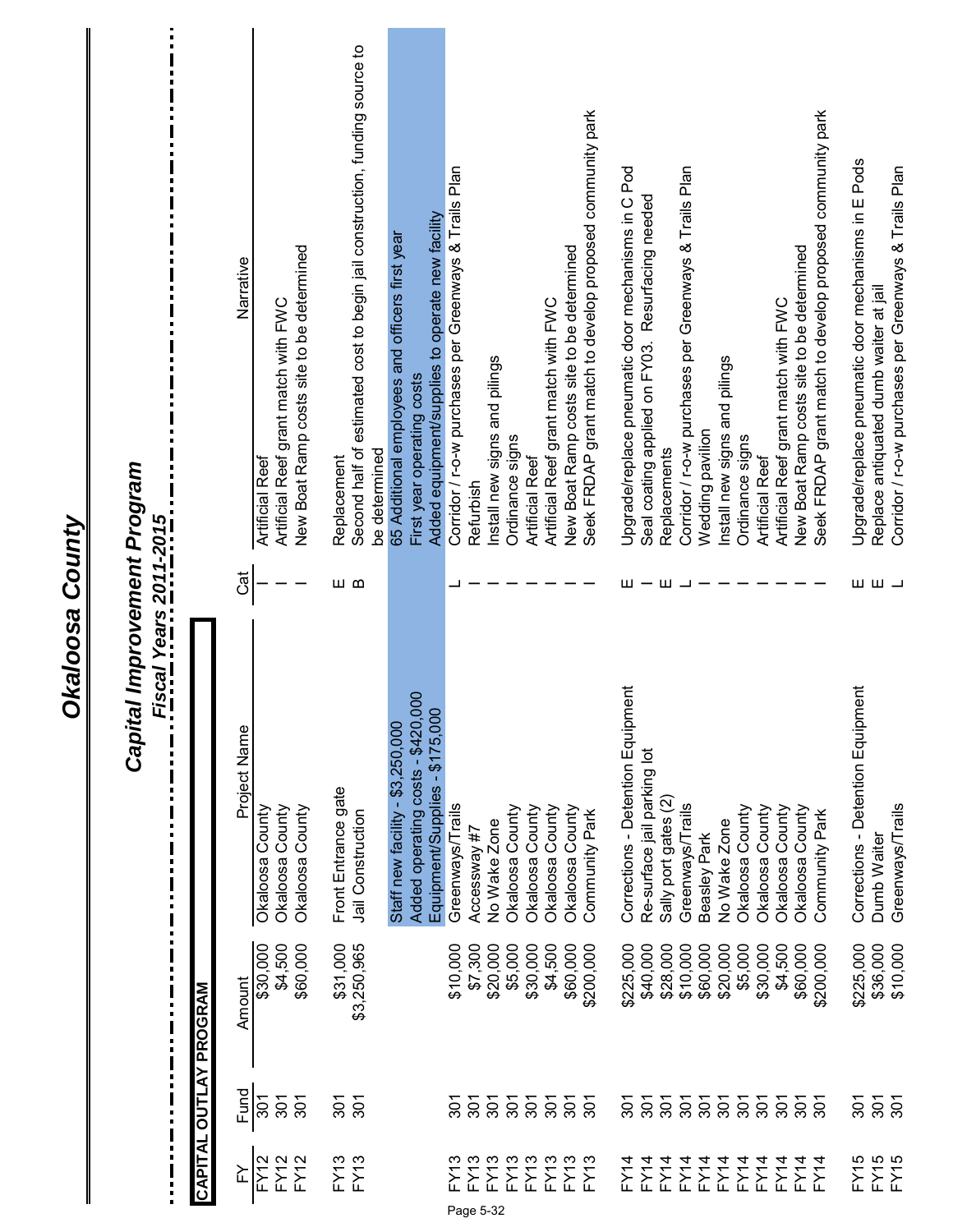| ğ |  |
|---|--|
| t |  |
|   |  |
|   |  |
|   |  |

| tal Improvement Program<br>Fiscal Years 2011-2015 |                        | Seek FRDAP grant match to develop proposed community park<br>New Boat Ramp costs site to be determined<br>Narrative<br>Artificial Reef grant match with FWC<br>Install new signs and pilings<br>Ordinance signs<br>Improvements<br><b>Artificial Reef</b><br>Ğ                     |
|---------------------------------------------------|------------------------|------------------------------------------------------------------------------------------------------------------------------------------------------------------------------------------------------------------------------------------------------------------------------------|
| !<br>!<br>!<br>Capit                              | CAPITAL OUTLAY PROGRAM | Project Name<br>Island Golf Course<br>Okaloosa County<br>Okaloosa County<br>No Wake Zone<br>Okaloosa County<br><b>County</b><br>Community Park<br>\$7,300<br>\$20,000<br>\$5,000<br>\$30,000<br>\$4,500<br>\$60,000<br>\$200,000<br>Amount<br><u>ដ្ឋ</u><br>ក្នុង ខ្លួន ខ្លួន ខ្លួ |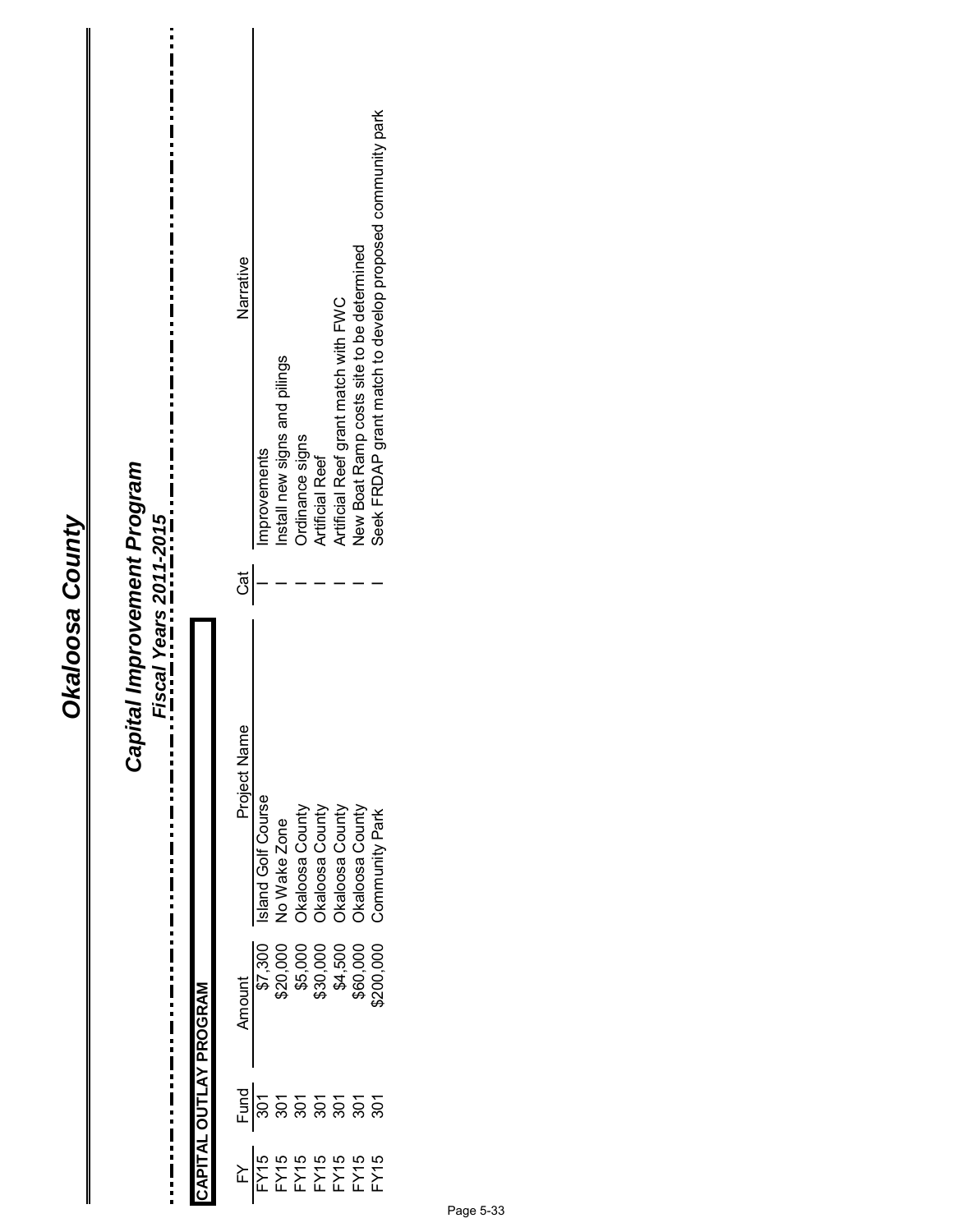| ļ                 |            | $\begin{array}{c} \blacksquare \\ \blacksquare \\ \blacksquare \end{array}$<br>$\frac{1}{2}$ | Capital Improvement Program<br><u>Fiscal Years 2011 - 2015</u><br>п<br>п |   |                                                                                                                                            |
|-------------------|------------|----------------------------------------------------------------------------------------------|--------------------------------------------------------------------------|---|--------------------------------------------------------------------------------------------------------------------------------------------|
|                   |            | <b>NOLLONALSNOJ 300NSB &amp; GVON</b>                                                        |                                                                          |   |                                                                                                                                            |
| ≿                 | Fund       | Amount                                                                                       | Project Name                                                             | ಡ | Narrative                                                                                                                                  |
| FY11              | 302        | \$2,550,000                                                                                  | Hwy 393 Phase                                                            |   | Poverty Creek Rd Combination of CGT \$1,650,000 and LOGT \$900,000<br>Contract to widen and reclaim 4.1 miles of pavement from Hwy. 90 to  |
| FY11              | 302        | \$2,700,000                                                                                  | <b>Buck Ward Road</b>                                                    |   | Widen and Overlay - Combination CGT \$1,100,000 and LOGT \$1,600,000<br>Total project cost \$2,700,000)<br>Total project cost \$3,150,000) |
| EY.               | 302        | \$609,470                                                                                    | P.J. Adams Parkway                                                       |   | PD & E - CGT (Portion of match for \$2,300,000 grant)                                                                                      |
| FY11              | 302        | \$1,500,000                                                                                  | Fairchild Road (South)                                                   |   | Full depth reclamation, widen and overlay - CGT                                                                                            |
| FY11<br>FY11      | 302<br>302 | \$1,500,000<br>\$400,000                                                                     | Rehab Cold Mix Roads<br>Okaloosa Lane                                    |   | Combination CGT \$200,000/LOGT \$200,000<br>Right of way acquisition and pave - CGT                                                        |
| FY11              | 302        | \$695,000                                                                                    | Rural Road Improvements                                                  |   | mprovements to rural roads - LOGT                                                                                                          |
| FY1               | 302        | \$600,000                                                                                    | Keyser Mill Road                                                         |   | Road Improvements - LOGT                                                                                                                   |
| FY11<br>Page 5-34 | 302        | \$260,000                                                                                    | Emergency Watershed Projects                                             |   | Matching funds for unforeseen emergency projects funded mainly by the                                                                      |
| FY1               | 302        | \$100,000                                                                                    | District One Overlay                                                     |   | Annual AllocationCGT \$80,000/LOGT \$20,000<br>Soil Conservation Service  LOGT                                                             |
| FY11              | 302        | \$100,000                                                                                    | District Two Overlay                                                     |   | Annual AllocationCGT \$80,000/LOGT \$20,000                                                                                                |
| FY11              | 302        | \$100,000                                                                                    | District Three Overlay                                                   |   | \$80,000/LOGT \$20,000<br>Annual AllocationCGT                                                                                             |
| FY11              | 302        | \$100,000                                                                                    | District Four Overlay                                                    |   | Annual AllocationCGT \$80,000/LOGT \$20,000                                                                                                |
| FY11              | 302        | \$100,000                                                                                    | District Five Overlay                                                    |   | Annual AllocationCGT \$80,000/LOGT \$20,000                                                                                                |
| FY11              | 302        | \$417,684                                                                                    | P.J. Adams Parkway                                                       |   | PD & E - (Portion of Duggan Pond Development JPA)                                                                                          |
| FY11              | 302        | \$122,554                                                                                    | P.J. Adams Parkway                                                       |   | PD & E - (Portion of Realty Partner's II Development JPA)                                                                                  |
| FY <sub>12</sub>  | 302        | \$100,000                                                                                    | District One Overlay                                                     |   | Annual AllocationCGT \$80,000/LOGT \$20,000                                                                                                |
| FY12              | 302        | \$100,000                                                                                    | District Two Overlay                                                     |   | \$80,000/LOGT \$20,000<br>Annual AllocationCGT                                                                                             |
| FY12              | 302        | \$100,000                                                                                    | District Three Overlay                                                   |   | Annual AllocationCGT \$80,000/LOGT \$20,000                                                                                                |
| FY12              | 302        | \$100,000                                                                                    | District Four Overlay                                                    |   | Annual AllocationCGT \$80,000/LOGT \$20,000                                                                                                |
| FY12              | 302        | \$100,000                                                                                    | District Five Overlay                                                    |   | Annual AllocationCGT \$80,000/LOGT \$20,000                                                                                                |
| FY12              | 302        | \$1,600,000                                                                                  | <b>Antioch Road</b>                                                      |   | Paving and Drainage Improvements - LOGT                                                                                                    |
| FY12              | 302        | \$260,000                                                                                    | Emergency Watershed Projects                                             |   | Matching funds for unforeseen emergency projects funded mainly by the                                                                      |
| FY12              | 302        | \$600,000                                                                                    | Hwy 393 Phase I                                                          |   | Contract to widen and reclaim 4.1 miles of pavement from Hwy. 90 to<br>Soil Conservation Service  LOGT                                     |
|                   |            |                                                                                              |                                                                          |   | Poverty Creek Rd CGT \$600,000 (Total Project Cost \$3,150,000)                                                                            |
| FY12              | 302        | \$213,000                                                                                    | Cold Mix West Plympton                                                   |   | Cold Mix Program/Surface Unpaved Roads  LOGT  Annual Allocation                                                                            |
| FY12              | 302        | \$812,500                                                                                    | Fairchild Road (North)                                                   |   | \$213,000 - Changed due to reduction in gas tax revenue<br>Road Improvements                                                               |

Okaloosa County

 $\mathbf{I}$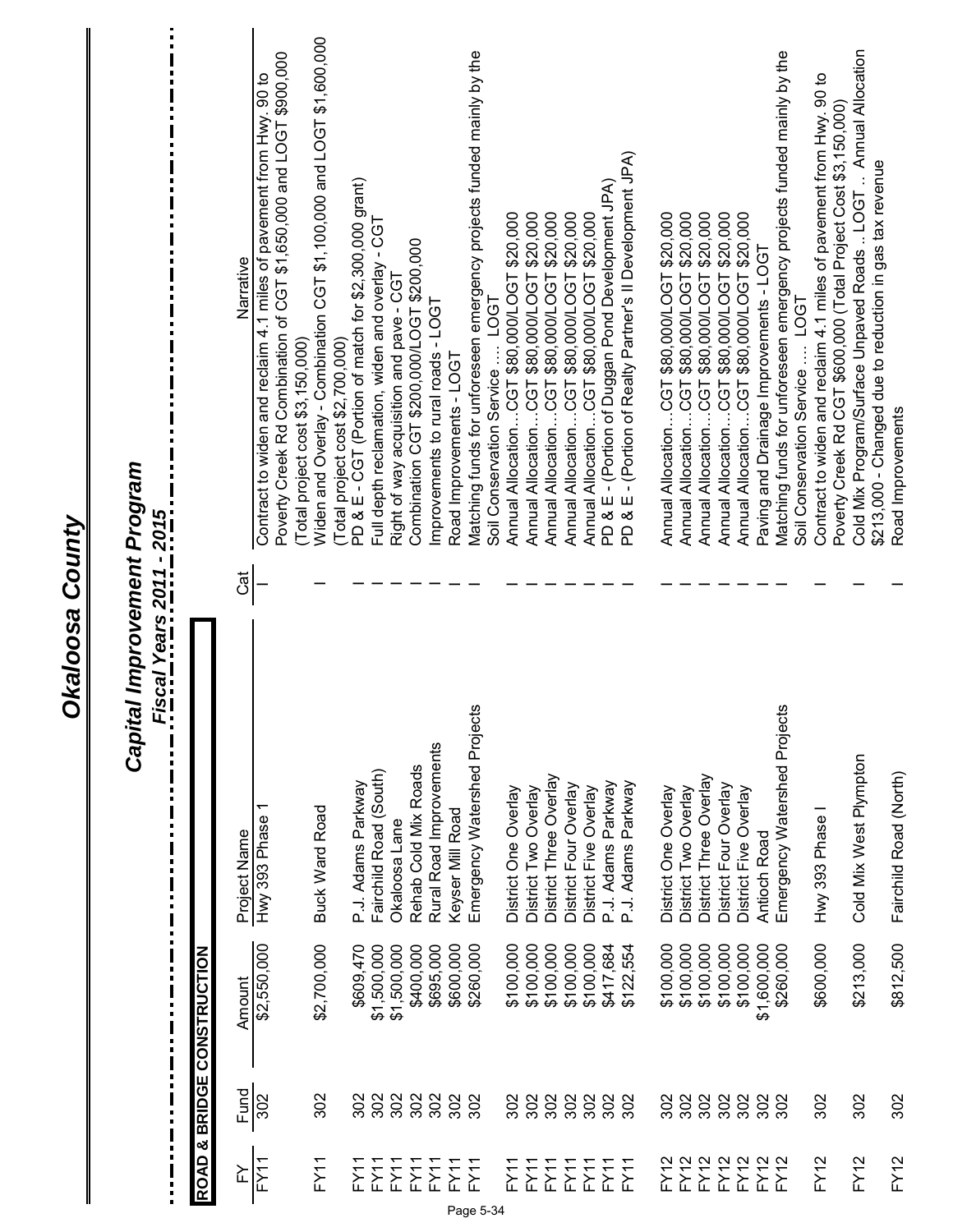FY12 302 BCCD Old Antioch Road I Road Improvements (LOGT) 1971 Antioch Road Inprovements (LOGT) \$1,600,000 Old Antioch Road 302  $FY12$ 

I Road Improvements (LOGT)

### **Okaloosa County** *Okaloosa County*

## Capital Improvement Program *Capital Improvement Program*

*Fiscal Years 2011 - 2015*

:<br>:<br>:<br>:<br>:

 $\frac{1}{1}$ 

Ē

I

|                                       | Narrative    | \$20,000<br>\$80,000/LOGT<br>Annual AllocationCGT | \$20,000<br>Annual AllocationCGT \$80,000/LOGT | \$20,000<br>Annual AllocationCGT \$80,000/LOGT | Annual AllocationCGT \$80,000/LOGT \$20,000 | Annual AllocationCGT \$80,000/LOGT \$20,000 | Matching funds for unforeseen emergency projects funded mainly by the<br>Soil Conservation Service  LOGT | Cold Mix Program/Surface Unpaved Roads  LOGT  Annual Allocation<br>\$213,000 - Changed due to reduction in gas tax revenue | Cold Mix Program/Surface Unpaved Roads  LOGT  Annual Allocation<br>\$320,000 - Changed due to reduction in gas tax revenue. | Pave & drainage improvements | Road Improvements | Annual AllocationCGT \$80,000/LOGT \$20,000 | \$20,000<br>Annual AllocationCGT \$80,000/LOGT | \$20,000<br>Annual AllocationCGT \$80,000/LOGT | \$20,000<br>Annual AllocationCGT \$80,000/LOGT | Annual AllocationCGT \$80,000/LOGT \$20,000 | Matching funds for unforeseen emergency projects funded mainly by the | Cold Mix Program/Surface Unpaved Roads  LOGT  Annual Allocation<br>Soil Conservation Service  LOG | \$213,000 - Changed due to reduction in gas tax revenue | Cold Mix Program/Surface Unpaved Roads  LOGT  Annual Allocation<br>\$320,000 - Changed due to reduction in gas tax revenue. | Annual AllocationCGT \$80,000/LOGT \$20,000 | Annual AllocationCGT \$80,000/LOGT \$20,000 | Annual AllocationCGT \$80,000/LOGT \$20,000 | Annual AllocationCGT \$80,000/LOGT \$20,000 | Annual AllocationCGT \$80,000/LOGT \$20,000 | Matching funds for unforeseen emergency projects funded mainly by the<br>Soil Conservation Service  LOGT |
|---------------------------------------|--------------|---------------------------------------------------|------------------------------------------------|------------------------------------------------|---------------------------------------------|---------------------------------------------|----------------------------------------------------------------------------------------------------------|----------------------------------------------------------------------------------------------------------------------------|-----------------------------------------------------------------------------------------------------------------------------|------------------------------|-------------------|---------------------------------------------|------------------------------------------------|------------------------------------------------|------------------------------------------------|---------------------------------------------|-----------------------------------------------------------------------|---------------------------------------------------------------------------------------------------|---------------------------------------------------------|-----------------------------------------------------------------------------------------------------------------------------|---------------------------------------------|---------------------------------------------|---------------------------------------------|---------------------------------------------|---------------------------------------------|----------------------------------------------------------------------------------------------------------|
|                                       | ಡ            |                                                   |                                                |                                                |                                             |                                             |                                                                                                          |                                                                                                                            |                                                                                                                             |                              |                   |                                             |                                                |                                                |                                                |                                             |                                                                       |                                                                                                   |                                                         |                                                                                                                             |                                             |                                             |                                             |                                             |                                             |                                                                                                          |
|                                       | Project Name | District One Overlay                              | District Two Overlay                           | District Three Overlay                         | District Four Overlay                       | District Five Overlay                       | Emergency Watershed Projects                                                                             | Cold Mix Dist 1                                                                                                            | Cold Mix Dist 3                                                                                                             | Fairchild Road (North)       | Old Antioch Road  | District One Overlay                        | District Two Overlay                           | District Three Overlay                         | District Four Overlay                          | District Five Overlay                       | Emergency Watershed Projects                                          | Cold Mix Dist 1                                                                                   |                                                         | Cold Mix Dist 3                                                                                                             | District One Overlay                        | District Two Overlay                        | District Three Overlay                      | District Four Overlay                       | District Five Overlay                       | Emergency Watershed Projects                                                                             |
| <b>NOLLONALSNOJ 300NSB &amp; GVON</b> | Amount       | \$100,000                                         | \$100,000                                      | \$100,000                                      | \$100,000                                   | \$100,000                                   | \$260,000                                                                                                | \$213,000                                                                                                                  | \$320,000                                                                                                                   | \$812,500                    | \$227,500         | \$100,000                                   | \$100,000                                      | \$100,000                                      | \$100,000                                      | \$100,000                                   | \$260,000                                                             | \$213,000                                                                                         |                                                         | \$320,000                                                                                                                   | \$100,000                                   | \$100,000                                   | \$100,000                                   | \$100,000                                   | \$100,000                                   | \$260,000                                                                                                |
|                                       | Fund         | 302                                               | 302                                            | 302                                            | 302                                         | 302                                         | 302                                                                                                      | 302                                                                                                                        | 302                                                                                                                         | 302                          | 302               | 302                                         | 302                                            | 302                                            | 302                                            | 302                                         | 302                                                                   | 302                                                                                               |                                                         | 302                                                                                                                         | 302                                         | 302                                         | 302                                         | 302                                         | 302                                         | 302                                                                                                      |
|                                       | ≿            | FY13                                              | <b>FY13</b>                                    | <b>FY13</b>                                    | <b>FY13</b>                                 | <b>FY13</b>                                 | FY13                                                                                                     | <b>FY13</b>                                                                                                                | FY13<br>Page 5-35                                                                                                           | FY13                         | <b>FY13</b>       | FY14                                        | FY14                                           | FY14                                           |                                                | FY14<br>FX14<br>FX14                        |                                                                       | FY14                                                                                              |                                                         | FY14                                                                                                                        | FY15                                        | FY5                                         |                                             | FY 55<br>FY 55<br>FY 56<br>FY 56            |                                             |                                                                                                          |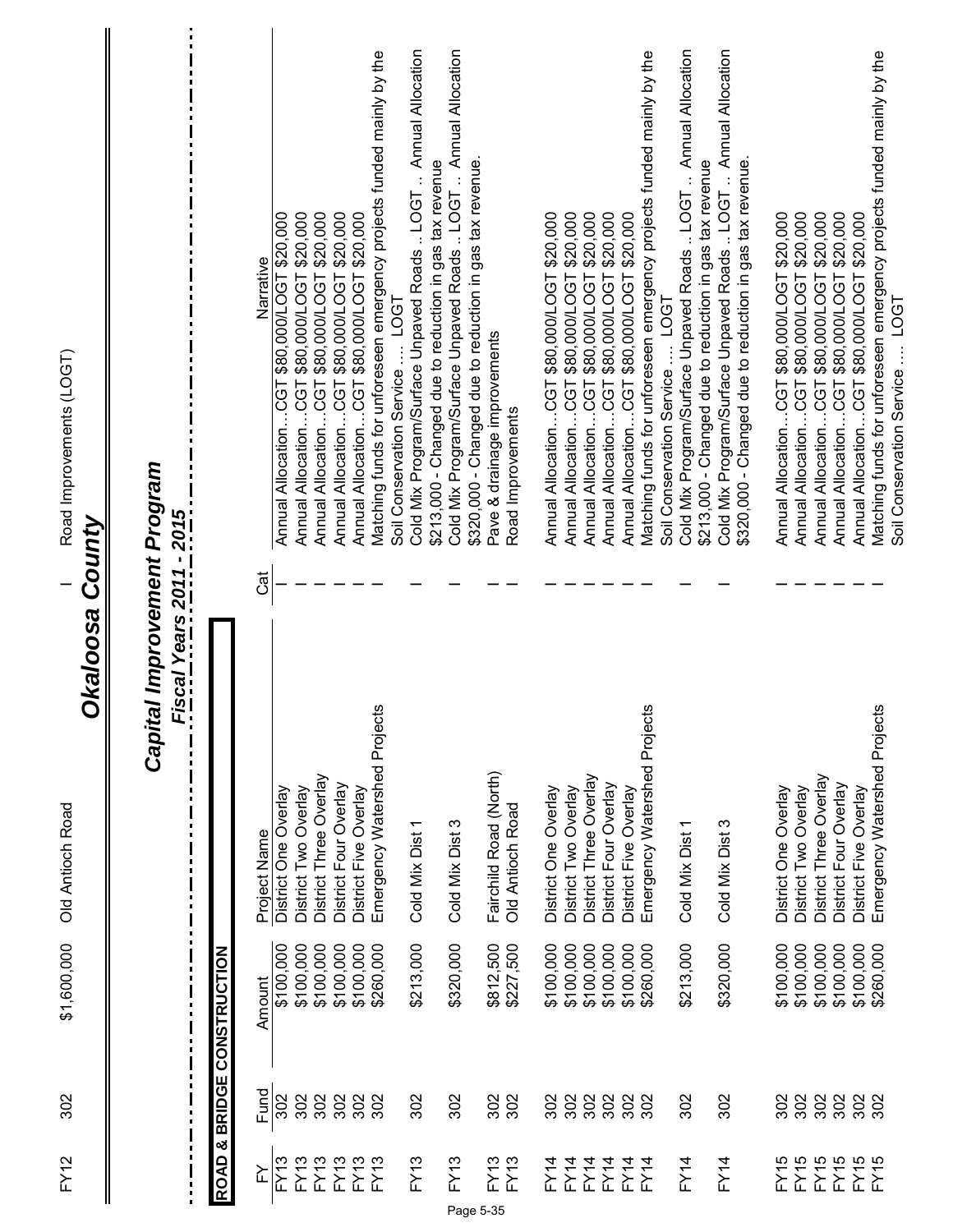| WATER       | & SEWER       |           | Capital Improvement Program<br><u>Fiscal Years 2011-2015</u><br>П |         |                                                                 |
|-------------|---------------|-----------|-------------------------------------------------------------------|---------|-----------------------------------------------------------------|
| ≿           | Fund          | Amount    | Project Name                                                      | Cat     | Narrative                                                       |
| FY11        | 411           | \$50,000  | Building Improvements                                             | ഥ       | Water & Sewer Building improvement needs                        |
| FY11        | 411           | \$25,750  | Fiber Optic                                                       |         | Service area enhancements                                       |
| FY11        | 411           | \$200,000 | <b>Meters</b>                                                     |         | Replace meter inventory                                         |
| FY11        | 411           | \$600,000 | Pipe, fittings and valves                                         |         | Replace inventory                                               |
| FY11        | $\frac{1}{4}$ | \$5,000   | Pipe and Well Point Racks                                         | ш       | Logistics                                                       |
| FY11        | 41            | \$5,000   | Training Room Audio/Visual                                        | ш       | Arbennie Pritchett WRF                                          |
| <b>FY11</b> | $\frac{1}{4}$ | \$5,000   | Survey Tools/Equipment                                            | ш       | Engineering                                                     |
| FY11        | 41<br>4       | \$7,000   | Pipe Rack for Large Pipe                                          | ш       | Logistics                                                       |
| FY11        | $\frac{1}{4}$ | \$19,500  | Cover Laydown Yard                                                |         | Logistics                                                       |
| FY11        | $\frac{1}{4}$ | \$5,000   | Chlorine Leak Detectors                                           |         | <b>Water Operations</b>                                         |
| FY11        | $\frac{1}{4}$ | \$32,500  | Chlorination Equipment Upgrades                                   | шшшшш   | Water Operations                                                |
| FY11        | 411           | \$5,000   | larm<br>Chlorine High-Low Vacuum A                                |         | Water Operations                                                |
| FY11        | $\frac{1}{4}$ | \$7,500   | Flow Meter Tester                                                 |         | Water Operations                                                |
| FY11        | $\frac{1}{4}$ | \$50,000  | Jet Vacuum                                                        |         | Water & Sewer Maintenance                                       |
| FY11        | 411           | \$7,000   | Arrow Board (Traffic Control)                                     |         | Water & Sewer Maintenance                                       |
| FY11        | $\frac{1}{4}$ | \$50,000  | CL12 Machine Large Taps                                           | шшшш    | Water & Sewer Maintenance                                       |
| FY11        | 411           | \$80,000  | Mini-Excavator 80                                                 |         | Water & Sewer Maintenance - Replace 02Q14531 - 2002 John Deere  |
|             |               |           |                                                                   |         | 1,668 Hours                                                     |
| FY1         | 411           | \$200,000 | Excavator                                                         | ш       | Water & Sewer Construction - Replace 01Q13999 - 2001 John Deere |
|             |               |           |                                                                   |         | 4,417 Hours                                                     |
| FY11        | 411           | \$5,000   | <b>BOD</b> Incubator                                              | ш       | Laboratory                                                      |
| FY11        | $\frac{1}{4}$ | \$5,000   | Sampling Pump (Field)                                             |         | Laboratory                                                      |
| FY11        | 411           | \$5,000   | Meter Process COV                                                 | ШШШШ    | Arbennie Pritchett WRF                                          |
| FY11        | 411           | \$10,000  | Blade Server Migration                                            |         | Information Technology                                          |
| FY11        |               | \$40,000  | Ghost Image Server/Sans Server Disc                               |         | Information Technology                                          |
|             | 411           |           | Агта∨                                                             |         |                                                                 |
| FY11        | 411           | \$10,000  | OCWS Application Server (New)                                     |         | Information Technology                                          |
| FY11        | $\frac{1}{4}$ | \$20,000  | PCs (replace aging/outdated)                                      |         | Information Technology                                          |
| FY11        | 411           | \$20,000  | Radio Read Meter System                                           |         | Information Technology                                          |
| FY11        | 411           | \$60,000  | Ford F250 % ton Utility 4x4                                       |         | Replace 01G9950 - Ford F250 - Mileage 152,562                   |
| FY11        | $\frac{1}{4}$ | \$60,000  | Ford F350 1 ton Utility 4x4                                       |         | Replace 01G9954 - Ford F350 - Mileage 214,128                   |
| FY11        | 411           | \$40,000  | Ford F250 % ton Utility                                           | шшшшшшш | Replace 99G6454 - 1999 Ford F250 - Mileage 202,149              |
| FY1         | $\frac{1}{4}$ | \$40,000  | Ford Explorer 4 dr SUV                                            |         | Replace 98A6470 - Ford Explorer - Mileage 116,827               |

**Okaloosa County** 

ĨÌ.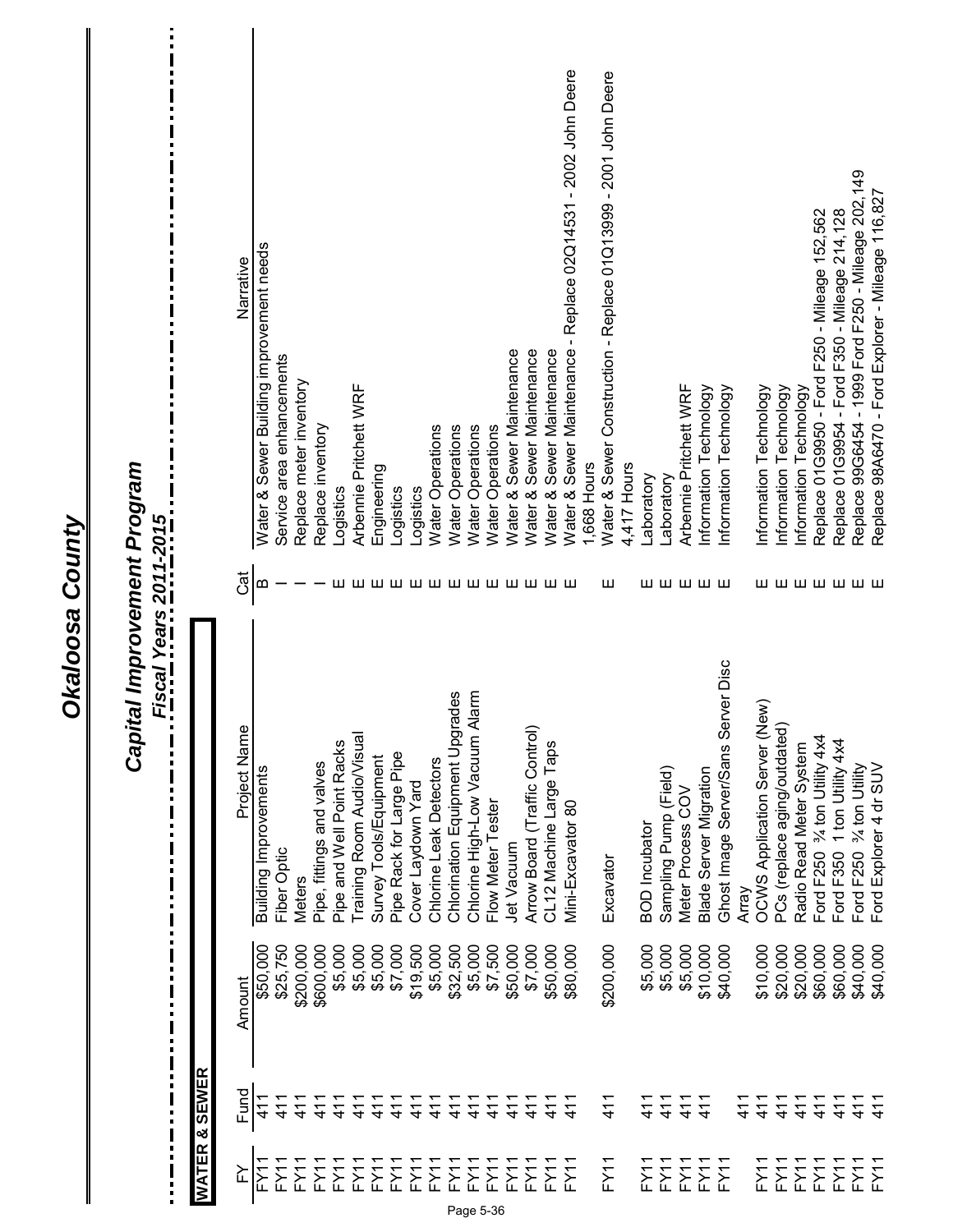|                        | Replace 00C7577 - 2000 Chev C1500 - Mileage 140,062<br>Narrative | Information Technology for Water Accounts<br>Information Technology | Information Technology                 | Information Technology             | Information Technology   | System Control and Data Acquisition               | Extend 12" water main from Jericho Rd. to Palmetto Ave. | Effluent disposal          | Evaluate options to implement new strategy | Replace aging transit water mains; locations may vary. | Upgrade & Install new water mains in Sylvania heights Section.<br>Revenue will be provided by a State Grant. | Upgrading of undersized waterlines to improve pressure, quality, fire<br>protection; locations vary | Expansion and change treatment method - Build RIBs | Heavy flow station upgrade, various locations | Engineering/Design - Point repairs, relining & replacement of sewer main<br>various locations | Arbennie Pritchett WRF Drying Bed | Various location, smaller station upgrades | Construction of Rocky Bayou force main | Improvement to Clifford Lift Station - Partially funded by Grant | Design Main Island Lift Station Improvements | Monitor and Control systems at sewer collection sites | Countywide relocations of water and sewer lines to accommodate DOT | Demolition of Non - Operational Garnier's Treatment Plant<br>projects is anticipated. |
|------------------------|------------------------------------------------------------------|---------------------------------------------------------------------|----------------------------------------|------------------------------------|--------------------------|---------------------------------------------------|---------------------------------------------------------|----------------------------|--------------------------------------------|--------------------------------------------------------|--------------------------------------------------------------------------------------------------------------|-----------------------------------------------------------------------------------------------------|----------------------------------------------------|-----------------------------------------------|-----------------------------------------------------------------------------------------------|-----------------------------------|--------------------------------------------|----------------------------------------|------------------------------------------------------------------|----------------------------------------------|-------------------------------------------------------|--------------------------------------------------------------------|---------------------------------------------------------------------------------------|
|                        | đ<br>Ш                                                           | шшшшшш                                                              |                                        |                                    |                          |                                                   |                                                         |                            |                                            |                                                        |                                                                                                              |                                                                                                     | ≃                                                  |                                               |                                                                                               |                                   |                                            |                                        |                                                                  |                                              |                                                       |                                                                    | മ                                                                                     |
| Fiscal Years 2011-2015 | ar cab pickup<br>Chevrolet C1500 1/2 ton regul<br>Project Name   | Quatred (SunGard) Bar Coding<br>SunGard PS QREP Analytics           | tions<br>Selectron (IVR) upgrade/addit | rades<br>WIN 2003 & SQL Server Upg | Emerge Security Upgrades | stations<br>Programming for Wells & Lift<br>(New) | Mid County Hwy 90 E New Water Line                      | Mid County Industrial Park | Future Water Supply                        | Improvements: Water Mains                              | Improvements: Water Mains Sylvania<br>Heights                                                                | West County Water Improvement                                                                       | NVOC Sewer Plant                                   | Garnier Influent Pumping                      | $\overline{5}$<br>Collection System Rehabilitati                                              | Sanitary Collection               | West County Pump Stations Improvement      | East Area Lift Stations (Sewer         | Clifford Street Lift Station                                     | Main Island Lift Station                     | Wireless Ethernet SCADA                               | Mandatory DOT Line Relocation                                      | Arbennie Pritchett WRF project                                                        |
|                        | \$37,000<br>Amount                                               | \$10,000<br>\$35,000                                                | \$5,000                                | \$5,000                            | \$5,000                  | \$15,000                                          | \$100,000                                               | \$50,000                   | \$140,000                                  | \$300,000                                              | \$300,000                                                                                                    | \$25,000                                                                                            | \$1,100,000                                        | \$100,000                                     | \$50,000                                                                                      | \$75,000                          | \$75,000                                   | \$2,000,000                            | \$400,000                                                        | \$200,000                                    | \$100,000                                             | \$75,000                                                           | \$1,500,000                                                                           |
| & SEWER                | Fund<br>411                                                      | 411<br>$\frac{1}{4}$                                                | 411                                    | 411                                | 411                      | 411                                               | 411                                                     | 411                        | 411                                        | 411                                                    | 411                                                                                                          | 411                                                                                                 | 411                                                | 411                                           | 411                                                                                           | 411                               | 41                                         | 41                                     | 411                                                              | 411                                          | 411                                                   | 411                                                                | 411                                                                                   |
| <b>WATER</b>           | FY11<br>≧                                                        | FY11<br>FY11                                                        | FY11                                   | FY11                               | FY11                     | FY1                                               | FY11                                                    | FY11<br>Page 5-37          | FY11                                       | FY11                                                   | <b>FY11</b>                                                                                                  | FY11                                                                                                | FY11                                               | FY11                                          | FY11                                                                                          | FY1                               | FY11                                       | FY11                                   | FY1                                                              | FY11                                         | FY11                                                  | FY11                                                               | FY11                                                                                  |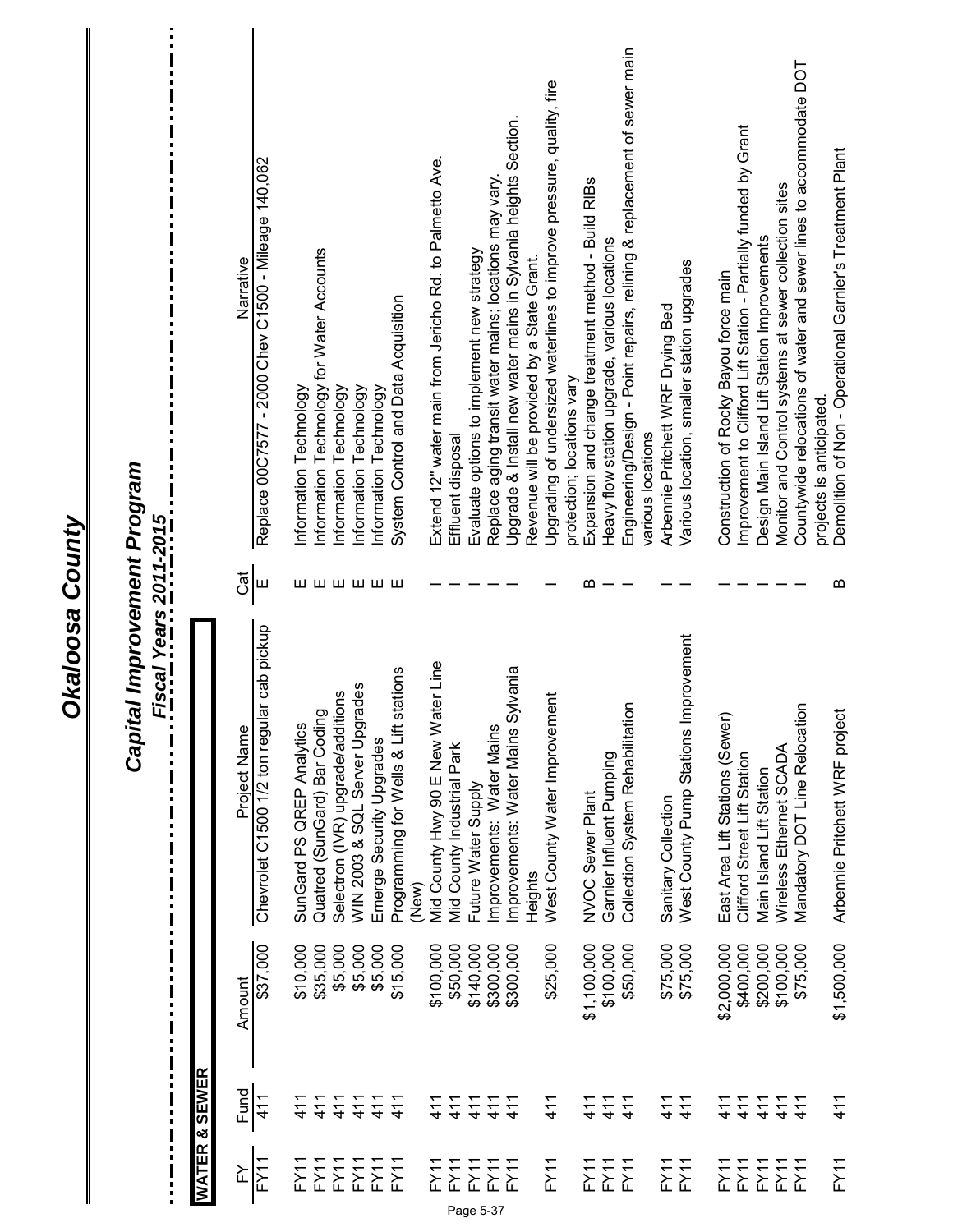| Capital Improvement Program<br>Fiscal Years 2011-2015 |                          | Narrative<br>Cat | Engineering<br>Ш               | Engineering             | Information Technology for Meter Reading<br>шшш | Information Technology              |       | Information Technology<br>Information Technology<br>шшшшшшшш          | Information Technology for Meter Reading | Information Technology   | Information Technology for Water Accounts | Information Technology  | Information Technology   | System Control and Data Acquisition   |       | Water and Sewer Maintenance 98W6493 1998 Vactor, FL112 | Water and Sewer Maintenance | Water and Sewer Maintenance | Sewer Maintenance<br>Water and | Sewer Maintenance<br>Water and  | Sewer Maintenance<br>Water and | Sewer Maintenance<br>Water and | Water and Sewer Construction | Sewer Construction<br>Water and | Sewer Construction<br>Water and | Logistics            | Logistics                  | Replace 01G9955 - 2001 Ford F 350 1 Ton utility 4x4 | Replace 02G14560 - 2002 Ford F 350 1 Ton utility 4x4 | Replace 97C5745 - 1997 Ford F 150 1/2 Ton pick up 4x4 | Replace 99C7555 - 1999 Ford F 150 1/2 Ton pick up xcab 4x4 | Replace 99C7557 - 1999 Ford F 150 1/2 Ton pick up xcab 4x4 | de<br>D    | Arbennie Pritchett WRF<br>Electronics/Pump Crew<br>ш ш ш ш ш ш ш ш ш ш ш ш ш ш ш ш ш ш ш |  |
|-------------------------------------------------------|--------------------------|------------------|--------------------------------|-------------------------|-------------------------------------------------|-------------------------------------|-------|-----------------------------------------------------------------------|------------------------------------------|--------------------------|-------------------------------------------|-------------------------|--------------------------|---------------------------------------|-------|--------------------------------------------------------|-----------------------------|-----------------------------|--------------------------------|---------------------------------|--------------------------------|--------------------------------|------------------------------|---------------------------------|---------------------------------|----------------------|----------------------------|-----------------------------------------------------|------------------------------------------------------|-------------------------------------------------------|------------------------------------------------------------|------------------------------------------------------------|------------|------------------------------------------------------------------------------------------|--|
|                                                       |                          | Project Name     | Engineering Color Plotter (HP) | Sewer Inspection Camera | Sensus Interrogators w/stand                    | Ghost Image Server/Sans Server Disc | Array | با<br>ف<br>AutoCAD Workstation Upgrad<br>PCs (replace aging/outdated) | Radio Read Meter System                  | SunGard PS Looking Glass | itions<br>Selectron (IVR)) upgrade/addi   | API (Imaging-Optispool) | Emerge Security Upgrades | Programming for Wells & Lift stations | (New) | Vactor Truck (Sewer)                                   | 1.5" 12 Volt Pumps          | Sewer Camera                | 8" Well Point Pump             | <b>Tapping Machine Hays B-1</b> | Coring Machine                 | Ground Penetrating Radar       | <b>Dozer</b>                 | Boring Machine                  | Sheet Piling                    | Forklift (warehouse) | Equipment Storage Building | Ford F 350 1 Ton utility 4x4                        | Ford F 350 1 Ton utility 4x4                         | Χ<br>1/2 Ton pick up 4<br>Ford $F$ 150                | Ford F 150 1/2 Ton pick up xcab 4x4                        | Ford F 150 1/2 Ton pick up xcab 4x4                        | Auto Clave | Portable Scrubber Chem. Trailer<br>U.V. Maint. Lamps                                     |  |
|                                                       |                          | Amount           | \$15,000                       | \$6,000                 | \$20,000                                        | \$20,000                            |       | \$15,000<br>\$5,000                                                   | \$25,000                                 | \$25,000                 | \$5,000                                   | \$10,000                | \$5,000                  | \$20,000                              |       | \$300,000                                              | \$8,000                     | \$15,000                    | \$35,000                       | \$5,000                         | \$30,000                       | \$10,000                       | \$120,000                    | \$100,000                       | \$50,000                        | \$55,000             | \$10,000                   | \$46,000                                            | \$60,000                                             | \$40,000                                              | \$40,000                                                   | \$40,000                                                   | \$10,000   | \$5,000<br>\$7,500                                                                       |  |
|                                                       | <b>WATER &amp; SEWER</b> | Fund             | 411                            | 411                     | 411                                             | 411                                 |       | 411<br>411                                                            | 411                                      | 411                      | 411                                       | 411                     | 411                      | 411                                   |       | $\frac{4}{7}$                                          | 411                         | 411                         | 411                            | 411                             | 411                            | 411                            | 411                          | 411                             | 411                             | 41                   | 411                        | 411                                                 | 411                                                  | 411                                                   | 411                                                        | $\frac{1}{4}$                                              | 411        | $\frac{1}{4}$<br>$\frac{4}{5}$                                                           |  |
|                                                       |                          | ≿                | <b>FY12</b>                    | <b>FY12</b>             | <b>FY12</b>                                     | <b>FY12</b>                         |       | FY12<br>FY12                                                          | FY12                                     | FY12                     | FY12                                      | FY12                    | FY12                     | FY12                                  |       | <b>FY12</b>                                            | FY12                        | FY12                        | FY12                           | FY12                            | <b>FY12</b>                    | <b>FY12</b>                    | FY12                         | FY12                            | <b>FY12</b>                     | FY12                 | FY12                       | FY12                                                | FY12                                                 | FY12                                                  | FY12                                                       | FY12                                                       | FY12       | <b>FY12</b><br>$-Y$                                                                      |  |

ĨÌ.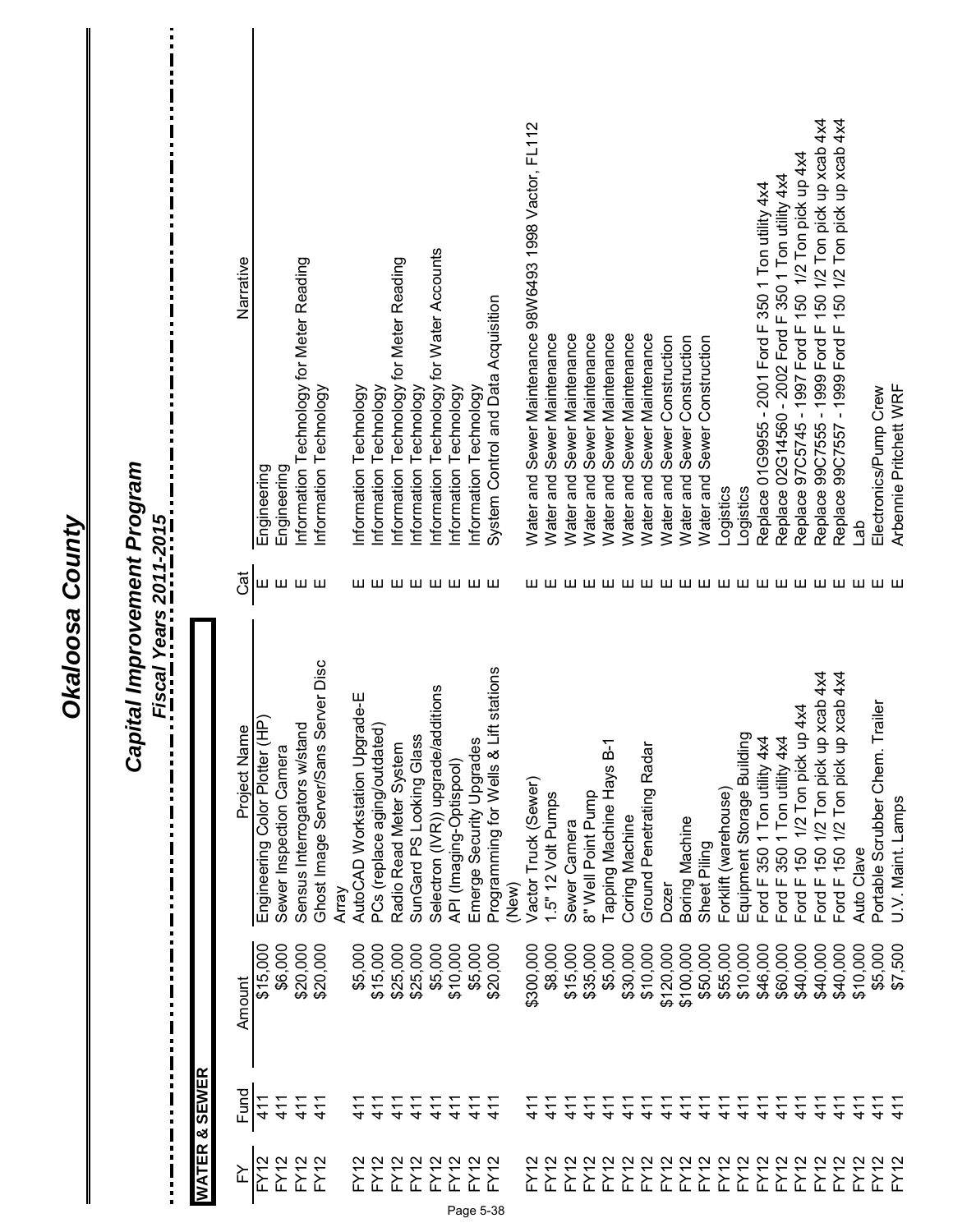|                  |              | П<br>i              | Capital Improvement Program<br>Fiscal Years 2011-2015<br>П<br>П<br>П |     |                                                                                               |
|------------------|--------------|---------------------|----------------------------------------------------------------------|-----|-----------------------------------------------------------------------------------------------|
| <b>WATER</b>     | П<br>& SEWER | П                   |                                                                      |     |                                                                                               |
|                  |              |                     |                                                                      |     |                                                                                               |
| ř                | Fund         | Amount              | Project Name                                                         | Cat | Narrative                                                                                     |
| <b>FY12</b>      | 411          | \$6,000             | Office/Lab Equipment                                                 | ш   | Bob Sikes WRF                                                                                 |
| <b>FY12</b>      | 411          | \$5,000             | Chlorine Leak Detectors                                              | шш  | Water Operations                                                                              |
| FY12             | 411          | \$40,000            | Chlorination Equipment Upgrades                                      |     | Water Operations                                                                              |
| FY12             | 411          | \$5,000             | larm<br>Chlorine High-Low Vacuum Al                                  | யய  | Water Operations                                                                              |
| FY12             | 411          | \$5,000             | Riding Lawnmower                                                     |     | Operations Support                                                                            |
| FY12             | 411          | \$100,000           | mprovements: Water Mains                                             |     | Replace aging transit water mains; locations may vary.                                        |
| FY12             | 411          | \$60,000            | Supply Wells<br>Improvements Existing Water                          |     | Replace chlorine gas filtration with sodium hypochlorite; connect flow meter<br>to SCADA      |
| FY12             | 411          | \$200,000           | Large Meter Replacement                                              |     | Replacement of meters above 2" which have been in the ground for an                           |
|                  |              |                     |                                                                      |     | extended period of time & no longer register accurately.                                      |
| <b>FY12</b>      | 411          | \$75,000            | Mandatory DOT Line Relocation                                        |     | Countywide relocations of water and sewer lines to accommodate DOT<br>projects is anticipated |
| FY12             | 411          | \$3,000,000         | Main Island Lift Station                                             |     | Construct Main Island lift station improvements                                               |
| FY12             | 411          | \$100,000           | Garnier Influent Pumping                                             |     | Heavy flow station upgrade, various locations                                                 |
| <b>FY12</b>      | 411          | \$100,000           | Wireless Ethernet SCADA                                              |     | Monitor and control systems at sewer collection sites                                         |
| <b>FY12</b>      | 411          | \$75,000            | Sanitary Collection                                                  |     | Install miscellaneous new collection systems                                                  |
|                  |              |                     |                                                                      |     |                                                                                               |
| FY12             | 411          | \$1,000,000         | Collection System Rehabilitation                                     |     | Point repairs, relining and replacement of sewer mains on Okaloosa Island                     |
|                  |              |                     |                                                                      |     | and various locations - Racetrack Road                                                        |
| FY12             | 411          | \$450,000           | Mid-County Service Area                                              |     | Design and permitting of Chestnut Area Well                                                   |
| FY12             | 411          | \$100,000           | Mid County Hwy 90 E New Water Line                                   |     | Continue Construction Eastward                                                                |
| FY12             | 411          | \$300,000           | Future Water Supply                                                  |     | Continue Planning Stage - Evaluate options to implement new strategy                          |
| <b>FY12</b>      | 411          | \$50,000            | Mid County Industrial Park                                           |     | Effluent disposal                                                                             |
| <b>FY12</b>      | 411          | \$250,000           | Radio Read Meter System                                              |     | Install radio read system at approx 5,000 residences                                          |
| <b>FY12</b>      | 411          | \$500,000           | East Area Lift Stations (Sewer                                       |     | Upgrade Meigs Seminole lift station                                                           |
| FY12             | 411          | \$1,100,000         | NVOC Sewer Plant                                                     | മ   | Expansion and change treatment method - Build RIBs                                            |
| FY <sub>12</sub> | 411          | \$25,000            | West County Water Improvement                                        |     | Upgrading of undersized waterlines to improve pressure, quality, fire                         |
|                  |              |                     |                                                                      |     | protection; locations vary                                                                    |
| FY12             | 411          | \$75,000            | West County Pump Stations Improvement                                |     | Heavy flow station upgrade                                                                    |
| <b>FY12</b>      | 411          | \$100,000           | Plant<br>West County FW Stephenson                                   |     | Dewatering and UV upgrades                                                                    |
| FY13<br>FY13     | 411<br>411   | \$5,000<br>\$30,000 | Survey Tools/Equipment<br>GPS Base Station/Rover                     | шш  | Engineering<br>Engineering                                                                    |

Page 5-39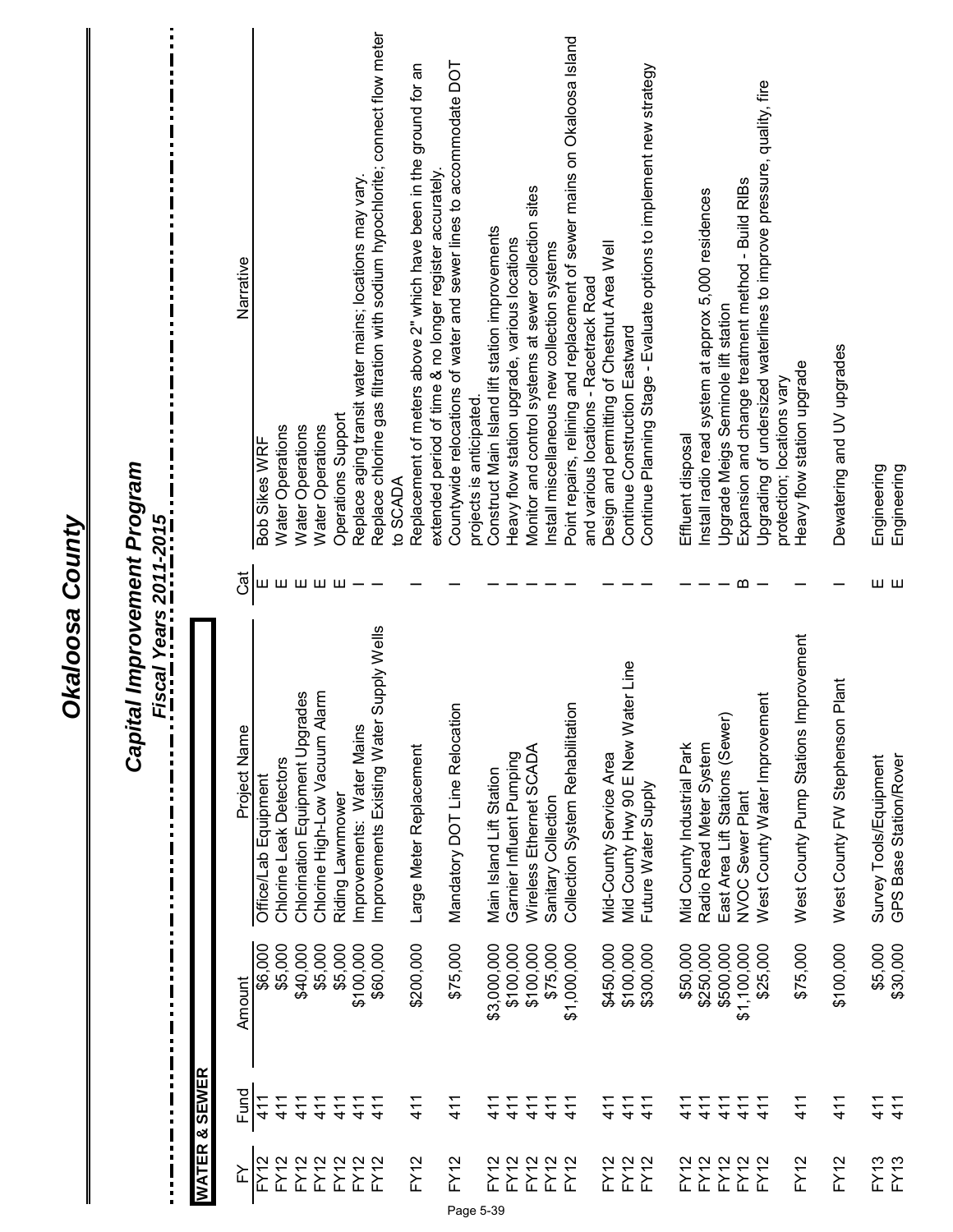|                          |                          |                    | Capital Improvement Program<br><u>Fiscal Years 2011-2015</u> |                 |                                                             |
|--------------------------|--------------------------|--------------------|--------------------------------------------------------------|-----------------|-------------------------------------------------------------|
|                          | <b>WATER &amp; SEWER</b> |                    |                                                              |                 |                                                             |
| ≧                        | Fund                     | Amount             | Project Name                                                 | Cat             | Narrative                                                   |
| <b>FY13</b>              | 411                      | \$20,000           | Blade Server Migration                                       | Ш               | Information Technology                                      |
| FY13                     | 411                      | \$10,000           | lers<br>API Document Imaging Scanr                           | шш              | Information Technology                                      |
| FY13                     | 411                      | \$20,000           | ver Disc<br>Ghost Image Server/Sans Ser                      |                 | Information Technology                                      |
|                          |                          |                    | Array                                                        |                 |                                                             |
| <b>FY13</b>              | 41<br>1                  | \$15,000           | PCs (replace aging/outdated)                                 |                 | Information Technology                                      |
| FY13                     | 411                      | \$25,000           | Radio Read Meter System                                      |                 | Information Technology for Meter Reading                    |
| FY13                     | $\frac{1}{4}$            | \$5,000            | SunGard PS Contact Mgmt                                      |                 | Information Technology                                      |
| FY13                     | 411                      | \$8,000            | SunGard PS Project Mgmt                                      | шшшшшшшшшш      | Information Technology                                      |
| <b>FY13</b>              | 411                      | \$30,000           | SunGard PS Continuing Properties                             |                 | Information Technology                                      |
| FY13                     | 411                      | \$20,000           | SunGard PS Asset Mgmt                                        |                 | Information Technology                                      |
| $\frac{1}{2}$<br>EY<br>F | 411                      | \$5,000            | SunGard PS QREP Analytics                                    |                 | Information Technology                                      |
| FY13<br>Page 5-40        | 411                      | \$15,000           | Selectron (IVR) upgrade/additions                            |                 | Information Technology                                      |
| <b>FY13</b>              | 411                      | \$10,000           | Emerge Security Upgrades                                     |                 | Information Technology                                      |
| FY13                     | 411                      | \$25,000           | stations<br>Programming for Wells & Lift                     |                 | System Control and Data Acquisition                         |
|                          |                          |                    | (New)                                                        |                 |                                                             |
| FY13                     | $\frac{1}{4}$            | \$25,000           | <b>Trailer Mounted Air Compressor</b>                        |                 | Water and Sewer Maintenance                                 |
| FY13                     | 411                      | \$10,000           | Lighting Equipment                                           |                 | Water and Sewer Maintenance                                 |
| FY13                     | 411                      | \$75,000           | vibe Roller                                                  |                 | Water and Sewer Maintenance                                 |
| FY13                     | 411                      | \$60,000           | Broom Tractor                                                |                 | Water and Sewer Construction                                |
| <b>FY13</b>              | 411                      | \$15,000           | Pipe Laser                                                   |                 | Water and Sewer Construction                                |
| <b>FY13</b>              | 411                      | \$90,000           | Dump Truck                                                   |                 | Water and Sewer Construction                                |
| FY13                     | 411                      | \$5,000<br>\$5,000 | Copy Machine (replace outdated)                              |                 | Logistics                                                   |
| FY13                     | 411                      |                    | Shelving for Supply Room (replace)                           |                 | Logistics                                                   |
| FY13                     | 411                      | \$5,000            | يە<br>Equipment for New Warehous                             |                 | Logistics                                                   |
| <b>FY13</b>              | 411                      | \$25,000           | Fork Lift (FWB) 4x4                                          |                 | Logistics                                                   |
| FY13                     | 411                      | \$50,000           | Ford F450 4X4 Utility                                        |                 | Replace 01G9955 - 2001 Ford F350 One Ton Utility 4x4        |
| FY13                     | 411                      | \$50,000           | Ford F450 4X4 Utility                                        |                 | Replace 02G14560 - 2001 Ford F350 One Ton Utility 4x4       |
| FY13                     | 411                      | \$32,000           | Chevy 1500 4x4                                               |                 | Replace 00C8786 - 2000 Chev C1500 1/2 Ton p/up 4x4 SWB xcab |
| FY13                     | 411                      | \$32,000           | SUV, 4X4                                                     | шшшшшшшшшшшшшшш | Replace 99A7581 - 1999 Chev S-Blazer SUV 4 door 4wd         |
| FY13                     | 411                      | \$5,000            | Hot Air Sterilizer                                           |                 | deT                                                         |
| ო<br>ΣÎ                  | 411                      | \$45,000           | 8" Trailer Mt Pump-Bypass Main Stations                      |                 | Electronics/Pump Crew                                       |
| FY13<br>FY13             | 411<br>411               | \$5,000<br>\$7,000 | Potable Pump 4"<br>8" Hose                                   | шш              | Arbennie Pritchett WRF<br>Electronics/Pump Crew             |
|                          |                          |                    |                                                              |                 |                                                             |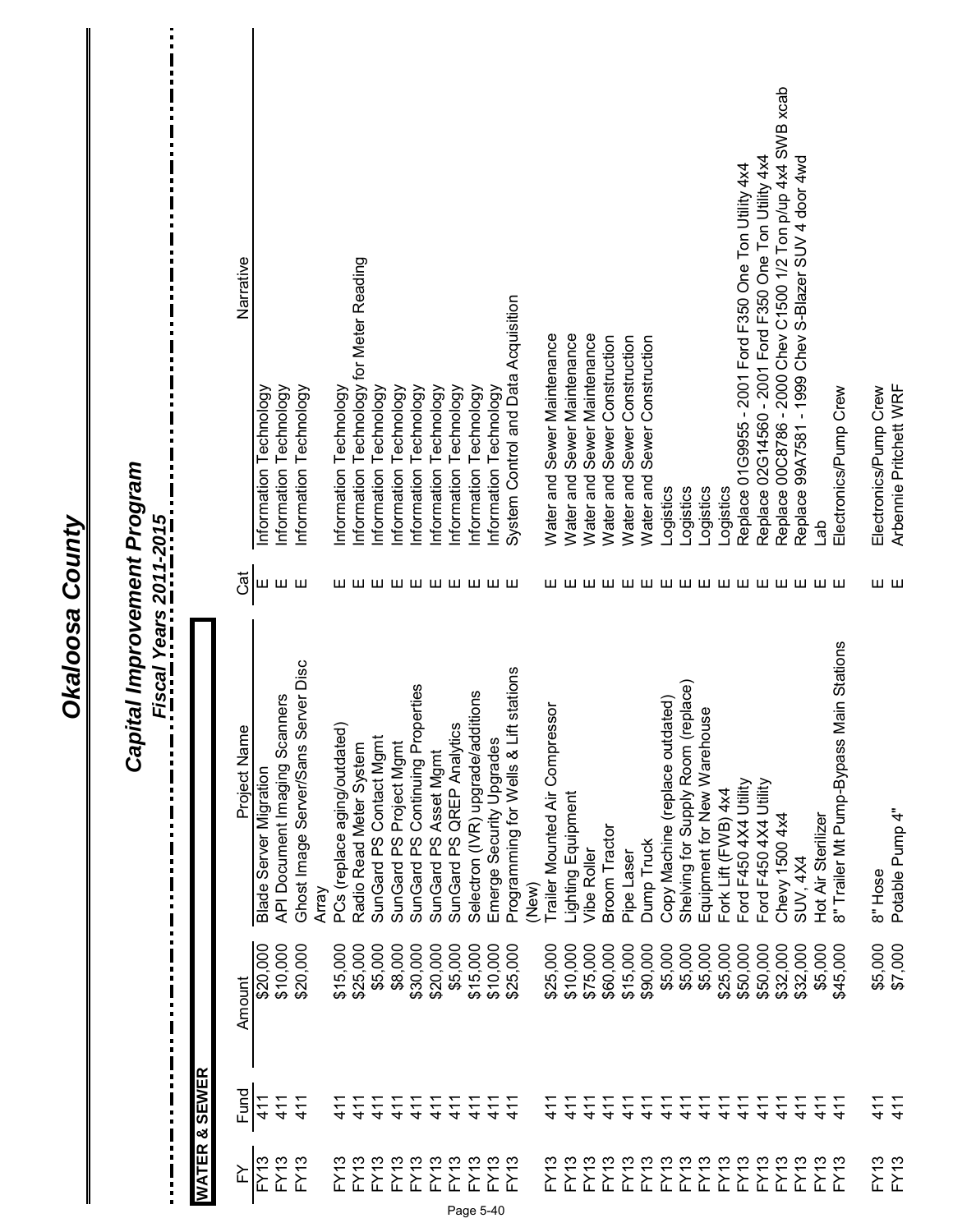|                          |                   | ٠<br>П<br>П<br>П<br>П | Capital Improvement Program<br>Fiscal Years 2011-2015<br>П<br>Е<br>$\blacksquare$<br>П<br>П<br>П<br>П |             |                                                                                       |
|--------------------------|-------------------|-----------------------|-------------------------------------------------------------------------------------------------------|-------------|---------------------------------------------------------------------------------------|
| <b>WATER</b>             | <b>SEWER</b><br>ಳ |                       |                                                                                                       |             |                                                                                       |
| ≧                        | Fund              | Amount                | Project Name                                                                                          | <b>Jack</b> | Narrative                                                                             |
| FY13                     | 411               | \$10,000              | U.V Maint. Lamps                                                                                      | Щ           | Arbennie Pritchett WRF                                                                |
| <b>FY13</b>              | 411               | \$20,000              | Disk - Prime                                                                                          |             | Russell Stephenson WWTF                                                               |
| <b>FY13</b>              | 41                | \$6,000               | Hoist)<br>CL2 RM Hoist (Electric Chain                                                                | யய          | Russell Stephenson WWTF                                                               |
| FY13                     | $\frac{1}{4}$     | \$20,000              | Tractor                                                                                               |             | Bob Sikes WRF                                                                         |
| <b>FY13</b>              | 411               | \$5,000               | Chlorine Leak Detectors                                                                               | шшшшшш      | Water Operations                                                                      |
| <b>FY13</b>              | 41                | \$40,000              | Chlorination Equipment Upgrades                                                                       |             | Water Operations                                                                      |
| FY13                     | 411               | \$5,000               | larm<br>Chlorine High-Low Vacuum A                                                                    |             | Water Operations                                                                      |
| FY13                     | 41                | \$15,000              | Disk Prime-A/C 8.5x12 wide                                                                            |             | Effluent disposal                                                                     |
| <b>FY13</b>              | 411               | \$10,000              | Work (utility cart/Electric) mower                                                                    |             | Plant Maintenance                                                                     |
| FY13                     | $\frac{1}{4}$     | \$100,000             | Improvements: Water Mains                                                                             |             | Replace aging transit water mains; locations may vary.                                |
| FY13                     | 411               | \$75,000              | Supply Wells<br>Improvements Existing Water                                                           |             | Replace chlorine gas filtration with sodium hypochlorite; connect flow meter          |
|                          |                   |                       |                                                                                                       |             | to SCADA                                                                              |
| <b>FY13</b><br>Page 5-41 | 411               | \$75,000              | $\overline{5}$<br>Mandatory DOT Line Relocati                                                         |             | Countywide relocations of water and sewer lines to accommodate DOT                    |
|                          |                   |                       |                                                                                                       |             | projects is anticipated                                                               |
| FY13                     | 411               | \$500,000             | Main Island Lift Station                                                                              |             | Complete Main Island lift station improvements                                        |
| <b>FY13</b>              | $\frac{1}{4}$     | \$150,000             | Garnier Influent Pumping                                                                              |             | Heavy flow station upgrade, various locations                                         |
| <b>FY13</b>              | 411               | \$100,000             | Wireless Ethernet SCADA                                                                               |             | Monitor and control systems at sewer collection sites                                 |
| <b>FY13</b>              | 411               | \$100,000             | Sanitary Collection                                                                                   |             | Install miscellaneous new collection systems                                          |
| FY13                     | 411               | \$250,000             | Collection System Rehabilitation                                                                      |             | Point repairs, relining and replacement of sewer mains on Okaloosa Island             |
| FY13                     | 411               | \$700,000             | Mid-County Service Area                                                                               |             | Complete Construction of Chestnut Area Well<br>and various locations - racetrack Road |
| <b>FY13</b>              | 411               | \$100,000             | ater Line<br>Mid County Hwy 90 E New W                                                                |             | Continue Construction Eastward                                                        |
| <b>FY13</b>              | 411               | \$430,000             | Future Water Supply                                                                                   |             | Continue Planning Stage - Evaluate options to implement new strategy                  |
|                          |                   |                       |                                                                                                       |             |                                                                                       |
| FY13                     | 411               | \$50,000              | Mid County Industrial Park                                                                            |             | Effluent disposal                                                                     |
| <b>FY13</b>              | 411               | \$50,000              | Line<br>Mid-County Sewer Collection                                                                   |             | Upsize pumps at Okaloosa Lane lift station                                            |
| <b>FY13</b>              | 411               | \$250,000             | Radio Read Meter System                                                                               |             | Install radio read system at approx 5,000 residences                                  |
| FY13                     | 411               | \$50,000              | East Area Lift Stations (Sewer)                                                                       |             | Upgrade lift stations (east county)                                                   |
| FY13                     | 411               | \$25,000              | nent<br>West County Water Improver                                                                    |             | Upgrading of undersized waterlines to improve pressure, quality, fire                 |
| <b>FY13</b>              | 411               | \$75,000              | Improvement<br>West County Pump Stations                                                              |             | Heavy flow station upgrade<br>protection; locations vary                              |
|                          |                   |                       |                                                                                                       |             |                                                                                       |
| <b>FY13</b>              | 411               | \$200,000             | West County FW Stephenson Plant                                                                       |             | Dewatering and UV upgrades                                                            |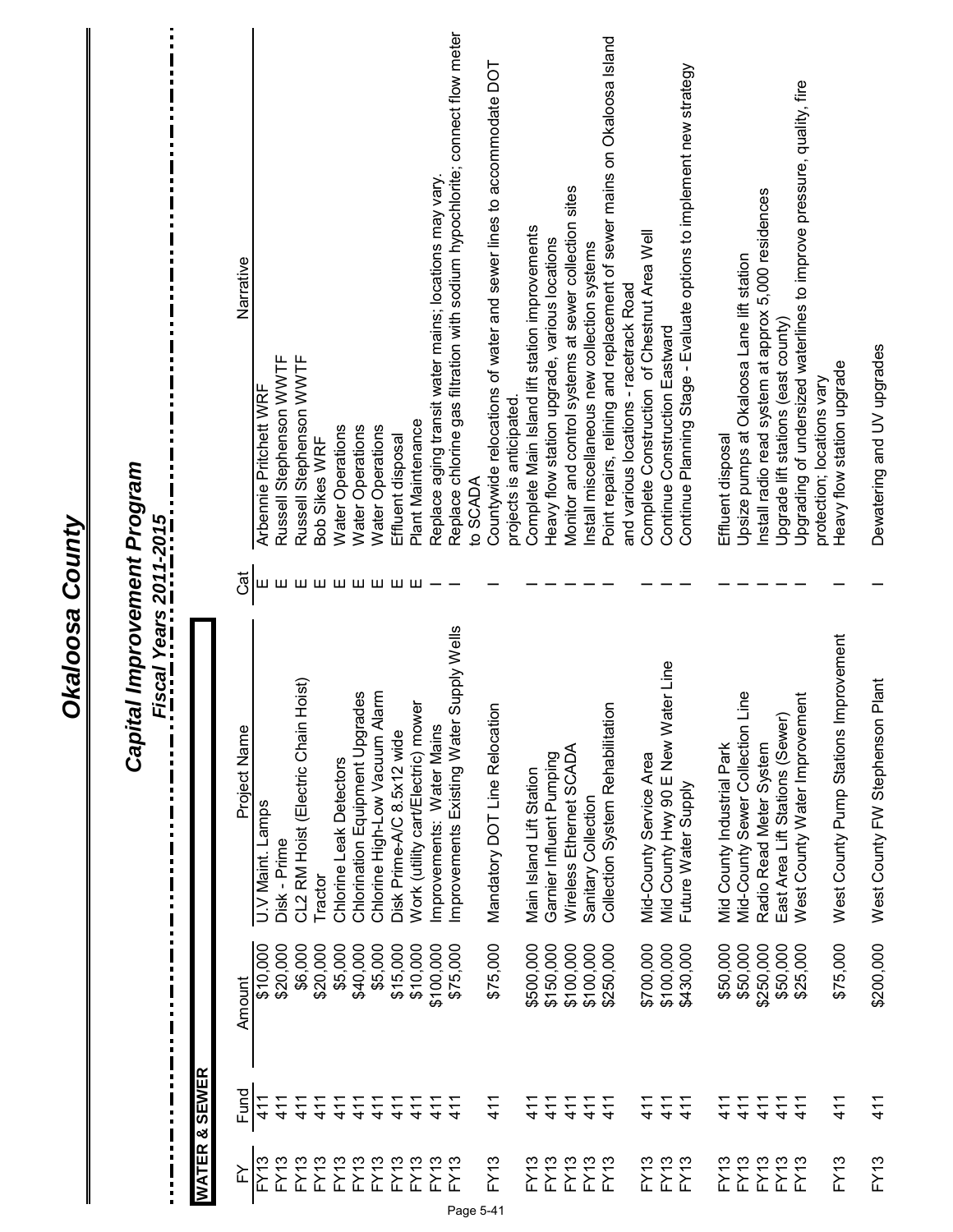Okaloosa County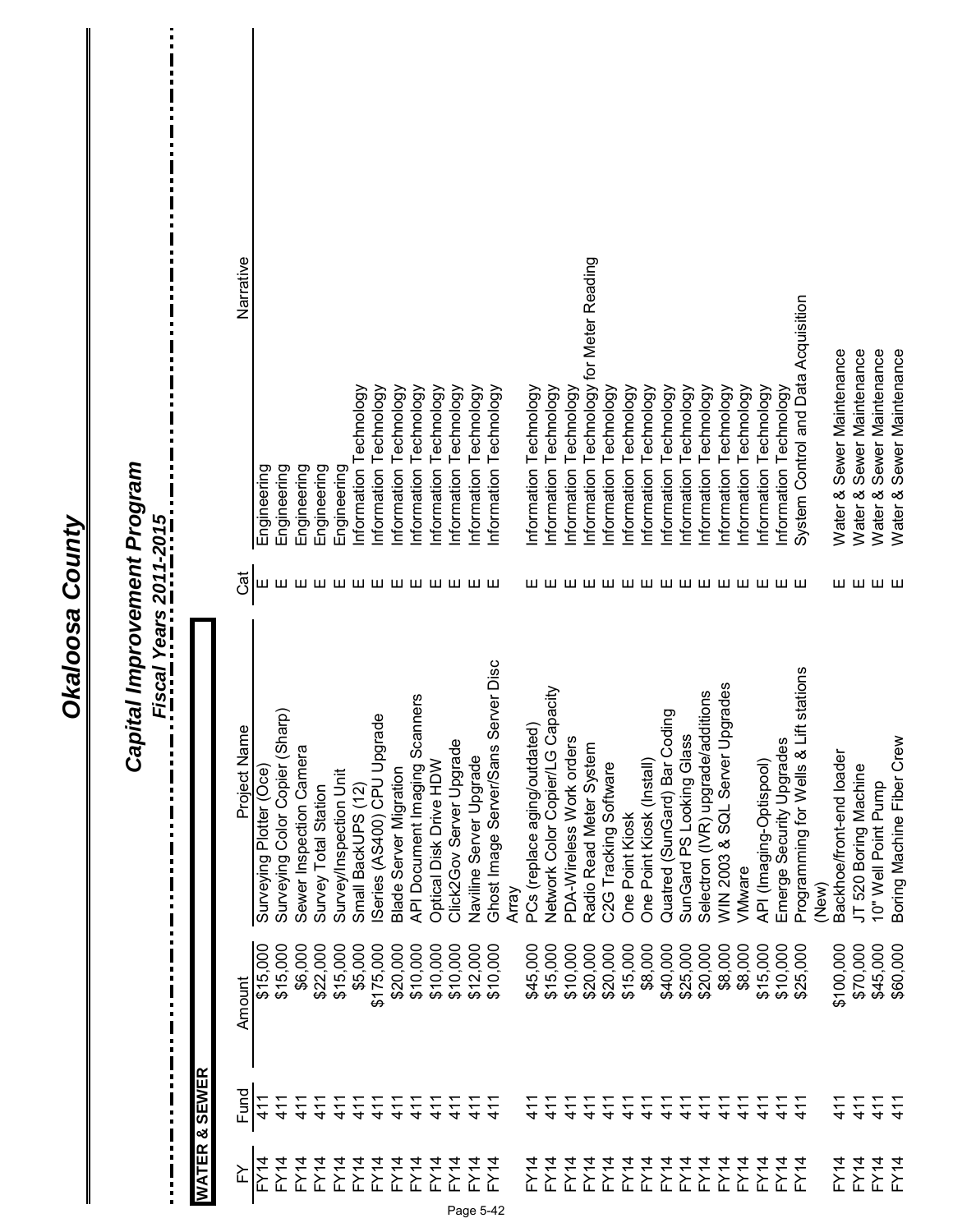| $\mathbf{I}$<br>n | O                 |           | Capital Improvement Program<br>$\blacksquare$<br>÷<br>Π<br>Π<br>П |    | $\ddot{\phantom{a}}$                                                         |
|-------------------|-------------------|-----------|-------------------------------------------------------------------|----|------------------------------------------------------------------------------|
| <b>WATER</b>      | <b>SEWER</b><br>× |           |                                                                   |    |                                                                              |
| ≧                 | Fund              | Amount    | Project Name                                                      | đ  | Narrative                                                                    |
| FY14              | 411               | \$15,000  | Trench boxes                                                      | ш  | Construction<br>Sewer<br>Water &                                             |
| FY14              | 411               | \$200,000 | Excavator                                                         |    | <b>Nater &amp; Sewer Construction</b>                                        |
| FY14              | 411               | \$60,000  | Front End Loader                                                  |    | Construction<br><b>Nater &amp; Sewer</b>                                     |
| FY14              | 411               | \$15,000  | Pipe Trailer                                                      |    | Water & Sewer Construction                                                   |
| FY14              | 411<br>4          | \$10,000  | Culti-Packer                                                      |    | Water & Sewer Construction                                                   |
| $-Y14$            | $\frac{1}{4}$     | \$10,000  | Pole Barn for materials                                           |    | -ogistics                                                                    |
| FY14              | 41<br>4           | \$5,000   | Ice Machine (FWB) Replace                                         |    | ogistics                                                                     |
| <b>FY14</b>       | $\frac{1}{4}$     | \$10,000  | Warehouse Improvements                                            |    | Logistics (Crestview & Fort Walton Beach)                                    |
| FY14              | $\frac{1}{4}$     | \$40,000  | Equipment Storage Facility                                        |    | Logistics                                                                    |
| FY14              | $\frac{1}{4}$     | \$8,000   | Replace Roll up doors                                             |    | Logistics                                                                    |
| FY14              | $\frac{1}{4}$     | \$15,000  | Re model Break room                                               |    | Logistics                                                                    |
| FY14              | $\frac{1}{4}$     | \$50,000  | Ford F450 4X4 Utility                                             |    | Replace 02G14641 - 2002 Chev C2500 3/4 Ton Utility                           |
| FY14<br>Page 5-43 | 41                | \$50,000  | Ford F450 4X4 Utility                                             |    | Replace 02G14248 - 2002 Ford F350 1 Ton Utility 4x2                          |
| <b>FY14</b>       | 411               | \$50,000  | Ford F450 4x4 Utility                                             | ш  | Replace 02C14590 - 2002 Chev C1500 1/2 Ton Xcab 4x4 SWB                      |
| <b>FY14</b>       | 411               | \$32,000  | SUV, 4X4                                                          | ш  | Replace 04B15622 - 2004 Ford Explorer SUV 4dr 4x4                            |
| FY14              | $\frac{1}{4}$     | \$50,000  | Ford F450 4X4 Utility                                             | ш  | Replace 00G9183 - 2000 Chev C3500 1 Ton Utility                              |
| FY14              | $\frac{1}{4}$     | \$5,000   | Spectrophotometer                                                 | ш  | Laboratory                                                                   |
| FY14              | $\frac{1}{4}$     | \$5,000   | 35-C Incubator                                                    | ш  | aboratory                                                                    |
| FY14              | 411               | \$23,000  | 4" Trailer Mounted Pump                                           | ш  | Electronics/Pump Crew                                                        |
| FY14              | 411               | \$5,000   | ₹<br>Instrumentation Tester 4/20m                                 | ш  | Electronics/Pump Crew                                                        |
| FY14              | 411               | \$5,000   | Copier                                                            | ш  | Arbennie Pritchett WRF                                                       |
| FY14              | 411               | \$10,000  | UV Maint. Lamps                                                   | ш  | Arbennie Pritchett WRF                                                       |
| FY14              | $\frac{1}{4}$     | \$10,000  | Generator                                                         | ш  | Russell F. Stephenson WWTF                                                   |
| $-Y\rightarrow$   | $\frac{1}{4}$     | \$27,500  | 4x4 Tractor                                                       | ш  | Russell F. Stephenson WWTF                                                   |
| FX14              | $\frac{1}{4}$     | \$5,000   | Chlorine Leak Detectors                                           | யய | <b>Water Operations</b>                                                      |
| FY14              | 411               | \$40,000  | ades<br>Chlorination Equipment Upgr                               |    | Water Operations                                                             |
| FY14              | 411               | \$5,000   | Chlorine High-Low Vacuum Alarm                                    | ш  | Water Operations                                                             |
| $-Y\rightarrow$   | $\frac{1}{4}$     | \$12,000  | 2001 Bush hog (replace)                                           | ш  | Effluent Disposal                                                            |
| $-Y\rightarrow$   | $\frac{1}{4}$     | \$10,000  | Rib-Utility Vehicle (small bed                                    | ш  | Effluent Disposal                                                            |
| $-Y14$            | $\frac{1}{4}$     | \$5,000   | Air Compressor                                                    | ш  | Plant Maintenance                                                            |
| $-Y \rightarrow$  | $\frac{1}{4}$     | \$100,000 | Improvements: Water Mains                                         |    | Replace aging transit water mains; locations may vary.                       |
| $-Y14$            | $\frac{1}{4}$     | \$75,000  | Improvements Existing Water Supply Wells                          |    | Replace chlorine gas filtration with sodium hypochlorite; connect flow meter |
|                   |                   |           |                                                                   |    | to SCADA                                                                     |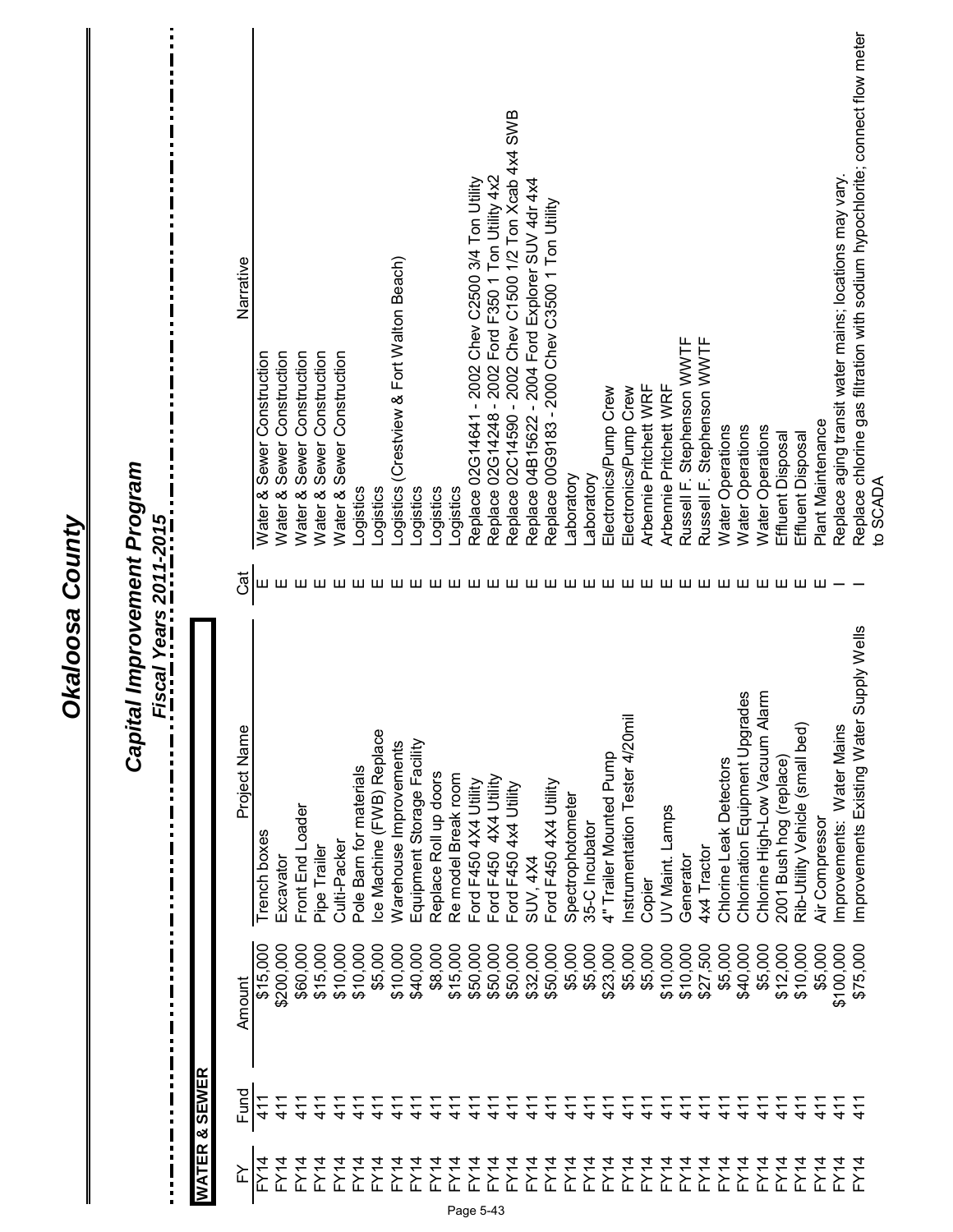| $\frac{1}{1}$     | $\begin{array}{c} \mathbf{I} \\ \mathbf{I} \\ \mathbf{I} \end{array}$ | O         | Capital Improvement Program<br>Fiscal Years 2011-2015<br>П<br>$\mathbf{I}$<br>П<br>п<br>O<br>Π |          | i                                                                                                                   |
|-------------------|-----------------------------------------------------------------------|-----------|------------------------------------------------------------------------------------------------|----------|---------------------------------------------------------------------------------------------------------------------|
|                   | <b>WATER &amp; SEWER</b>                                              |           |                                                                                                |          |                                                                                                                     |
| FY                | Fund                                                                  | Amount    | Project Name                                                                                   | Cat      | Narrative                                                                                                           |
| <b>FY14</b>       | 411                                                                   | \$100,000 | Mandatory DOT Line Relocation                                                                  |          | Countywide relocations of water and sewer lines to accommodate DOT<br>projects is anticipated                       |
| FY14              | 411                                                                   | \$150,000 | Garnier Influent Pumping                                                                       |          | Heavy flow station upgrade, various locations                                                                       |
| <b>FY14</b>       | 411                                                                   | \$100,000 | Wireless Ethernet SCADA                                                                        |          | Monitor and control systems at sewer collection sites                                                               |
| FY14              | 411                                                                   | \$100,000 | Sanitary Collection                                                                            |          | Install miscellaneous new collection systems                                                                        |
| FY14              | 411                                                                   | \$250,000 | $\overline{5}$<br>Collection System Rehabilitati                                               |          | Point repairs, relining and replacement of sewer mains on Okaloosa Island<br>and various locations - Racetrack road |
| FY14              | 411                                                                   | \$100,000 | ater Line<br>Mid County Hwy 90 E New W                                                         |          | Continue Construction Eastward                                                                                      |
| FY14              | 41<br>4                                                               | \$200,000 | Mid County Industrial Park                                                                     |          | Begin design & permitting for increased fire protection storage                                                     |
| <b>FY14</b>       | 411                                                                   | \$50,000  | Mid County Industrial Park                                                                     |          | Effluent disposal                                                                                                   |
| FY14              | $\frac{1}{4}$                                                         | \$100,000 | Mid County Hwy 90 Sewer Expansion                                                              |          | Force mains and PSs to serve Shoal River Ranch and Mt. Olive Areas                                                  |
| FY14<br>Page 5-44 | 411                                                                   | \$50,000  | Line<br>Mid-County Sewer Collection                                                            |          | Finish upsize pumps at Okaloosa Lane lift station                                                                   |
| FY14              | 411                                                                   | \$50,000  | East Area Lift Stations (SEWER)                                                                |          | Upgrade various lift stations                                                                                       |
| FY14              | 41                                                                    | \$25,000  | West County Water Improvement                                                                  |          | Upgrading of undersized waterlines to improve pressure, quality, fire<br>protection; locations vary                 |
| <b>FY14</b>       | 411                                                                   | \$100,000 | mprovement<br>West County Pump Stations                                                        |          | Heavy flow station upgrade                                                                                          |
| <b>FY14</b>       | 411                                                                   | \$25,000  | West County FW Stephenson Plant                                                                |          | Dewatering and UV upgrades                                                                                          |
| FY15              | 411                                                                   | \$5,000   | Survey Tools/Equipment                                                                         |          | Engineering                                                                                                         |
| FY15              | $\frac{1}{4}$                                                         | \$30,000  | GPS Rover Unit                                                                                 |          | Engineering                                                                                                         |
| FY15              | $\frac{1}{4}$                                                         | \$10,000  | Sensus Interrogators w/stand                                                                   |          | Information Technology                                                                                              |
| FY15              | 411                                                                   | \$5,000   | Sensus Pit Probes @ \$300 ea.                                                                  |          | Information Technology                                                                                              |
| FY15              | 411                                                                   | \$15,000  | Blade Server Migration                                                                         |          | Information Technology                                                                                              |
| FY15              | 411                                                                   | \$20,000  | API Document Imaging Scanners                                                                  | шшшшшшшш | Information Technology                                                                                              |
| FY15              | 411                                                                   | \$10,000  | Creditron HDW Upgrade                                                                          |          | Information Technology                                                                                              |
| FY15              | 411                                                                   | \$25,000  | Ghost Image Server/Sans Server Disc<br>Array                                                   |          | Information Technology                                                                                              |
| FY15              | 411                                                                   | \$50,000  | PCs (replace aging/outdated)                                                                   |          | Information Technology                                                                                              |
| FY15              | 411                                                                   | \$25,000  | Radio Read Meter System                                                                        |          | Information Technology                                                                                              |
| FY15              | 411                                                                   | \$50,000  | GPS Tracking Equipment                                                                         |          | Information Technology                                                                                              |
| FY/5              | 411                                                                   | \$10,000  | Miscellaneous PC Software                                                                      |          | Information Technology                                                                                              |
| FY15              | $\frac{1}{4}$                                                         | \$10,000  | PS)<br>MAXIMO Interface(SunGard                                                                | шшшшшш   | Information Technology                                                                                              |
| FY5               | 41                                                                    | \$15,000  | tions<br>Selectron (IVR) upgrade/addi                                                          |          | Information Technology                                                                                              |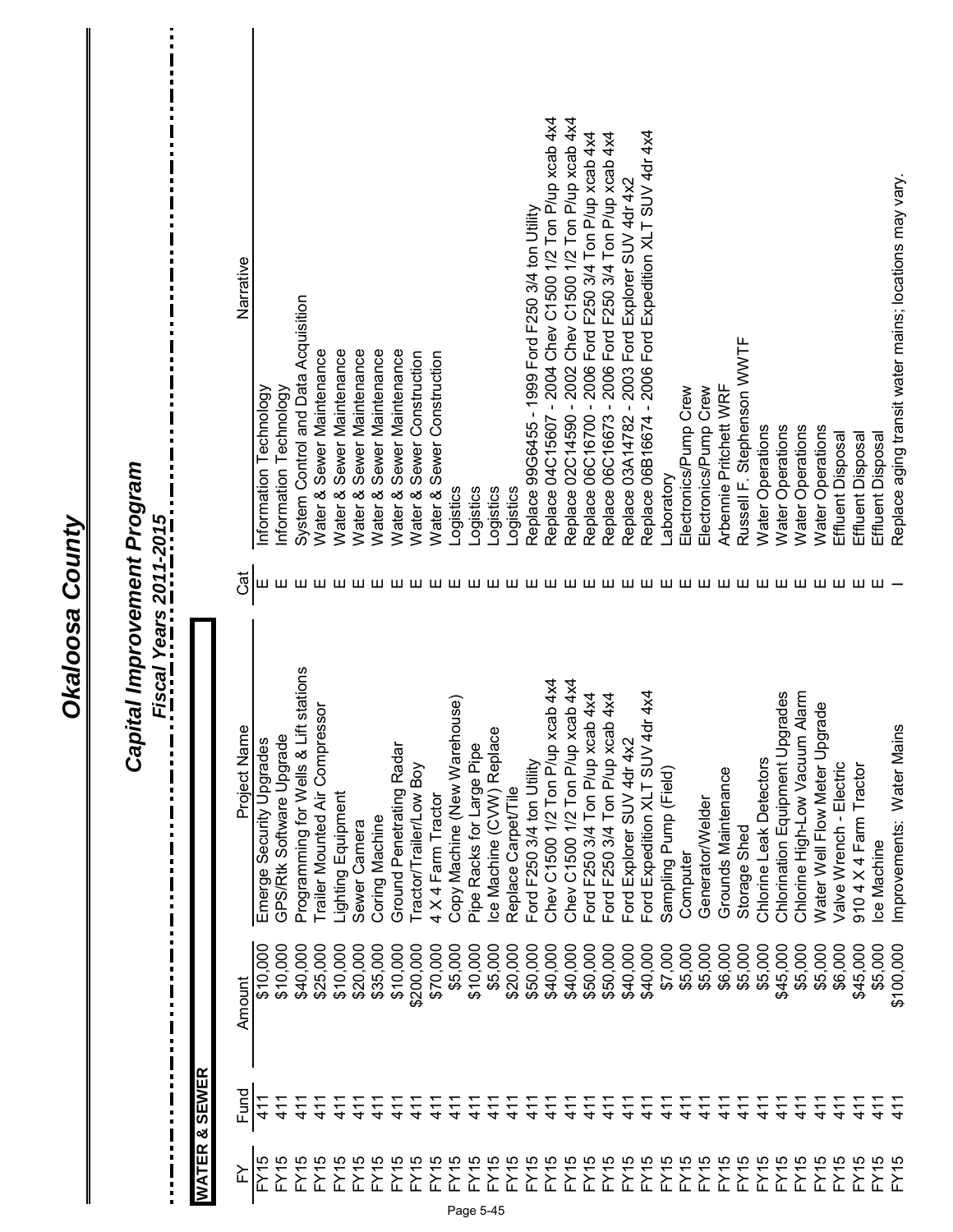| $\overline{r}$   | $\frac{3}{411}$ | Amount      | Project Name                             | $\overline{Cat}$ | Narrative                                                                                                           |
|------------------|-----------------|-------------|------------------------------------------|------------------|---------------------------------------------------------------------------------------------------------------------|
| FY <sub>15</sub> |                 | \$75,000    | Improvements Existing Water Supply Wells |                  | Replace chlorine gas filtration with sodium hypochlorite; connect flow meter<br>to SCADA                            |
| FY15             | 411             | \$100,000   | Mandatory DOT Line Relocation            |                  | Countywide relocations of water and sewer lines to accommodate DOT<br>projects is anticipated.                      |
| FY15             | 411             | \$50,000    | Garnier Influent Pumping                 |                  | Heavy flow station upgrade, various locations                                                                       |
| FY15             | 411             | \$50,000    | Wireless Ethernet SCADA                  |                  | Monitor and control systems at sewer collection sites                                                               |
| FY15             | 411             | \$100,000   | Sanitary Collection                      |                  | Install miscellaneous new collection systems                                                                        |
| FY15             | 41              | \$250,000   | Collection System Rehabilitation         |                  | Point repairs, relining and replacement of sewer mains on Okaloosa Island<br>and various locations - Racetrack road |
| FY15             | 411             | \$100,000   | Mid County Hwy 90 E New Water Line       |                  | Continue Construction Eastward                                                                                      |
| FY15             | 411             | \$2,500,000 | Mid County Industrial Park               |                  | Complete construction for increased fire protection storage                                                         |
| <b>FY15</b>      | 411             | \$50,000    | Vid County Industrial Park               |                  | Effluent disposal                                                                                                   |
| FY15             | 411             | \$50,000    | Mid-County Sewer Collection Line         |                  | Sewer expansion as needed                                                                                           |
| FY15             | 411             | \$50,000    | East Area Lift Stations (Sewer)          |                  | Upgrade various lift stations                                                                                       |
| FY15             | 411             | \$25,000    | West County Water Improvement            |                  | Upgrading of undersized waterlines to improve pressure, quality, fire                                               |
|                  |                 |             |                                          |                  | protection; locations vary                                                                                          |
| FY15             | 411             | \$50,000    | West County Pump Stations Improvement    |                  | Heavy flow station upgrade                                                                                          |
| FY15             | 411             | \$125,000   | juei<br>West County FW Stephenson F      |                  | Underground Power                                                                                                   |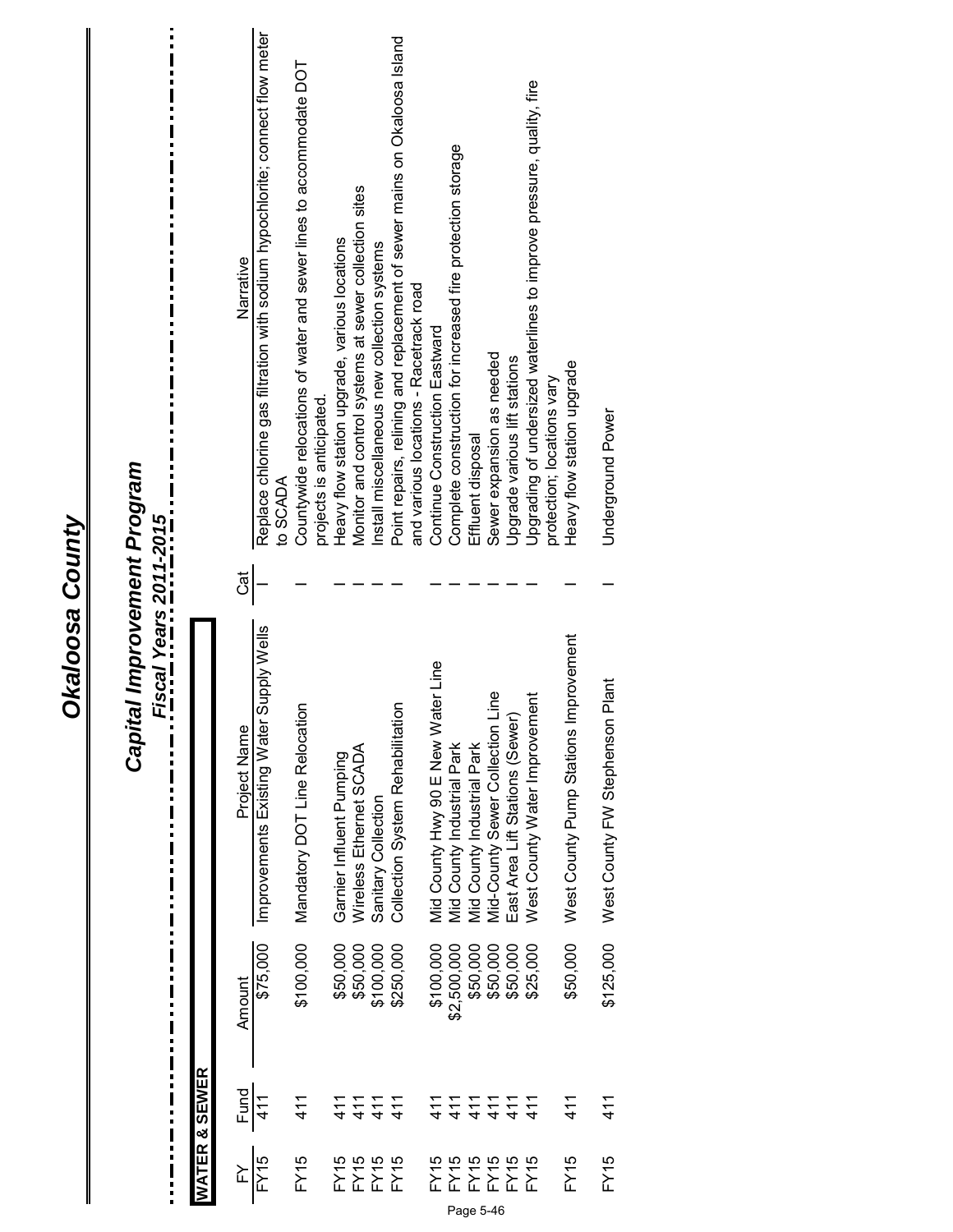|                   |      |             | Capital Improvement Program<br>Fiscal Years 2011-2015          |                       |                                                                                                                                                                                                        |
|-------------------|------|-------------|----------------------------------------------------------------|-----------------------|--------------------------------------------------------------------------------------------------------------------------------------------------------------------------------------------------------|
| <b>AIRPORTS</b>   |      |             |                                                                |                       |                                                                                                                                                                                                        |
| FY                | Fund | Amount      | Project Name                                                   | ರ<br>ರ                | Narrative                                                                                                                                                                                              |
| FY11              | 421  | \$3,000     | Replace Copier-NWFRA Maintenance                               | Ш                     | Replaces copier in the maintenance office that is nearly 10 years old and                                                                                                                              |
| FY11              | 421  | \$3,300     | er at NWFRA<br>Security Badge Printer/Encod                    | Ш                     | Replaces printer for security badges that is 10 years old and critical to<br>not economically repairable.                                                                                              |
| FY1               | 421  | \$8,325     | at Destin<br>Front End Loader for Tractor                      | Ш                     | Loader will facilitate the movement of materials on short notice without<br>security program at NWFRA. Not economically repairable                                                                     |
| FY11              | 421  | \$3,500     | Mower at Bob<br>New Mower Deck for ZTR 29<br>Airport           | Ш                     | Current mower deck is no longer economically repairable (over \$3,000 in<br>transferring equipment from another airport.                                                                               |
| FY11              | 421  | \$10,000    | Kawasaki Zero Turn Mower at Bob Sikes<br>Sikes Airport         | Ш                     | Zero turn mower will facilitate moving around buildings and parking lot<br>FY 10)                                                                                                                      |
| FY11<br>Page 5-47 | 421  | \$153,181   | wo Loading<br>Extend Concourse & Install T<br>Bridges at NWFRA | $\boldsymbol{\omega}$ | This \$6 million extension adds a partial holdroom and two new passenger<br>loading bridges to the upper level concourse for an additional airline. FAA<br>areas saving time and improving appearance. |
| FY11              | 421  | \$85,900    | ower at Destin<br>Construct Air Traffic control T              | $\boldsymbol{\omega}$ | provide 95% funding. Additional funding is anticipated from the State and<br>The total estimated cost is about \$3.5 million of which FAA is expected to<br>(MAP)=95%. Local match is PFC.             |
| FY11              | 421  | \$450,000   | Cargo Apron<br>Install High Mast Lighting for<br>at NWFRA      |                       | parking area will be constructed from FAA approved PFC funding available<br>The cargo apron constructed as a Remain Overnight (RON) aircraft<br>Local Matching (PFC) funds.                            |
| FY11              | 421  | \$78,014    | <b>FRA</b><br>Expand Public Parking at NW                      |                       | Estimated cost is \$3.1 million with 95% from FAA (MAP). Local Match will<br>at NWFRA.                                                                                                                 |
| FY11              | 421  | \$150,000   | Rehabilitate Taxiway "A" at Bob Sikes                          |                       | Main taxiway and connectors need rehabilitation. FAA is planning to<br>provide 95% discretionary funding. Local match will be PFC.<br>be PFC                                                           |
| <b>FY12</b>       | 421  | \$1,153,000 | Baggage<br>Extend Ticketing & Outbound<br>area at NWFRA        | $\boldsymbol{\omega}$ | This \$12.6 million project expands the ticketing and baggage makeup area<br>for additional airlines anticipated. The Local Match will be from PFC                                                     |
| <b>FY13</b>       | 421  | \$95,000    | Phase <sub>1</sub><br>Destin Runway Rehabilitation             |                       | This \$3.8 million project will be eligible for 95% FAA discretionary funding<br>Local match will be PFC                                                                                               |
| <b>FY14</b>       | 421  | \$75,000    | Destin Runway Rehabilitation Phase 2                           |                       | This second phase \$3.0 million will be eligible for FAA discretionary funding<br>with local match coming from PFC.                                                                                    |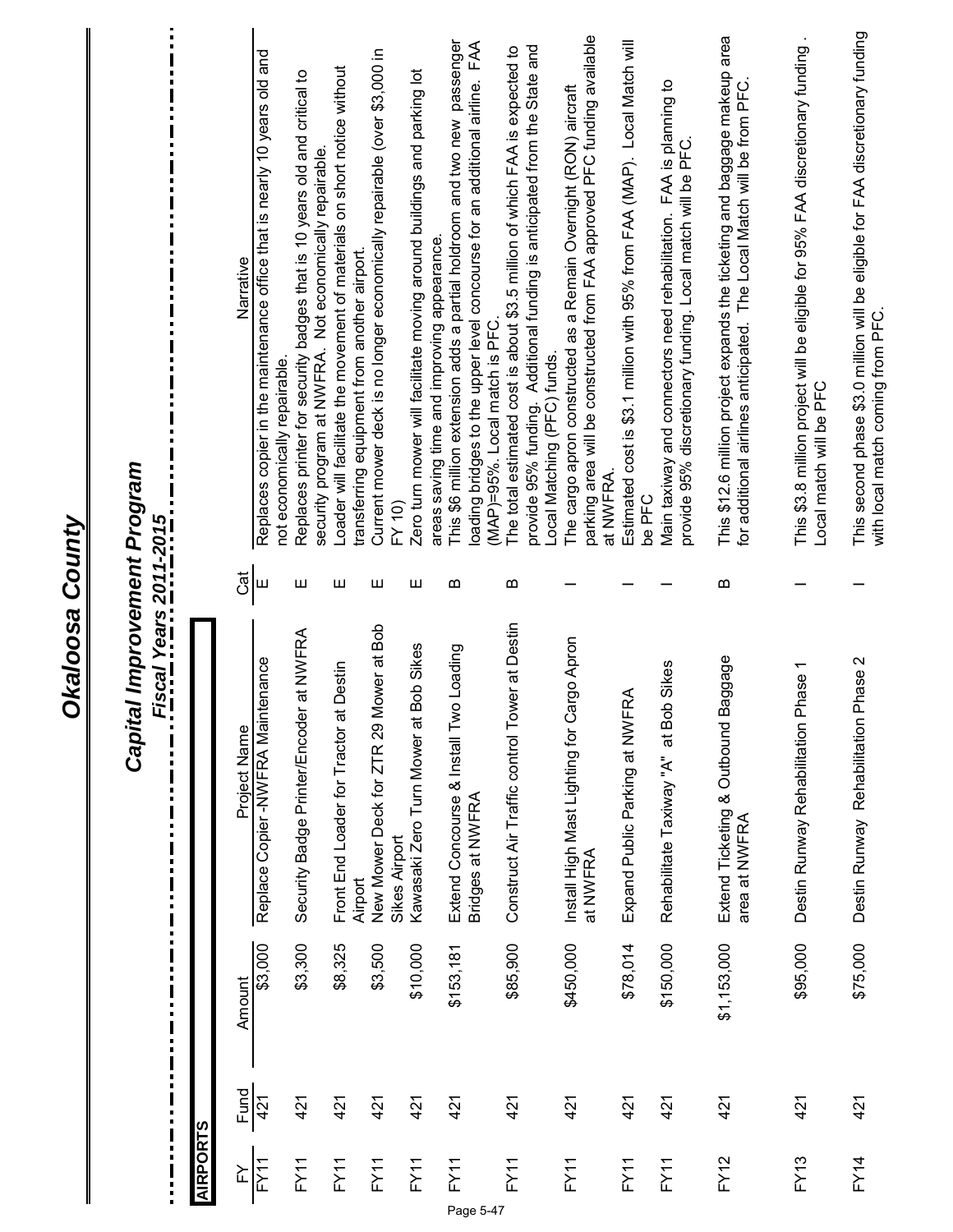# Capital Improvement Program<br>Fiscal Years 2011-2015 *Capital Improvement Program*

| $\frac{FY}{FY15}$ Fund | Fiscal Years 2011-2015 |               | Narrative<br>Cat<br>Project Name | This is the second and final phase of the concourse expansion with one<br>more loading bridge. The Local Match will be from Passenger Facility<br>e concourse<br>Complete the expansion of the<br>at NWFRA<br>Amount<br>\$2,076,640 |
|------------------------|------------------------|---------------|----------------------------------|-------------------------------------------------------------------------------------------------------------------------------------------------------------------------------------------------------------------------------------|
|                        |                        | <b>RPORTS</b> |                                  |                                                                                                                                                                                                                                     |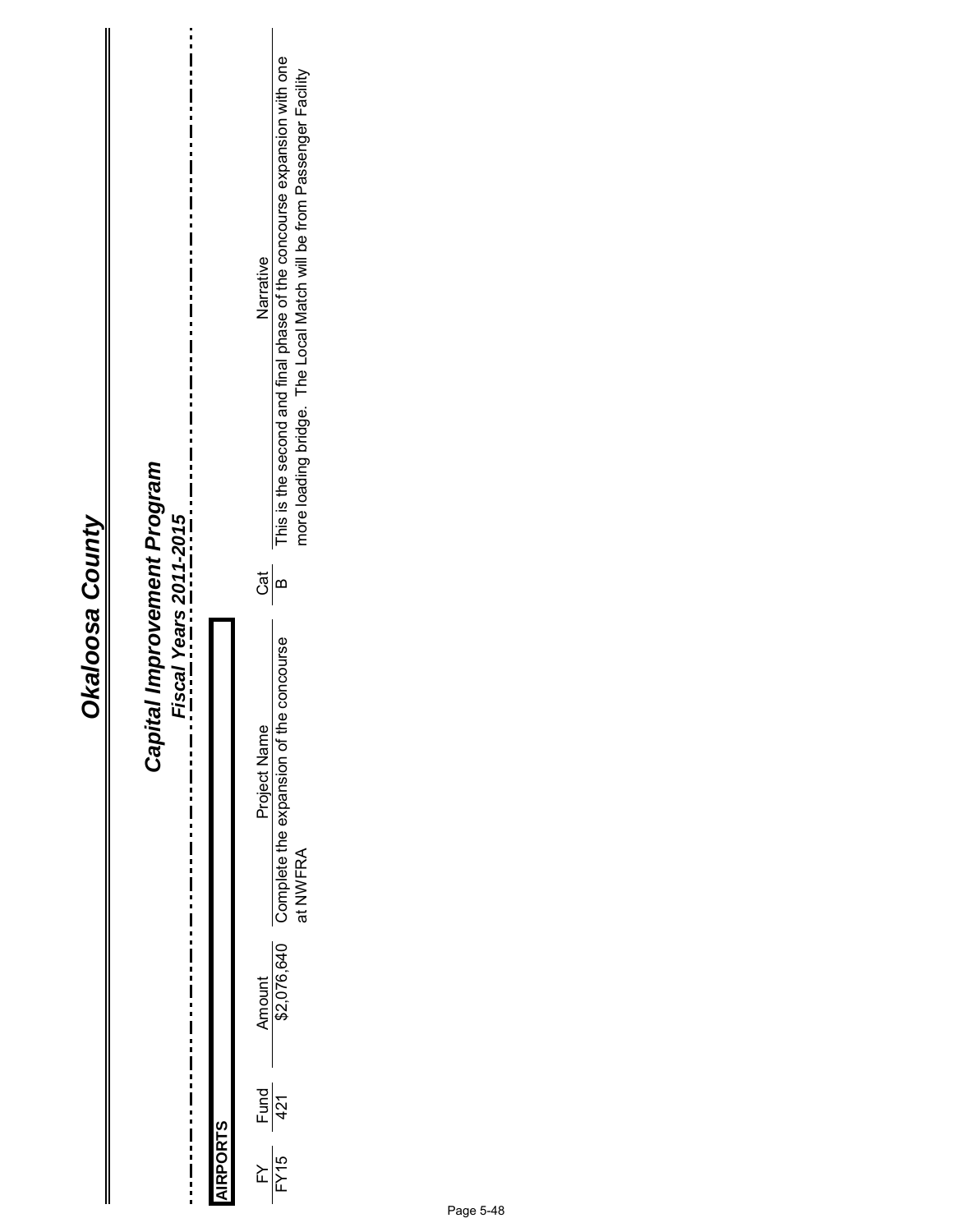| ۴           |
|-------------|
|             |
| ă           |
| r<br>C<br>ŗ |
|             |
|             |
|             |
|             |
|             |
|             |
|             |

#### $\ddot{\dot{}}$ Narrative Philoden Amount Project Name Cat Name Cat Name Cat Name Cat Name Cat Name Cat Name Cat Name Cat Name Cat Name C Dump Truck to replace 89D4223  $\text{FY14}$  and  $\text{FY14}$  and  $\text{FY14}$  and  $\text{FY14}$  and  $\text{FY14}$  and  $\text{FY14}$  and  $\text{FY14}$  and  $\text{FY14}$ Batwing to replace 9HX6434 FY12 Batwing to replace and E E Batwing to replace 912,000 FC Product to replace 954 AM DR Strategiptor and the replace 954 AM DR Strategiptor and Batwing to replace 954 AM DR Strategiptor and DR Strategiptor and DR Strate Dozer to replace 89M1805 FY13 B and absolution Equipment E Dozer to replace 895,000 Equipment E  $\pm$ Pan to replace 88P1816 FY15 430 \$290,500 Equipment E Pan to replace 88P1816 Capital Improvement Program *Capital Improvement Program* i Fiscal Years 2011-2015 *Fiscal Years 2011-2015*  $\frac{1}{2}$  $\mathbf{\overline{\mu}}$  $\mathbf{u}$ Ш Project Name  $\frac{1}{1}$ \$85,000 Equipment \$290,500 Equipment Equipment \$70,000 Vehicle Amount 512,000  $\frac{Fund}{430}$ 430 430 430 **SOLID WASTE SOLID WASTE** FY15  $\frac{FY}{FY12}$ **FY13 FY14**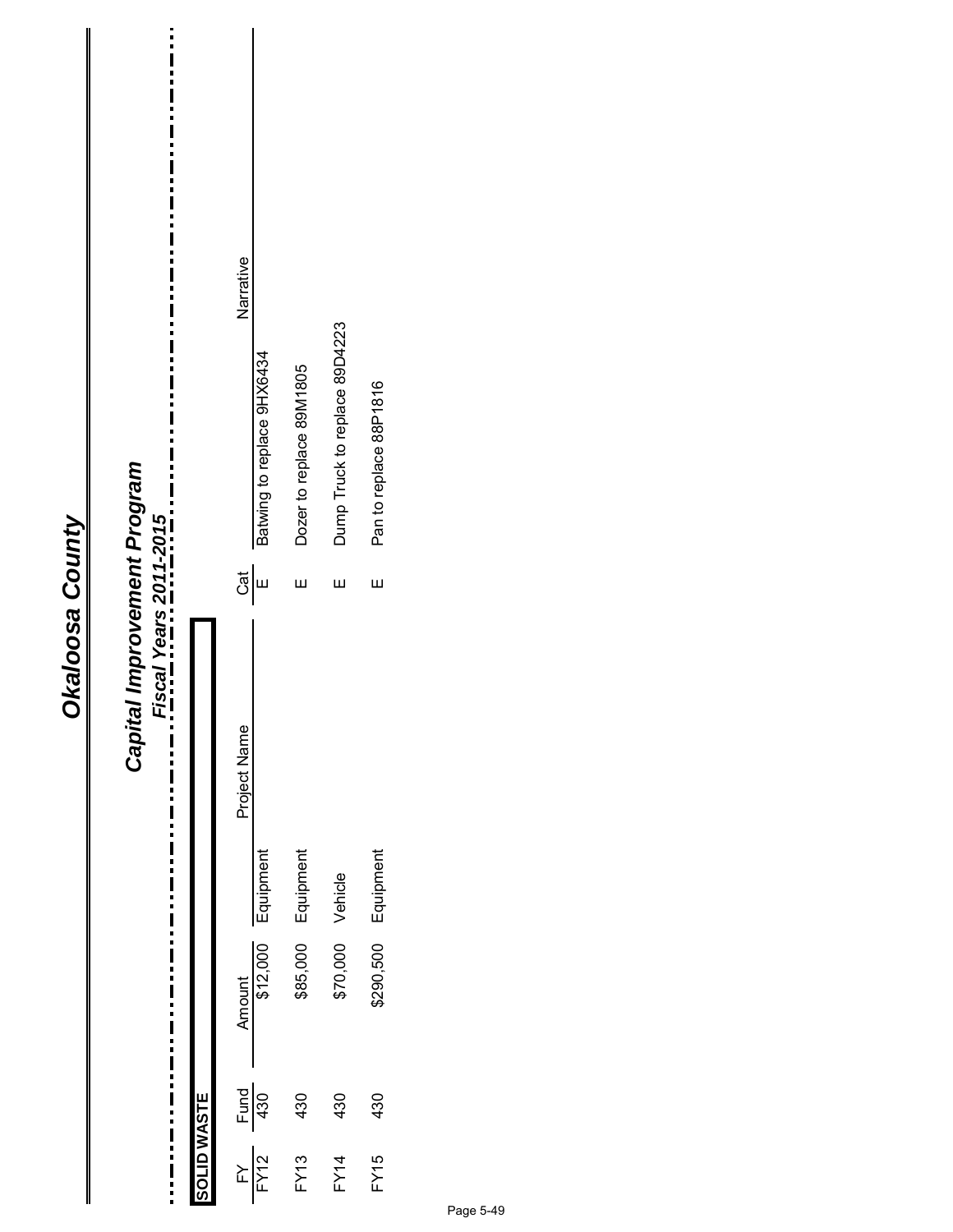| ۴           |
|-------------|
|             |
| ă           |
| r<br>C<br>ŗ |
|             |
|             |
|             |
|             |
|             |
|             |
|             |

#### $\frac{1}{1}$ Narrative Philoden Amount Project Name Cat Name Cat Name Cat Name Cat Name Cat Name Cat Name Cat Name Cat Name Cat Name C Replace - 01V13826 Replace - 02G14587<br>Replace - 98L6500 FY13 430 \$120,000 Roll-off Truck w/assembly E Replace - 02G14587 FY12 Lexic Determine Grinder E Replace - 00000,000,000 Industrial Grinder - 000 A 430 A 430 Replace - 97H5776 Replace - 00C8690 FY12 Bendace - 00C - 00C - 00C - 00C - 00C - 00C86000 Pickup E Replace - 00C86000 92.02.07H267 - Day Decay of the Ship Control Control of State - 9774 - 9774 - 975 - 987 - 988 - 989 - 989 - 98 FY13 430 \$240,000 5 CY Loader E Replace - 98L6500 Capital Improvement Program *Capital Improvement Program*  $\frac{1}{1}$ ...\_. Fiscal Years 2011-2015. New *Fiscal Years 2011-2015* FY15 430 \$225,000 Dozer E New  $\frac{1}{2}$ ய ய யய Ш Ш Project Name<br>Industrial Grinder<br>Pickup Roll-off Truck w/assembly<br>5 CY Loader  $\frac{1}{2}$ Tractor (semi)  $\blacksquare$ Pickup Dozer Amount<br>\$450,000<br>\$20,000 \$120,000<br>\$240,000 \$100,000 \$225,000 RECYCLING DEPARTMENT **RECYCLING DEPARTMENT**  $\frac{1}{1}$  $\frac{430}{430}$ 430<br>430 430 430 i FY13<br>FY13 **FY15**  $FY12$  $FY12$ **FY14**  $\sum$  $\ddot{\phantom{a}}$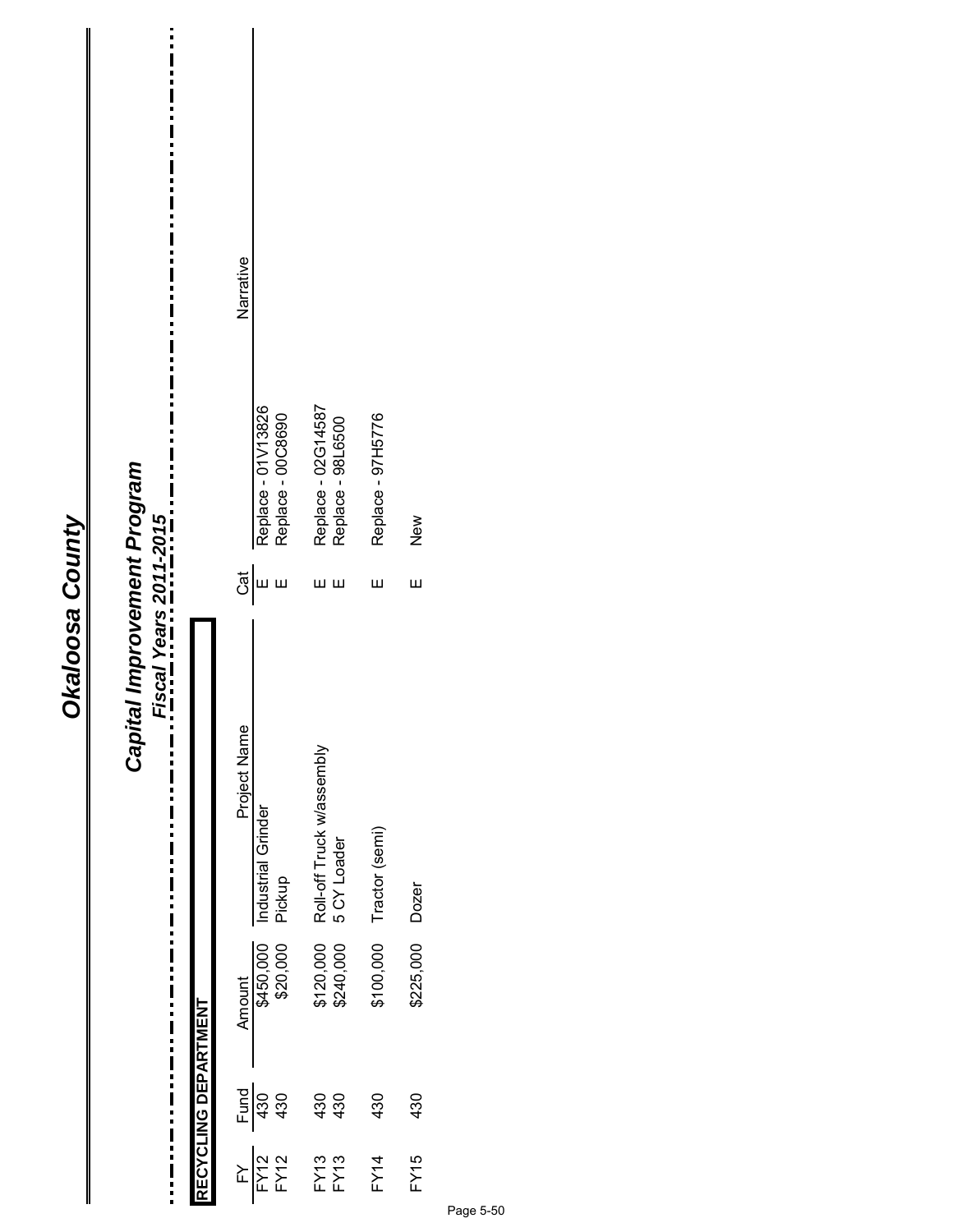|                      | <b>INSPECTION DEPARTMENT</b>                            |                      |                                        |        |                                                                                                                                                                                                                                  |
|----------------------|---------------------------------------------------------|----------------------|----------------------------------------|--------|----------------------------------------------------------------------------------------------------------------------------------------------------------------------------------------------------------------------------------|
| $\sum$               | Fund                                                    | Amount               | Project Name                           | Ğ      | Narrative                                                                                                                                                                                                                        |
| <b>FY12</b><br>FY12  | 441<br>41                                               | \$25,000<br>\$70,000 | Permit Computer Upgrade<br>Vehicle     | Ш<br>Ш | supportable after 1 year, and new release is not compatible with IVR<br>Existing release of permitting program has expired, and will not be<br>Replace 1998 Ford Explorer - Vehicle #98A6469<br>system without upgrade to server |
|                      |                                                         | \$2,500              | Photocopier                            | ш      | Replace 2005 Toshiba Studio 350 (50/50 split w/0108) (BCC #16492)                                                                                                                                                                |
| FY13<br>FY13<br>FY13 | $\frac{4}{1}$ $\frac{4}{1}$ $\frac{4}{1}$               | \$26,250<br>\$20,000 | KIP Printer/Plotter/Scanner<br>Vehicle | ய ய    | Replace North Office Scanning System. 25% paid by Planning<br>Replace 2000 Chevrolet - Vehicle #00C8788                                                                                                                          |
| FX14<br>FX14<br>FX14 | <u> 4 4 4</u><br>2 4 4                                  | \$20,000             | Vehicle                                | шш     | Replace 2003 Chevrolet - Vehicle #03C14786                                                                                                                                                                                       |
|                      |                                                         | \$20,000<br>\$20,000 | Vehicle                                |        | Replace 2003 Ford - Vehicle #03C14787                                                                                                                                                                                            |
|                      |                                                         |                      | Vehicle                                | ш      | Replace 2005 Ford - Vehicle #05B15963                                                                                                                                                                                            |
|                      |                                                         | \$5,000              | Photocopier                            | ш      | Replace 2007 Sharp MX-2300N Photocopier(BCC #17346)                                                                                                                                                                              |
| FY15<br>FY15<br>FY15 | $\frac{4}{1}$ $\frac{4}{1}$ $\frac{4}{1}$ $\frac{4}{1}$ | \$20,000             | Vehicle                                |        | Replace 2005 Ford - Vehicle #05C15949                                                                                                                                                                                            |
|                      |                                                         | \$20,000             | Vehicle                                | யயய    | Replace 2005 Ford - Vehicle #05C15950                                                                                                                                                                                            |
| 5k                   |                                                         | \$20,000             | Vehicle                                |        | Replace 2005 Ford - Vehicle #05C15951                                                                                                                                                                                            |

Okaloosa County

 $\mathbf{I}$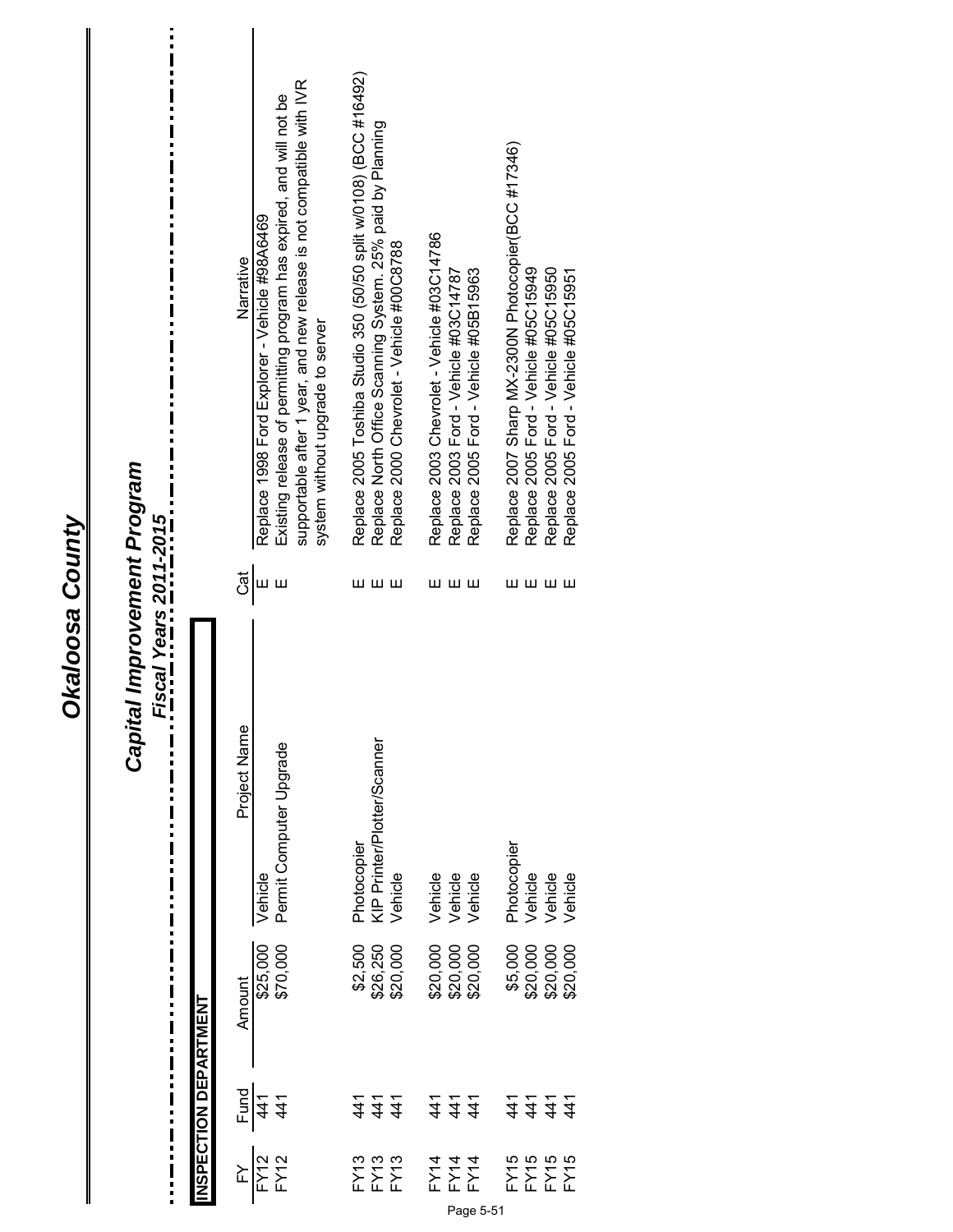**Okaloosa County** 

 $\ddot{\phantom{1}}$ 

 $\begin{array}{c} \hline \end{array}$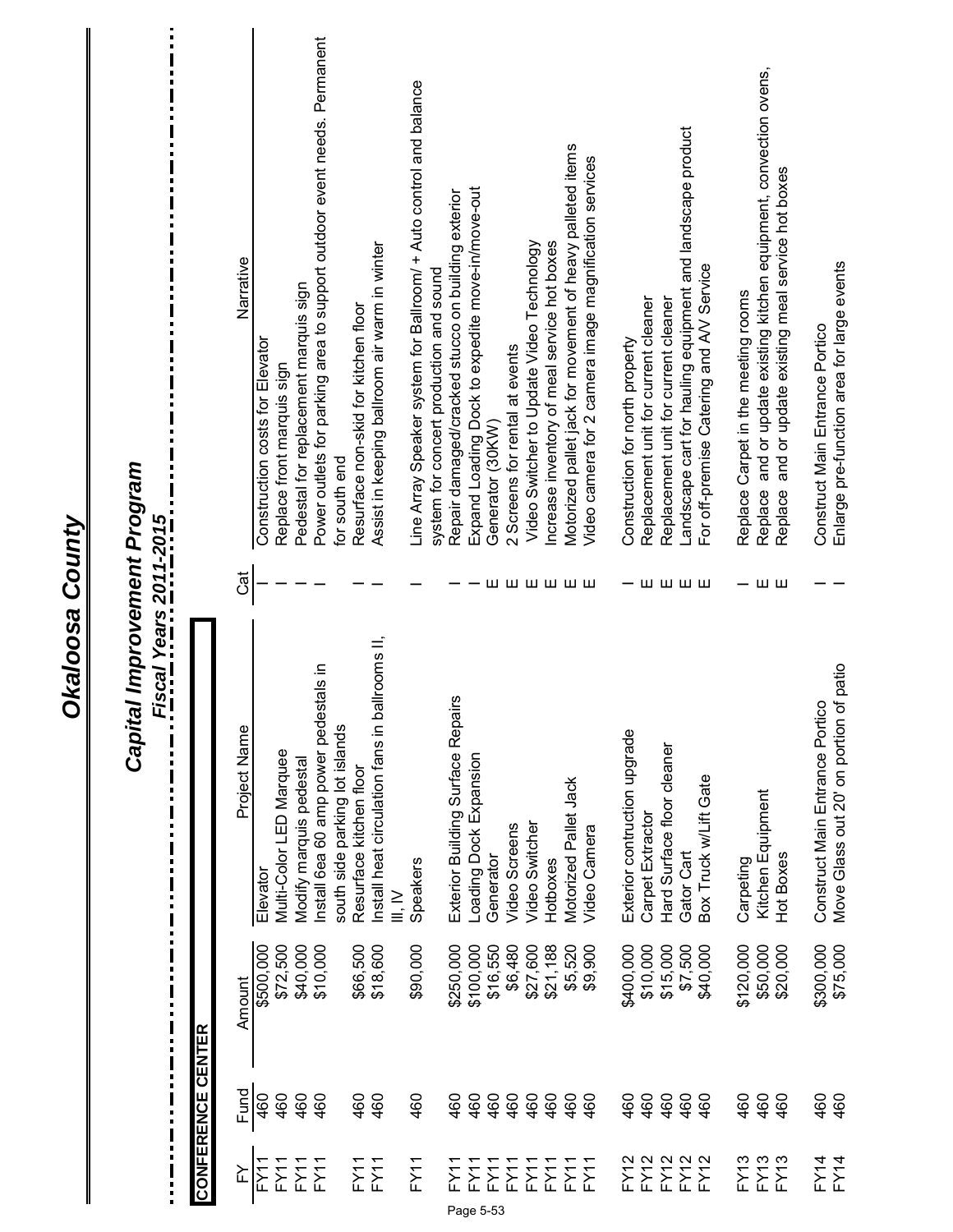| \$30,000<br>\$35,000<br>\$70,000 | tal Improvement Program<br>Fiscal Years 2011-2015<br>Capit |                          | Replace Metal Structures on Lower & Upper Roof<br>Narrative<br>Replacement for Current Truck<br>Replacement for Current Van<br>ູ້ອົ $\vert$ ມ<br>Ш<br>Project Name<br>Replace Roof Intake Fixture<br>Pick-up Truck<br>Cargo Van |
|----------------------------------|------------------------------------------------------------|--------------------------|---------------------------------------------------------------------------------------------------------------------------------------------------------------------------------------------------------------------------------|
|                                  |                                                            |                          |                                                                                                                                                                                                                                 |
|                                  |                                                            | <b>CONFERENCE CENTER</b> | Fund<br>460<br>460<br>460                                                                                                                                                                                                       |
|                                  |                                                            |                          | $\frac{FN}{FN15}$<br>$\frac{FN}{TN5}$                                                                                                                                                                                           |